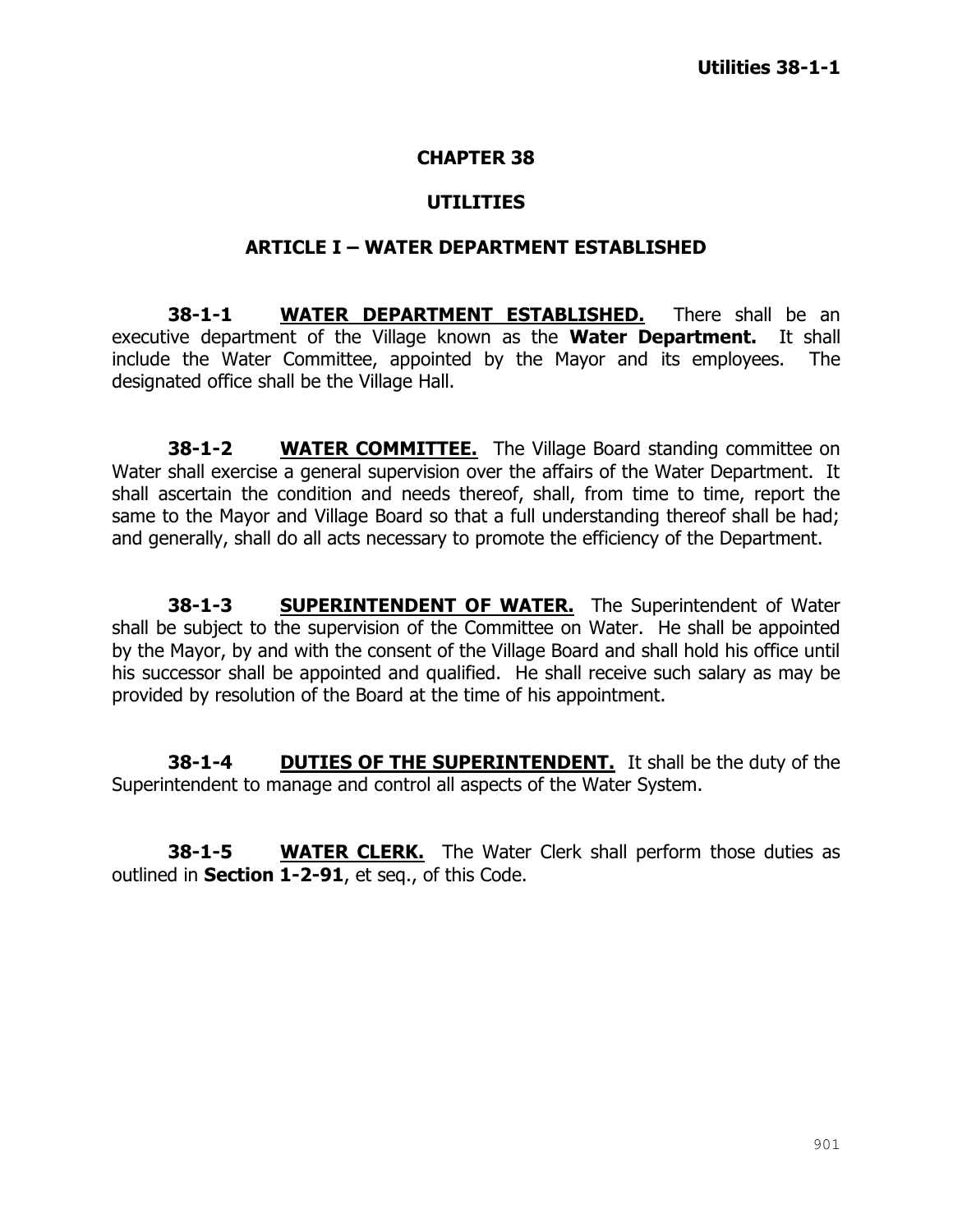# **ARTICLE II – WATER REGULATIONS**

## **38-2-1 CONTRACT FOR WATER SERVICES.**

(A) **Customer Accepts Service.** The rates, rules, and regulations contained in this Chapter shall constitute and be considered a part of the contract with every person, company or corporation who is supplied with water service from the Water System, and every person, company or corporation hereinafter called a **"customer"**, who accepts and uses Village water service shall be held to have consented to be bound thereby.

(B) **Not Liable for Interrupted Service.** The Department shall endeavor at all times to provide a regular and uninterrupted supply of service, but in case the supply of service shall be interrupted or irregular, or defective, or fail from causes beyond its control, or through ordinary negligence of employees, servants or agents, the Department shall not be liable therefor.

(C) **Using Services Without Paying.** Any person using utility services from the Village without paying therefor, or who shall be found guilty of breaking the seal of any meter or appurtenances, or bypass any meter, shall be guilty of violating this Code, and upon conviction, shall be fined a sum as provided in **Chapter 1, Article I** of this Code.

(D) **Destroying Property.** Any person found guilty of defacing, tampering, injuring or destroying, or in any manner limiting the use or availability of any meter or any property of the water system, or erecting signs on the property of the Department without permission shall, upon conviction of such act, be fined as provided in **Chapter 1, Article I** of this Code.

(E) **Service Obtained By Fraud.** All contracts for water services must be made in the name of the head of the household, firm, or corporation using the established spelling of that person's or firm's name. Attempts to obtain service by the use of other names, different spellings or by substituting other persons or firms shall be considered a subterfuge and service will be denied. If service has been discontinued because of nonpayment of bills, or any unpaid obligation and service has again been obtained through subterfuge, misrepresentation or fraud, that service shall be promptly disconnected and the whole or such part of the advanced payment as may be necessary to satisfy the unpaid obligation shall be retained by the Village and credited to the appropriate account.

(F) **Failure to Receive Bill.** Failure to receive a bill shall not excuse a customer from his obligation to pay within the time specified. Should the Department be unable to bill a customer for services used during any month, the following billing shall include the charges for services used during the unbilled month.

(G) **Request to Discontinue Services.** Water service shall have been deemed to have been supplied to any property connected to the Water System during a month unless the customer notifies the Water Clerk prior to the first day of the new billing month in which the services are to be discontinued.

(H) **Billing; Utility Shut-off; Hearing.**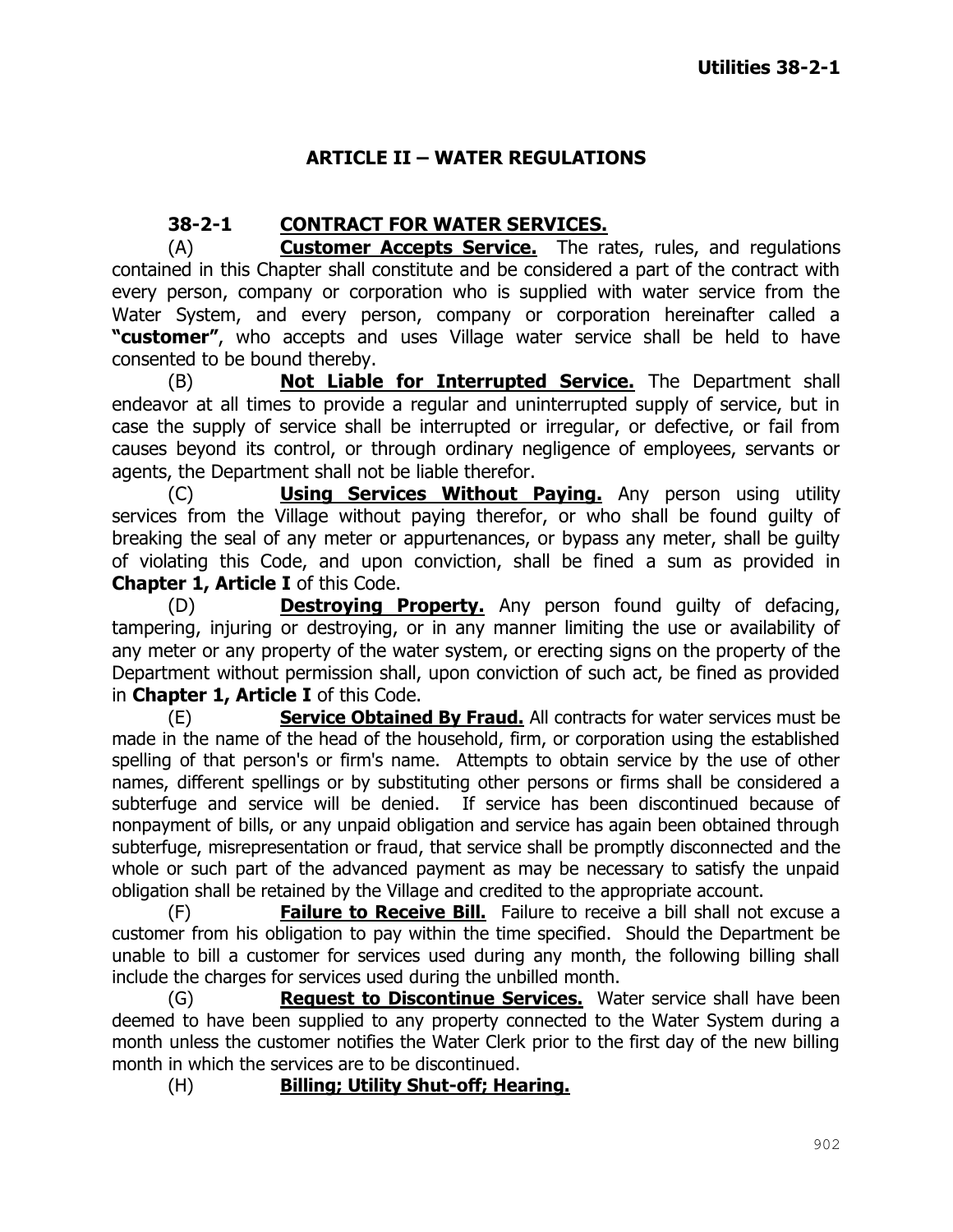- (1) **Payment; Penalty.** All bills for water service shall be due and payable upon presentation. If a bill is not paid within **thirty (30) days** of the billing, or within **thirty (30) days** of the date the bill is presented, whichever is later, a penalty equal to **ten percent (10%)** of the amount due on said bill shall be added thereto. This penalty shall be in addition to the charge heretofore established for the water service.
- (2) Any customer who fails to pay the utility bills within **thirty (30) days** of presentation shall have the utility services disconnected after a written notice by the Water Clerk has been sent by certified mail to the customer, affording the customer an opportunity for a hearing. The notice shall specifically advise the customer of the following:
	- (a) name and address of the customer and the amount of the bill;
	- (b) the date, time, and location of the hearing to be held;
	- (c) that the customer has a right to be heard and to present evidence in his behalf if he does not agree with the bill;
	- (d) that if the customer fails to appear at the hearing, the consumer's utility service shall be terminated without further proceedings.
- (3) The time, date and location of the hearing shall be determined by the Manager, the Village Clerk, or the designee of the Mayor. The Mayor, Water Clerk, or designee shall preside over the hearing. The Mayor, Village Clerk, or designee of the Mayor shall make a final determination as to the rights of the consumer and the Village based on the information received at the hearing.
- (4) The consumer shall be notified within **two (2) working days**  of the decision rendered by the hearing officer. If the service is to be discontinued, a date and time will be set out in the notice to terminate the service or services of the consumer. Notice of the hearing officer's decision shall be made by firstclass mail.
- (5) If the hearing officer decides in favor of the Village, the Village shall have the right to discontinue the consumer's utility services. Should the customer fail to appear at the hearing, or should the notice be returned non-accepted, then the Village shall also have the right to terminate the consumer's utility service without further proceedings.
- (6) If the customer who has been notified for nonpayment of utility bills is not the owner of record, then the Village shall notify the owner of the property by first-class mail.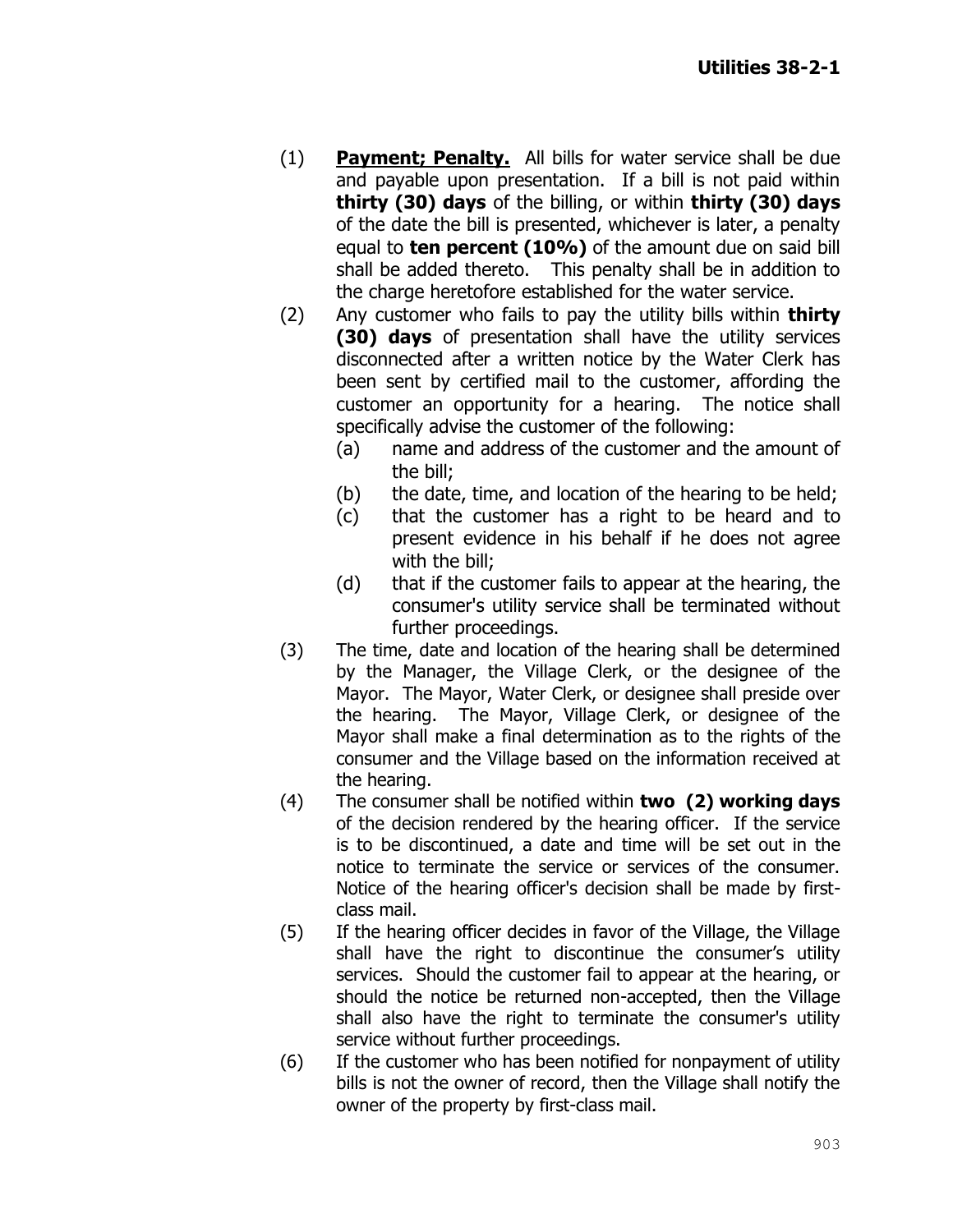(7) Once utility services have been disconnected, the same shall not be again connected or used until all delinquent accounts and bills of service are paid in full, including a fee of **Ten Dollars (\$10.00)** for each connection of such utility services, plus expenses incurred in the reconnecting of the utility services.

(I) **Lien Notice.** Whenever a bill for water service remains unpaid for **seventy-five (75) days** after it has been rendered, the Water Clerk shall file with the County Recorder of Deeds a statement of lien claim. This statement shall contain the legal description of the premises served, the amount of the unpaid bill, and a notice that the Municipality claims a lien for this amount as well as for all charges for water service served subsequent to the period covered by the bill.

If the consumer of water service whose bill is unpaid is not the owner of the premises and the Water Clerk has notice of this, then notice shall be mailed to the owner of the premises if his address is known to the Water Clerk whenever such bill remains unpaid for a period of **thirty (30) days** after it has been rendered.

The failure of the Water Clerk to record such lien or to mail such notice, or the failure of the owner to receive such notice shall not affect the right to foreclose the lien for unpaid water bills as mentioned herein.

(J) **Foreclosure of Lien.** Property subject to a lien for unpaid water charges shall be sold for non-payment of the same, and the proceeds of such sale shall be applied to pay the charges, after deducting costs, as is the case in the foreclosure of statutory liens. Such foreclosure shall be by bill-in-equity in the name of the Village.

The Village Attorney is hereby authorized to institute such proceedings in the name of the Village in any court having jurisdiction over such matters against any property for which the bill for water service has remained unpaid **ninety (90) days**  after it has been rendered.

**38-2-2 CONSUMER LISTS.** It is hereby made the duty of the Water Clerk to prepare or cause to be prepared a complete and accurate list of all premises and properties receiving water service, showing the name and address of the occupant and the owner of the same. The list shall be kept up-to-date, and shall be corrected from time to time to allow changes in the occupancy or ownership of any such property or premises. It shall be presented at the regular monthly meeting if requested.

**38-2-3 LIABILITY FOR CHARGES.** The owner of any lot, parcel of land or premises receiving water service, the occupant of such premises and the user of the service shall be jointly and severally liable for the payment of the service to such lot, parcel of land or premises, and all services are rendered to the premises by the Village only on the condition that such owner, occupant and user shall be jointly and severally liable therefor to the Village.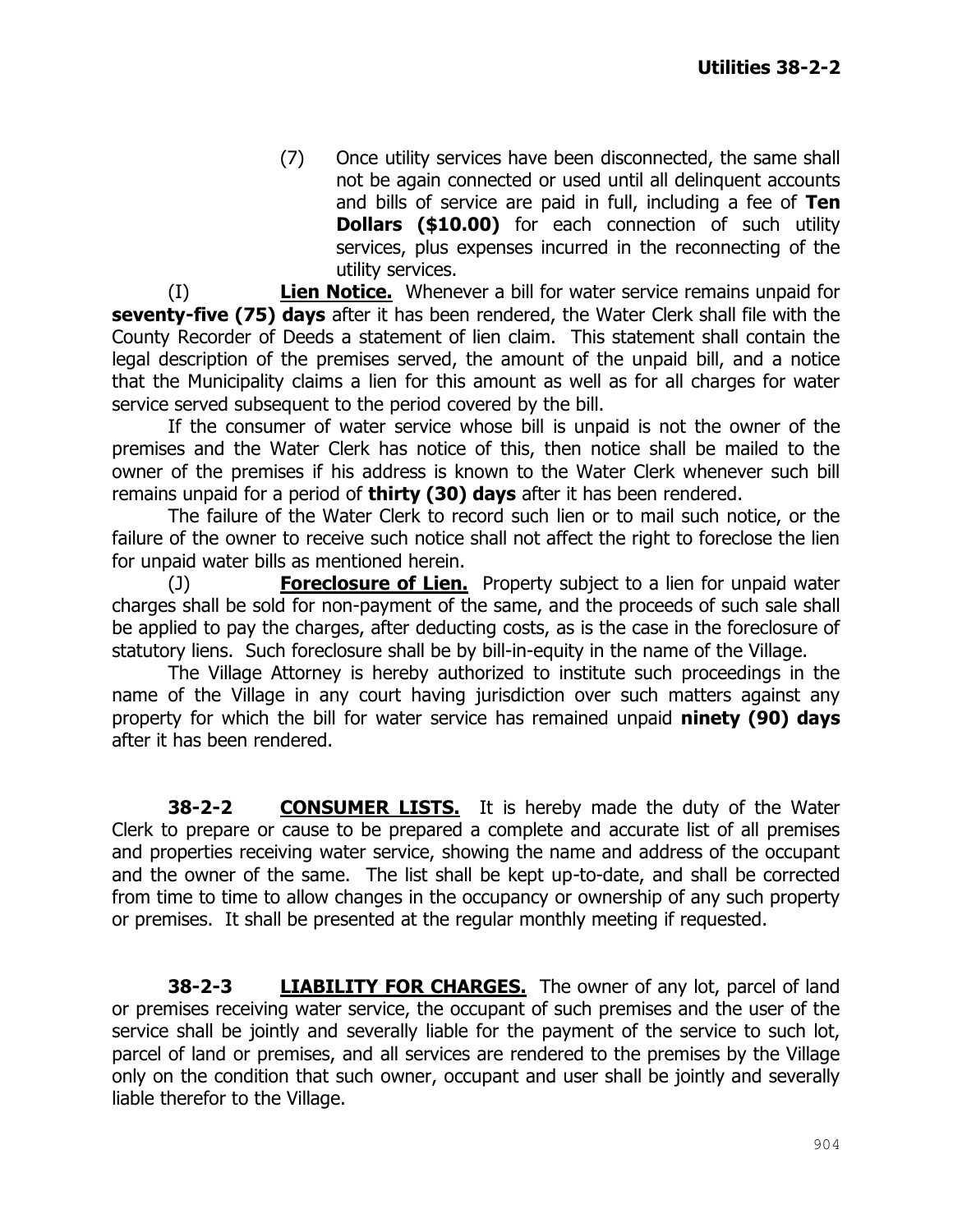**38-2-4 ESTIMATED CHARGE.** Whenever any meter, by reason of its being out of repair or from any cause fails to properly register the utilities passing through the same, the consumer shall be charged the average charge of the **previous three (3) months usage.** If no record of the previous **three (3) months** exists, then it shall be the duty of the Water Clerk to estimate the amount of utilities consumed during the time the meter fails to operate and the consumer shall be charged with such estimated amount. Bills may be estimated whenever it is impossible to read the meters during inclement weather.

**38-2-5 NO FREE UTILITY SERVICE.** No free utility service shall be furnished to any person, public or private, and all rates and charges shall be nondiscriminatory, provided that the Mayor and Village Board reserve the right to impose special rates and charges in cases where particular circumstances render the regular rates inadequate or unjust.

# **38-2-6 UTILITY DEPOSITS.**

(A) **Residential.** When any application is made for water service in accordance with the provisions of this Chapter, if service is requested to a location within the corporate limits of the Village, the applicant shall deposit with his application the sum of **Seventy-Five Dollars (\$75.00)** for each such water service connection, and an applicant for water service to a location outside the corporate limits of the Village of Dawson, Illinois, shall deposit with his application the sum of **Seventy-Five Dollars (\$75.00)** for each such water service connection. **(Revised July 2, 1984)**

(B) **Commercial.** In the case of a commercial or industrial user, the advance payment shall be a minimum of **Seventy-Five Dollars (\$75.00)** for water service to a location with the Village Corporate limits, and a minimum of **Seventy-Five Dollars (\$75.00)** for water service to a location outside the Village Corporate limits, or, in either event, an amount equal to **one (1) month** of estimated consumption, whichever is higher. **(Revised July 2, 1984)**

(C) **Security for Payments; No Interest.** The deposits made under the provisions of this Chapter shall be held by the Village as security for the payment of water service used by the applicant upon the premises to which his application pertains, and may be so applied when any default is made in the payment in the water bill in accordance with this Chapter. The depositor shall earn no interest.

(D) **Transfer of Water Service Within System.** When a customer has established water service by deposit or otherwise with the Village, such customer shall be entitled to transfer the right to receive water service within the system served by the Village water system to a premises where a water service connection has been made and where any connection fee has been paid, but must pay or be entitled to a refund of the difference between the water service deposit for a property within the Village corporate limits and a property outside the Village corporate limits served by the Village water system. **(Revised September 8, 1987)**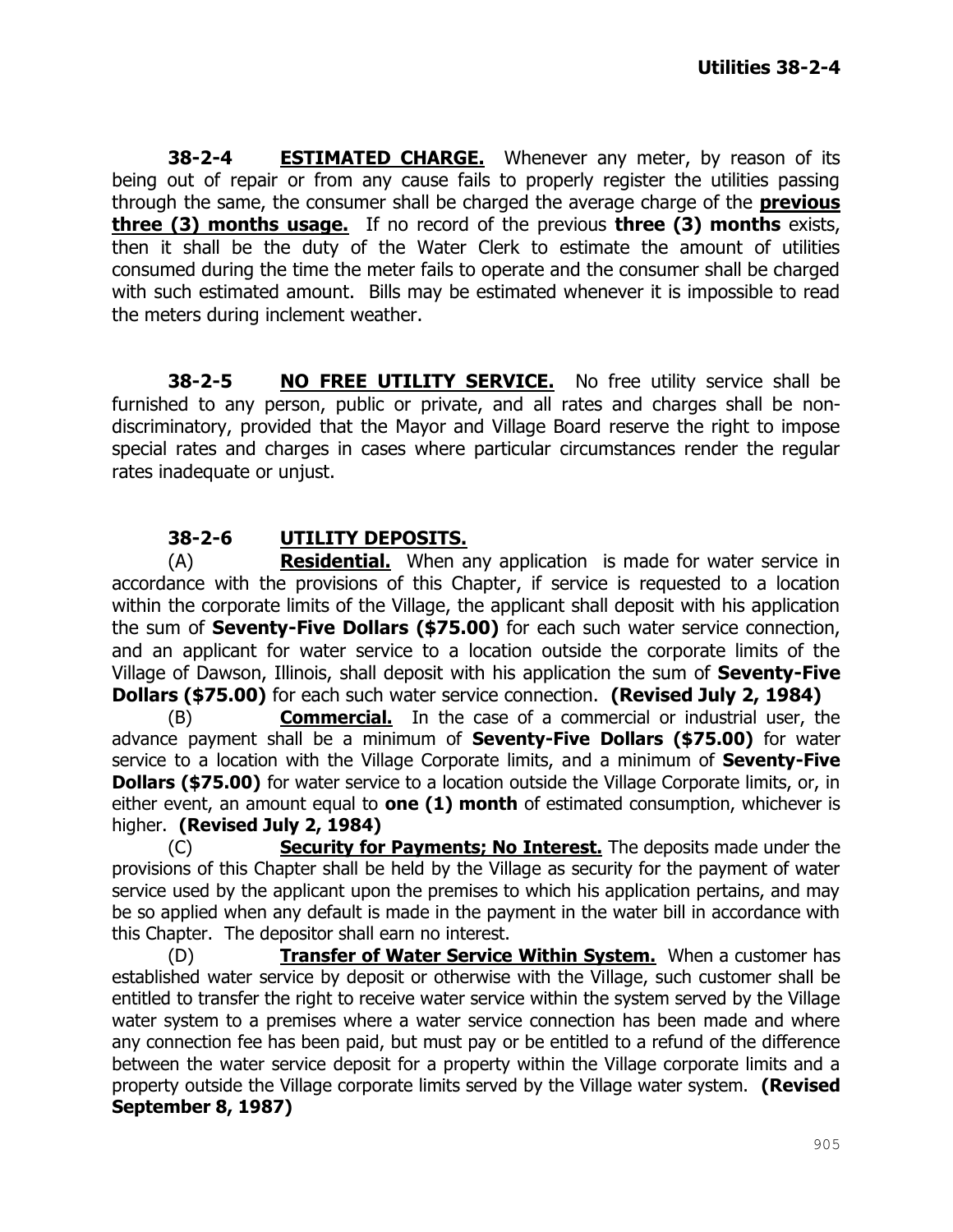**38-2-7 SPECIAL RATES.** The Mayor and Board of Trustees reserve the right to make special charges for water service supplied to properties not covered by the water rates or which, in the judgment of said Board, should be charged special rates.

**38-2-8 ADJUSTMENT OF WATER BILLS.** Where it shall appear to the Mayor and Board of Trustees that the water bill of any user of the water system reflects extraordinary charges as the result of a break or leak in the user's water lines, the Mayor and Board of Trustees is authorized to direct the adjustment of such water bill or bills as they determine are appropriate, but in all such cases, no water charges shall be reduced by a sum greater than **one-half (1/2)** of the amount determined by the Mayor and Board of Trustees to be an extraordinary charge. Where the extraordinary charges result from failure to discover the charges due to estimated billing for water services, the above limitation on adjustment of water bills shall not apply to the water bills so estimated. **(Revised April 6, 1992)**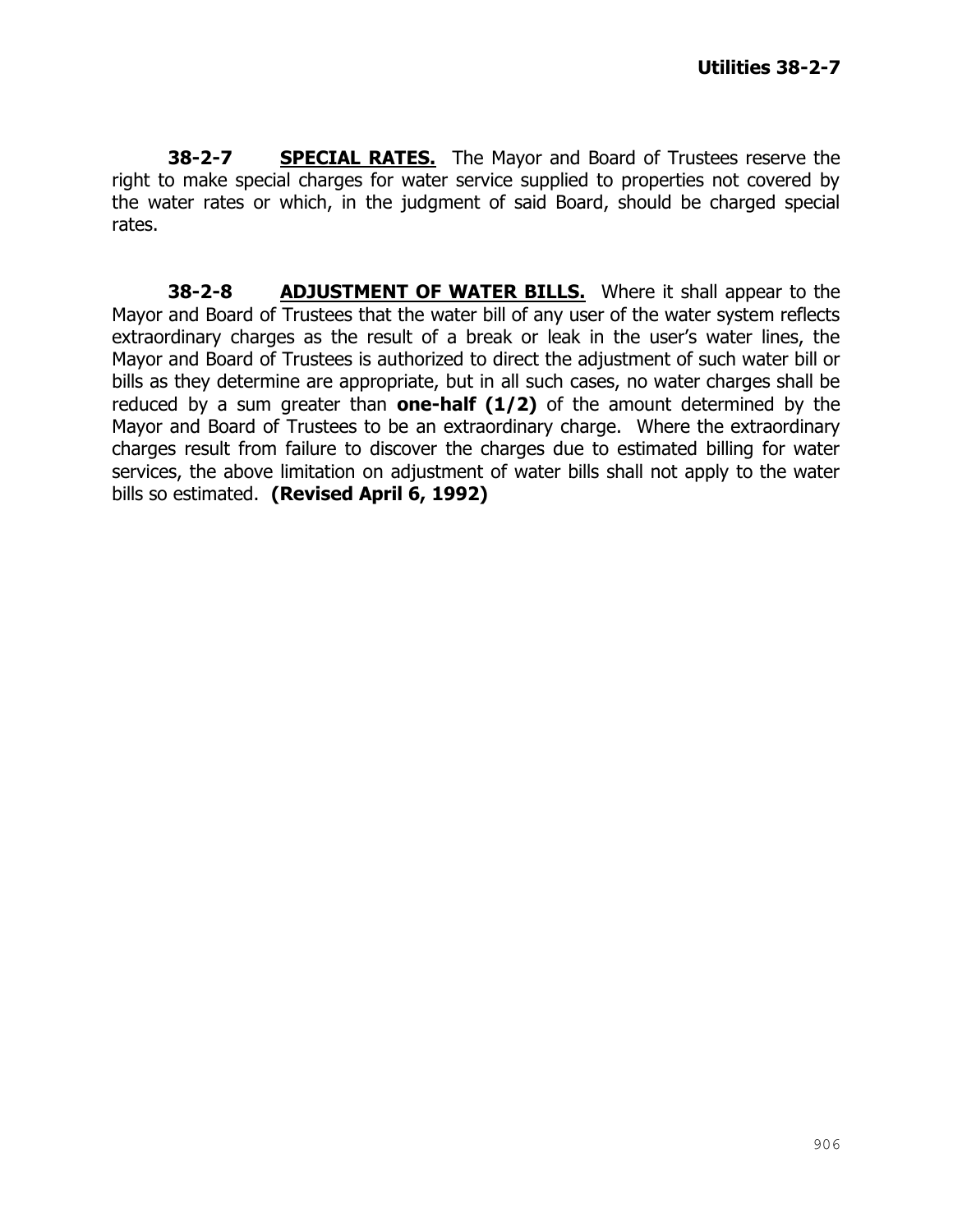### **ARTICLE III - WATER SYSTEM**

#### **DIVISION I - GENERAL REGULATIONS**

**38-3-1 APPLICATION FOR TAPS AND SERVICE CONNECTIONS TO THE WATERWORKS SYSTEM.** An applicant desiring a water tap or service connection with the Waterworks System of the Village shall file a written application at the Village Hall, signed by the owner of the property for which the tap or service connection is desired, or by the duly authorized agent of such owner. The application shall be accompanied by payment of the fee hereinafter prescribed to cover the cost of such service connection. In the event the application is made by an agent for the owner, then the application shall also be accompanied by the written authority of the owner to the agent for the making of the application. **(See Article IV for fees.)**

**38-3-2 ALL SERVICE TO BE BY METER.** All water service, whether for domestic, commercial or industrial use shall be metered. All meters shall be so placed and installed as to render the same accessible at all times for the purpose of reading or repairing and so as to be free from danger of freezing. Meters outside of a building shall be set in a suitable meter box approved by the Water Committee. Water shall not be turned on for new connections until the meter has been installed and all other requirements of this Chapter on the part of the property owner have been fully complied with.

Should concrete or any other permanent materials be constructed or placed around the meter tile, it shall be the responsibility of the owner and/or user to remove said obstruction if it is not possible to repair or replace the water meter. If a user backfills his yard, it will be his responsibility to raise the water service so as to be accessible to repair.

#### **38-3-3 INSPECTION.**

(A) **Access to Premises.** The Village shall have access to all portions of the premises of the consumer at any reasonable time for inspection of the use of water and the consumer's pipe, fixtures, plumbing, and any other apparatus in any manner connected to the Waterworks System of the Village. The Village shall have the right and option to demand change or stopping of use or to require any repair, change, removal or improvement of any pipe, fixture, plumbing or other apparatus that would in any manner affect the water supply or system of the Village or the supply or fixtures of other consumers.

(B) **Meters to be Open to Inspection.** All water meters and water fixtures, connections and appurtenances on private property connected with the Waterworks System of the Village shall be open to the inspection of the proper officers and employees of the Village at all reasonable hours.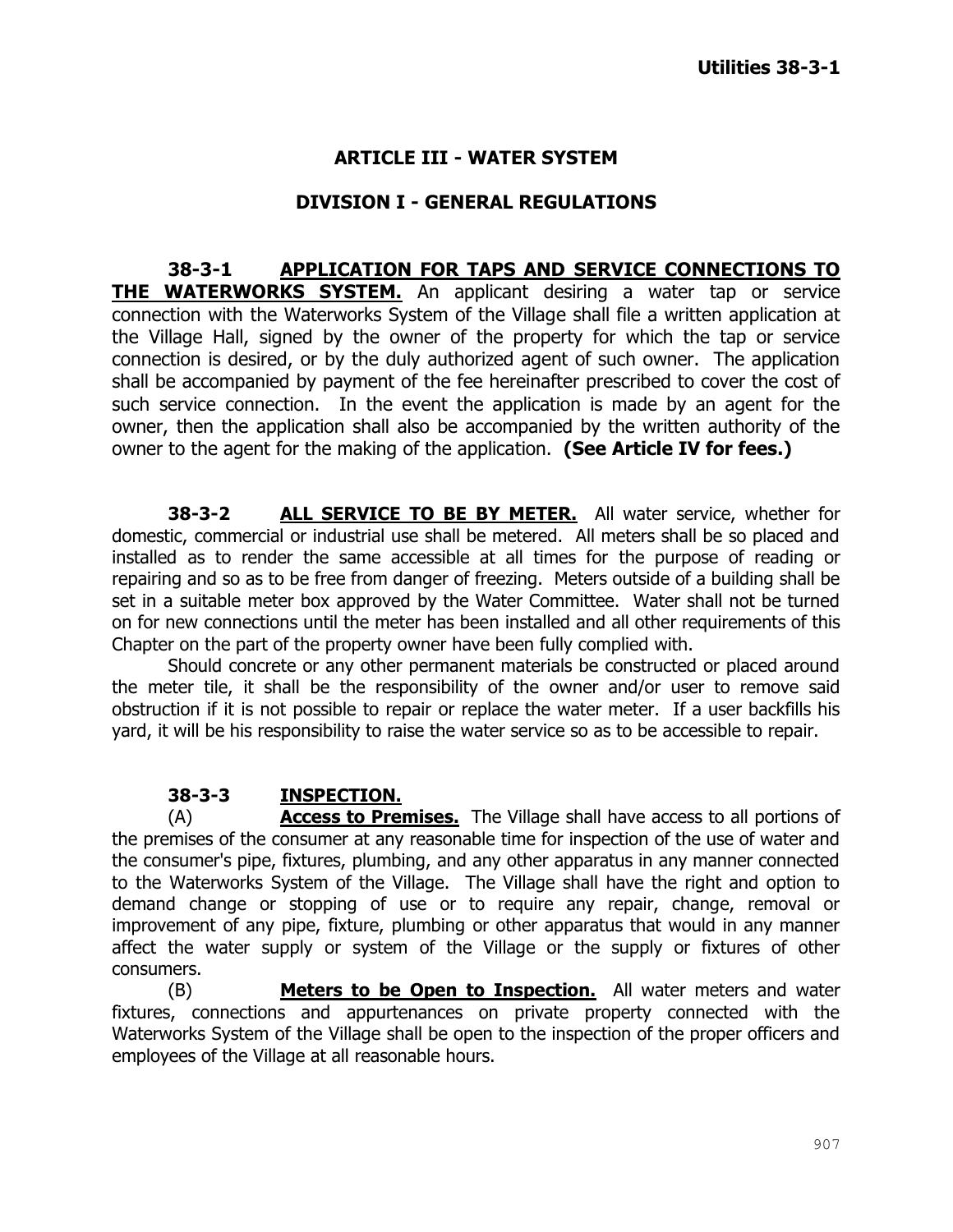**38-3-4 METER DAMAGED.** Whenever a meter is found to have been damaged by hot water being forced back into it from the consumer's hot water or heating apparatus or for any other cause within control of the consumer, the consumer shall pay the Village for the actual cost of the removal, repair, and replacement of the damaged meter and all previous water bills shall be corrected on an estimated basis to cover such period as it appears that the meter was out of order for such damage.

## **38-3-5 DAMAGE DUE TO INTERRUPTION OF SERVICE; LIABILITY.**

All connections for the water services applied for hereunder and all connections now attached to the present Village Waterworks System and all use or service of the system shall be upon the express condition that the Village will not be liable for nor shall any claim be made against it for damages or injury caused by reason of the breaking of any main, service, pipe, apparatus or appurtenance connected with the Waterworks System or for any interruption of the supply of water by reason of the breaking of machinery or by reason of stoppages, alterations or renewals.

**38-3-6 RESALE.** No water shall be resold or distributed by the recipient or consumer thereof from the Village supply to any premises other than that for which application has been made and the meter installed, except with permission of the Village Board.

**38-3-7 DISCONTINUING SERVICE - DANGEROUS USAGE.** The Village shall have the right to refuse water service or to discontinue water service, without notice, at any time to any consumer if the Village finds any apparatus or appliances, the operation of which will be detrimental to the water system of the Village or to any or all of its consumers. Standpipes, hydrants, gate valves and any other apparatus that cause water hammer or any danger to the water system or other customer's plumbing shall be immediately repaired or removed upon notice from the Village or, at its option, the Village may immediately discontinue service without notice and without any liability for direct or resulting damages therefrom.

**38-3-8 ELECTRIC GROUND WIRES.** All persons are strictly forbidden to attach any electric ground wire to any plumbing or water piping which is or may be connected to any water service pipe, water meter, or water main belonging to the Village.

The Village shall hold the owner of the premises responsible and liable for any damage to the property or injury to the employees of the Village caused by such ground wire. Any and all owners and consumers shall remove any existing ground wires immediately upon written notice from the Village. If not so disconnected **five (5) days**  after notice, the Village, through its officials, may enter the property and remove such ground wires and the consumer shall pay all costs.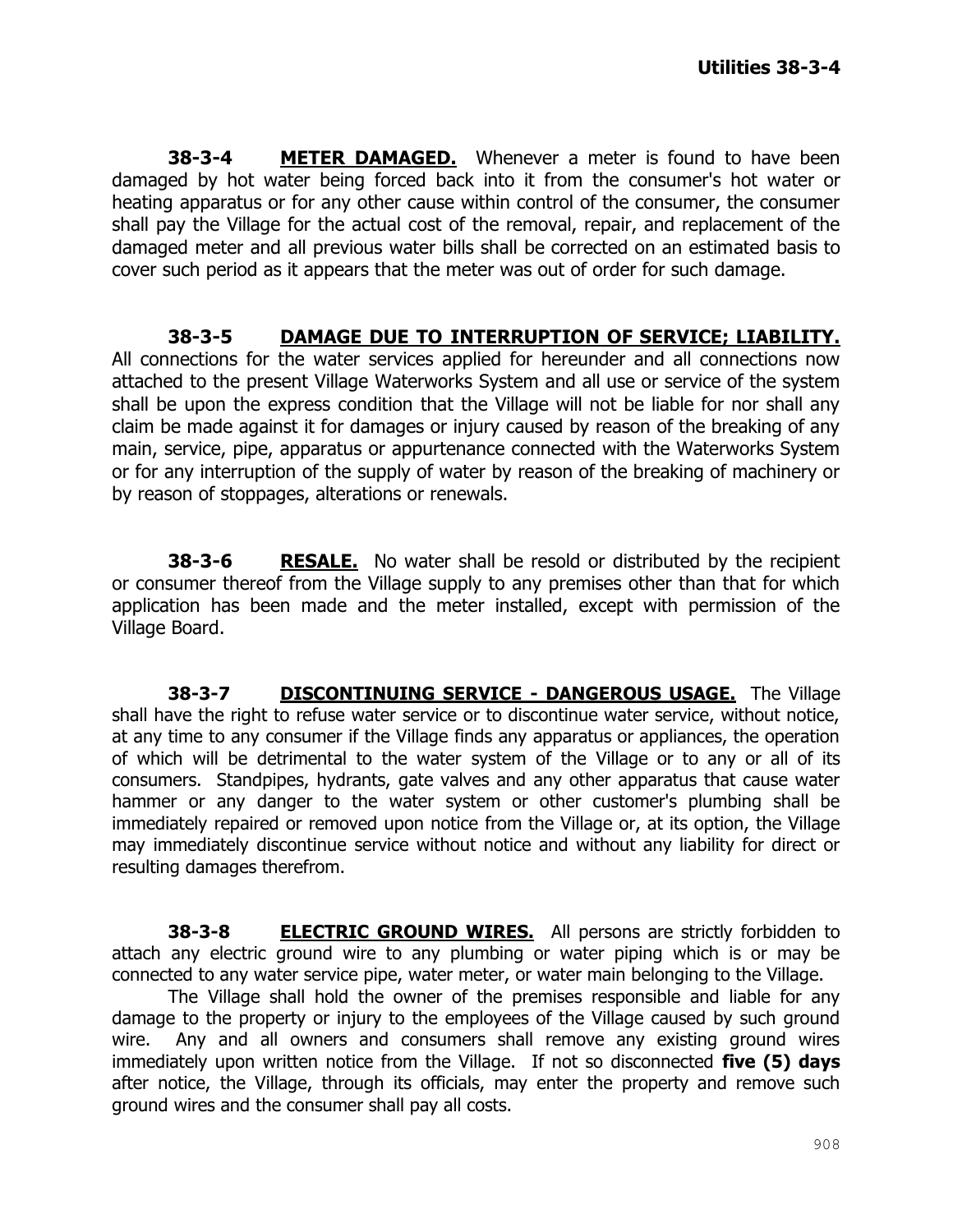# **38-3-9 WATER FOR BUILDING OR CONSTRUCTION PURPOSES.**

Applicants desiring to use water from the Village Waterworks System for building or construction purposes shall make application therefor to the Superintendent of the Water Department on a form provided by the Water Department for that purpose.

Upon permission being granted, the service pipe shall be carried at the expense of the applicant to the inside of the curb line where a service cock and meter shall be placed with pipe leading to the surface and a faucet placed at the end thereof above the surface. When the building or construction is completed, the faucet and meter shall be removed and the water shut off unless permanent connection is made in accordance with the provisions of this Chapter. Charge for the use and connection of the meter shall be prescribed by the Superintendent of the Water Department.

# **38-3-10 FIRE HYDRANTS.**

(A) All public fire hydrants with gate valves, tees, and connections from the main, inside the Village Limits, shall be owned, maintained and used only by the Village and shall be solely responsible for same. Use of water from fire hydrants by contractors and others shall be only upon permission by the Village and after approved application to the Village.

(B) The Village shall not be held liable and will not assume any responsibility for the condition of any fire hydrant inside or outside of the Village Limits or the pressure or amount of water obtainable therefrom or any damage either direct or resultant because of the condition, pressure or amount of water available at any fire hydrant.

(C) All public fire hydrants located outside the Village Limits owned by the Village shall be maintained in as good order as reasonably possible, but the Village will not undertake or assume any responsibility or liability for their condition or use or abuse. Such public fire hydrants shall be used only for the purpose of extinguishing fires except when the Village may issue a special permit for their use to contractors who shall then be responsible for the hydrants and the use of water from them.

**38-3-11 LAWN WATERING.** The right is reserved to suspend the use of lawn fountains and hoses for sprinkling lawns and gardens whenever, in the opinion of the Village, public exigencies require it.

**38-3-12 SHORTAGE AND PURITY OF SUPPLY.** The Village shall not be held responsible for or in any manner liable to any person, company, consumer or public body for any claim or damage, either direct or resultant because of any shortage of water supply, any shutoff of water for any reason, any bursting or leakage of either the consumer's or Village's mains, pipes and fixtures, any pollution or impurity in water supply or any fire or water damage.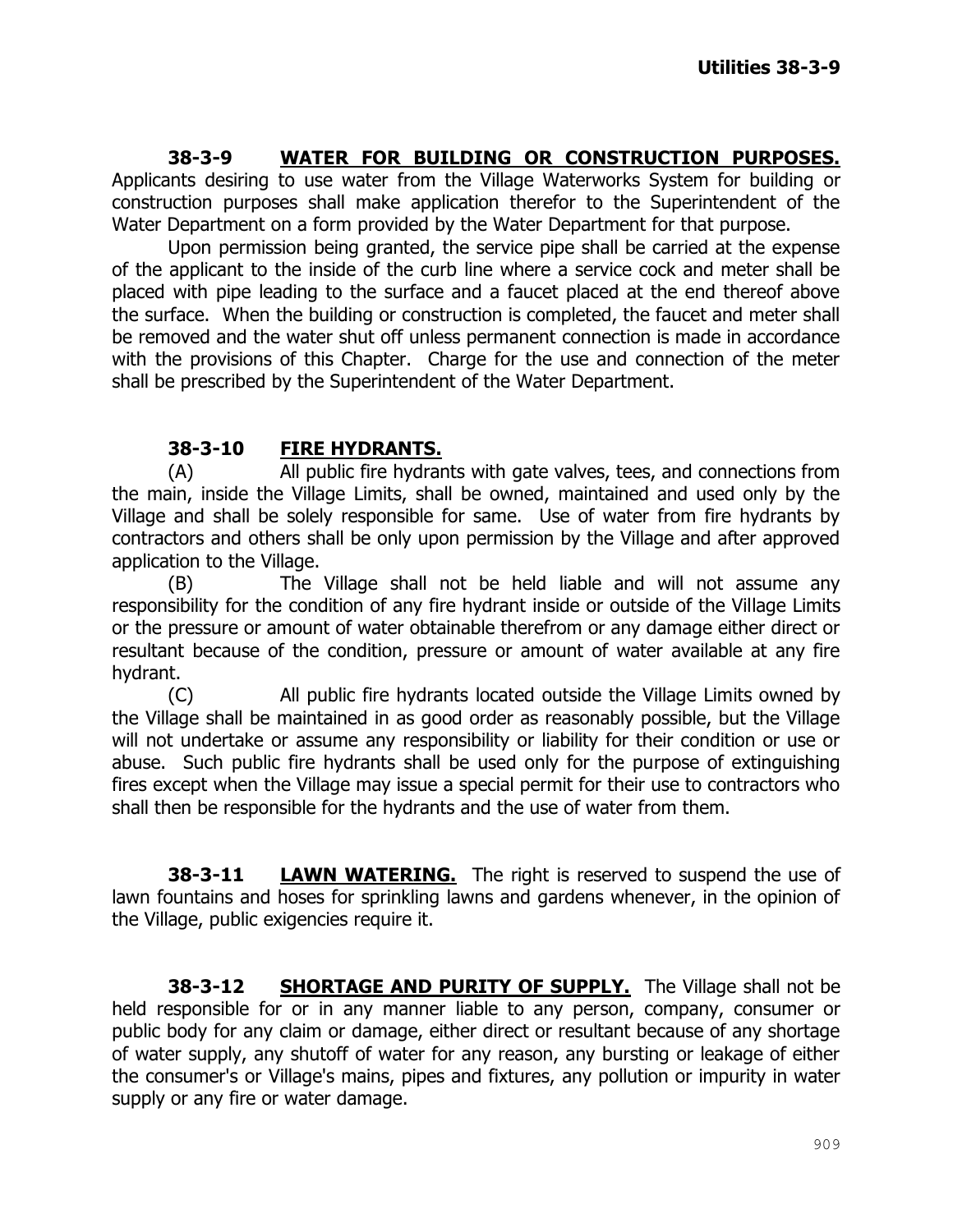**38-3-13 NON-COMPLIANCE WITH RULES AND REGULATIONS.** If any consumer fails to comply with any of the rules and regulations in force, the Village shall notify the consumer of such failure. If the consumer does not remedy the same as the rules provide and within a reasonable time, the Village shall have the right to discontinue service. Except in case of non-payment, emergency, necessity, or as otherwise provided, the Village will not discontinue service for violation of any rule until **five (5) days** after notice has been given and the violation has not been remedied.

**38-3-14 EASEMENTS.** The consumer shall give such easements and rights-of-way as necessary to the Village and allow access for the purpose of construction, repair, maintenance, meter reading, relocation or expansion of the water system.

**38-3-15 USE OF WATER ON CONSUMER'S PREMISES.** The Village shall reserve the right to use the water from the consumer's facilities at any time deemed necessary. No charge shall be made by the consumer for the use of the facilities and no charge shall be made by the Village for the water used by the Village.

**38-3-16 RULES TO BECOME PART OF CONTRACT.** All of the rules and regulations concerning the use of the facilities of the water system and the consumption of water shall be adopted and the same shall become part of the contract with every water consumer and every water consumer shall be considered to take water from the Village, subject thereto and bound thereby.

**38-3-17 PENALTY.** All violations of this Article shall be a Class Five (5) Ordinance violation as provided for in **Section 1-1-20** of this Code.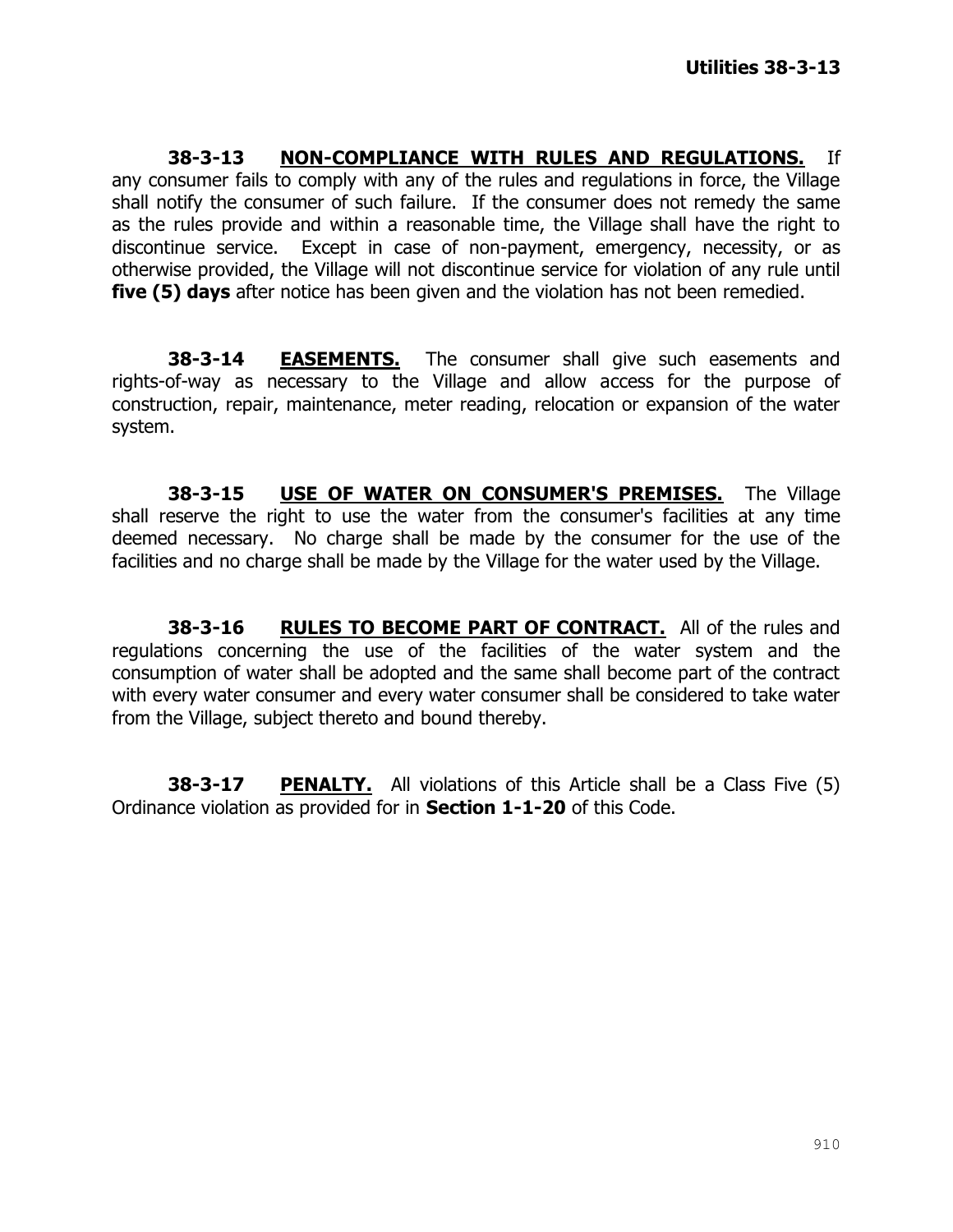#### **DIVISION II - CROSS-CONNECTIONS**

**38-3-18 APPROVED BACKFLOW DEVICE.** All plumbing installed within the Village shall be installed in accordance with the Illinois Plumbing Code, 77 Ill. Adm. Code 890. If, in accordance with the Illinois Plumbing Code or in the judgment of the Superintendent, an approved backflow prevention device is necessary for the safety of the public water supply system, the Superintendent shall give notice to the water customer to install such an approved device immediately. The water customer shall, at his own expense, install such an approved device at a location and in a manner in accordance with the Illinois Plumbing Code, Illinois Environmental Protection Agency and all applicable local regulations, and shall have inspections and tests made of such approved devices upon installation and as required by the Illinois Plumbing Code, Illinois Environmental Protection Agency and local regulations.

**38-3-19 CROSS-CONNECTION PROHIBITED; EXCEPTION.** No person shall establish or permit to be established or maintain or permit to be maintained any connection whereby a private, auxiliary or emergency water supply other than the regular public water supply enters the supply or distribution system of the Village, unless such private, auxiliary or emergency water supply and the method of connection and use of such supply shall have been approved by the Superintendent and the Illinois Environmental Protection Agency.

**38-3-20 INVESTIGATIONS BY SUPERINTENDENT.** It shall be the duty of the Superintendent to cause surveys and investigations to be made of commercial industrial and other properties served by the public water supply to determine whether actual or potential hazards to the public water supply may exist. Such surveys and investigations shall be made a matter of public record and shall be repeated at least every **two (2) years** or as often as the Superintendent shall deem necessary. Records of such surveys shall be maintained and available for review for a period of at least **five (5) years**.

**38-3-21 RIGHT TO ENTER PREMISES.** The approved cross-connection control device inspector shall have the right to enter at any reasonable time any property served by a connection to the public water supply or distribution system for the purpose of verifying the presence or absence of cross-connections and that the Superintendent or his authorized agent shall have the right to enter at any reasonable time any property served by a connection to the public water supply or distribution system for the purpose of verifying information submitted by the customer regarding the required cross-connection control inspection. On demand, the owner, lessee or occupants of any property so served shall furnish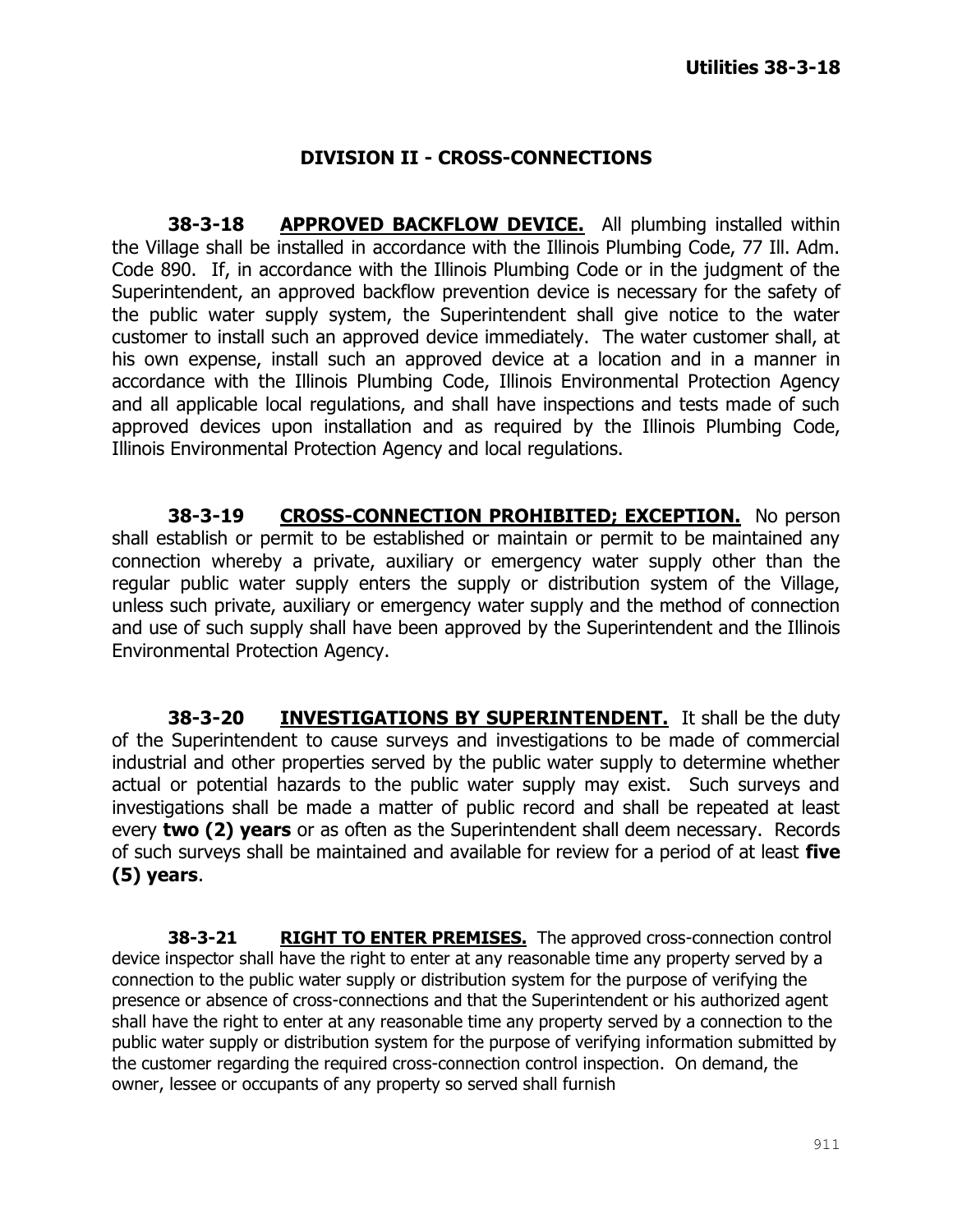to the Superintendent any information which he may request regarding the piping system or systems or water use on such property. The refusal of such information when demanded shall, within the discretion of the Superintendent, be evidence of the presence of improper connections as provided in this Chapter.

## **38-3-22 NOTICE TO CUSTOMER; RECONNECT FEE.**

(A) The Superintendent is hereby authorized and directed to discontinue, after reasonable notice to the occupant thereof, the water service to any property wherein any connection in violation of the provisions of this Chapter is known to exist, and to take such other precautionary measures as he may deem necessary to eliminate any danger of contamination of the public water supply distribution mains. Water service to such property shall not be restored until such conditions have been eliminated or corrected in compliance with the provisions of this Chapter and until a reconnection fee of **One Hundred Dollars (\$100.00)** is paid to the Village Clerk.

(B) Immediate disconnection with verbal notice can be effected when the Superintendent is assured that imminent danger of harmful contamination of the public water supply system exists. Such action shall be followed by written notification of the cause of disconnection. Immediate disconnection without notice to any party can be effected to prevent actual or anticipated contamination or pollution of the public water supply, provided that, in the reasonable opinion of the Superintendent or the Illinois Environmental Protection Agency, such action is required to prevent actual or potential contamination or pollution of the public water supply.

(C) The public water supply, the Superintendent or the agents or assigns shall not be liable to any customer for any injury, damages or lost revenues which may result from termination of the customer's water supply in accordance with the terms of this Chapter, whether or not said termination was with or without notice.

**38-3-23 CONTAMINATIONS COST AND THE CONSUMER.** The consumer responsible for backsiphoned material or contamination through backflow, if contamination of the potable water supply system occurs through an illegal crossconnection or an improperly installed, maintained or repaired device, or a device which has been bypassed, shall bear the cost of clean-up of the potable water supply system.

## **38-3-24 - 38-3-30 RESERVED.**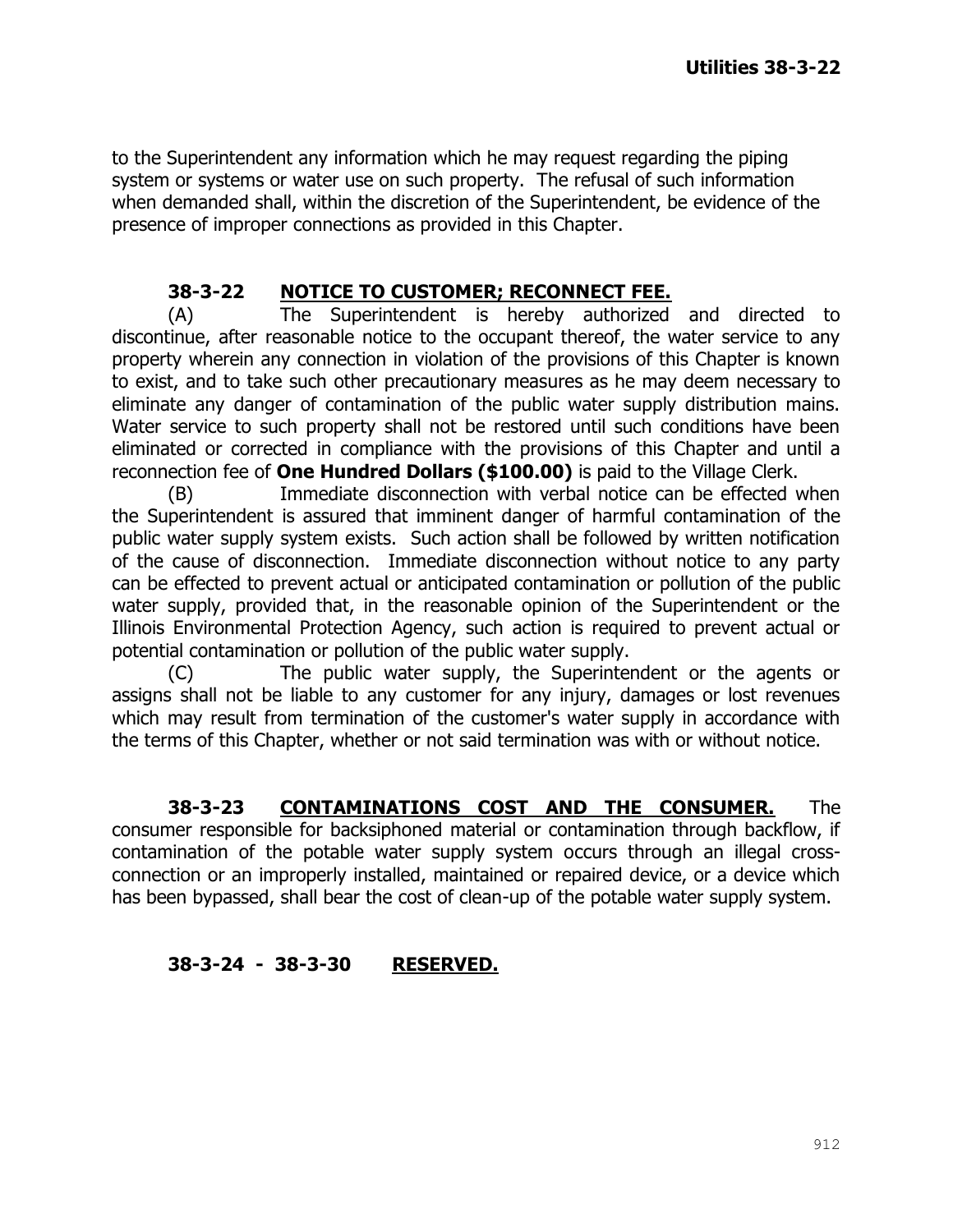## **DIVISION III - CROSS-CONNECTION CONTROL CODE**

**38-3-31 PURPOSE.** The purpose of these Rules and Regulations is:

(A) To protect the public water supply system from contamination or pollution by isolating within the customer's water system contaminants or pollutants which could backflow through the service connection into the public water supply system.

(B) To promote the elimination or control of existing cross-connections, actual or potential, between the public or consumer's potable water system and nonpotable water systems, plumbing fixtures and sources or systems containing substances of unknown or questionable safety.

(C) To provide for the maintenance of a continuing program of crossconnection control which will prevent the contamination or pollution of the public and consumer's potable water systems.

**38-3-32 APPLICATION.** These Rules and Regulations shall apply to all premises served by the public potable water supply system of the Village.

**38-3-33 RESPONSIBILITY OF OWNER.** The owner or official custodian shall be responsible for protection of the public water supply system from contamination due to backflow or back-siphonage of contaminants through the customer's water service connection. If, in the judgment of the Superintendent of Water or his authorized representative, an approved backflow prevention device is necessary for the safety of the public water supply system, the Superintendent shall give notice to the consumer to install such approved backflow prevention device at each service connection to the premises. The consumer shall immediately install such approved device or devices at his own expense; failure, refusal or inability on the part of the consumer to install such device or devices immediately shall constitute grounds for discontinuing water service to the premises until such device or devices have been installed. The consumer shall retain records of installation, maintenance, testing and repair as required in **Section 38-4-37(D)** below for a period of at least **five (5) years**. The Superintendent of Water may require the consumer to submit a crossconnection inspection report to the Village to assist in determining whether or not service line protection will be required. All cross-connection inspections shall be conducted by a Cross-Connection Control Device Inspector certified by the Illinois Environmental Protection Agency.

**38-3-34 DEFINITIONS.** The following definitions shall apply in the interpretation and enforcement of these regulations: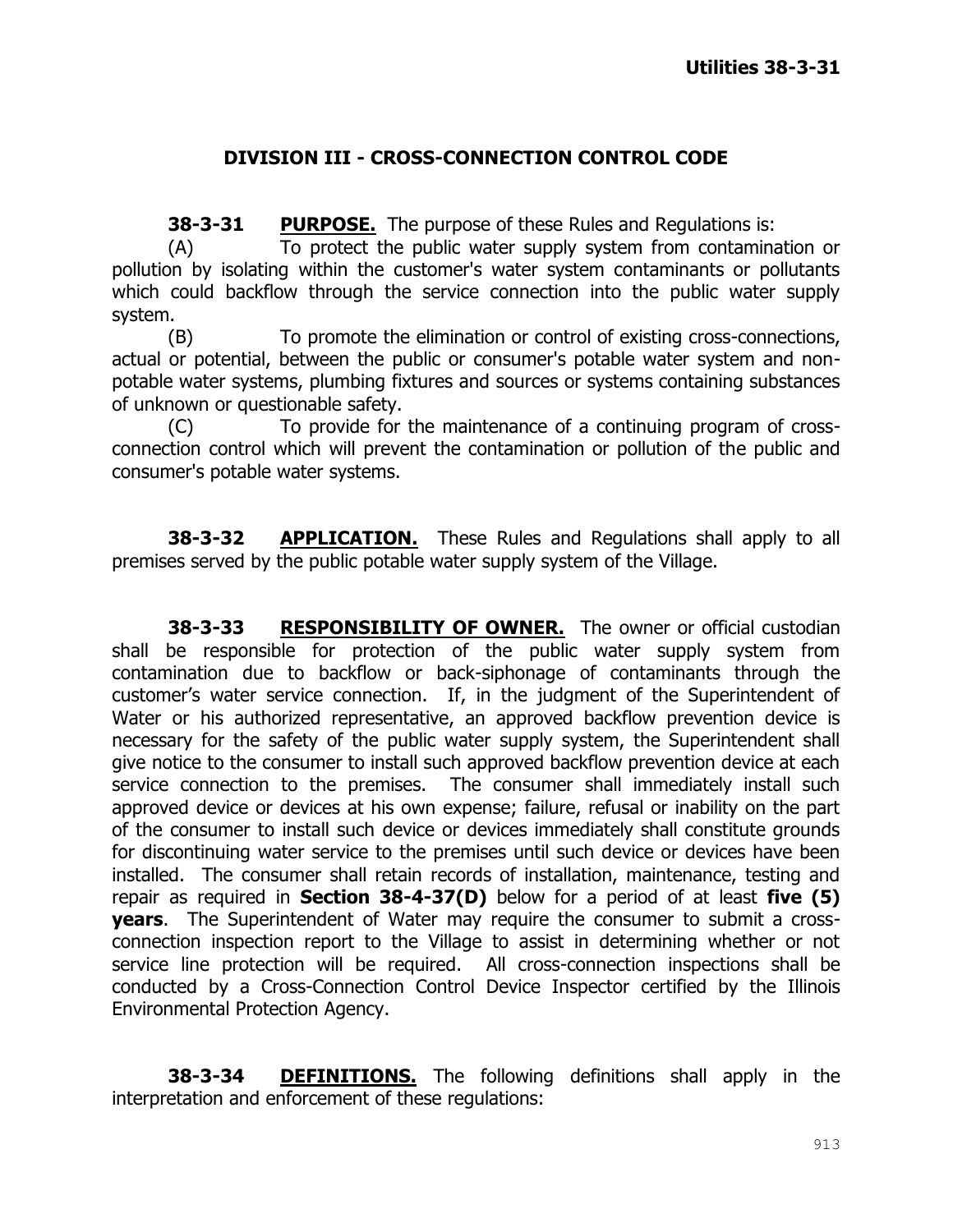**"Fixed Proper Air Gap"** means the unobstructed vertical distance through the free atmosphere between the water discharge point and the flood level rim of the receptacle.

**"Agency"** means Illinois Environmental Protection Agency.

**"Approved"** means backflow prevention devices or methods approved by the Research Foundation for Cross-Connection Control of the University of Southern California, Association of State Sanitary Engineers, American Water Works Association, American National Standards Institute or certified by the National Sanitation Foundation.

**"Auxiliary Water System"** means any water source or system on or available to the premises other than the public water supply system and includes the water supplied by the system. These auxiliary waters may include water from another purveyor's public water supply system; or water from a source such as wells, lakes, or streams or process fluids; or used water. These waters may be polluted or contaminated or objectionable or constitute a water source or system over which the water purveyor does not have control.

**"Backflow"** means the backflow of water or other liquids, mixtures, or substances into the distribution pipes of a potable water system from any source other than the intended source of the potable water supply.

**"Backflow Prevention Device"** means any device, method, or type of construction intended to prevent backflow into a potable water system. All devices used for backflow prevention in Illinois must meet the standards of the Illinois Plumbing Code and the Illinois Environmental Protection Agency.

**"Consumer" or "Customer"** means the owner, official custodian or person in control of any premises supplied by or in any manner connected to a public water system.

**"Consumer's Water System"** means any water system located on the customer's premises. A building plumbing system is considered to be a customer's water system.

**"Contamination"** means an impairment of the quality of the water by entrance of any substance to a degree which could create a health hazard.

**"Cross-Connection"** means any physical connection or arrangement between two otherwise separate piping systems, one of which contains potable water and the other a substance of unknown or questionable safety or quality, whereby there may be a flow from one system into the other.

**"Direct Cross-Connection"** means a cross-connection formed when a water system is physically joined to a source of unknown or unsafe substance.

**"Indirect Cross-Connection"** means a cross-connection through which an unknown substance can be forced, drawn by vacuum or otherwise introduced into a safe potable water system.

**"Double Check Valve Assembly"** means an assembly composed of single, independently acting check valves approved under ASSE Standard 1015. A double check valve assembly and suitable connections for testing the water-tightness of each check valve.

**"Health Hazard"** means any condition, device or practice in a water system or its operation resulting from a real or potential danger to the health and well-being of consumers. The word "severe" as used to qualify "health hazard" means a hazard to the health of the user that could be expected to result in death or significant reduction in the quality of life.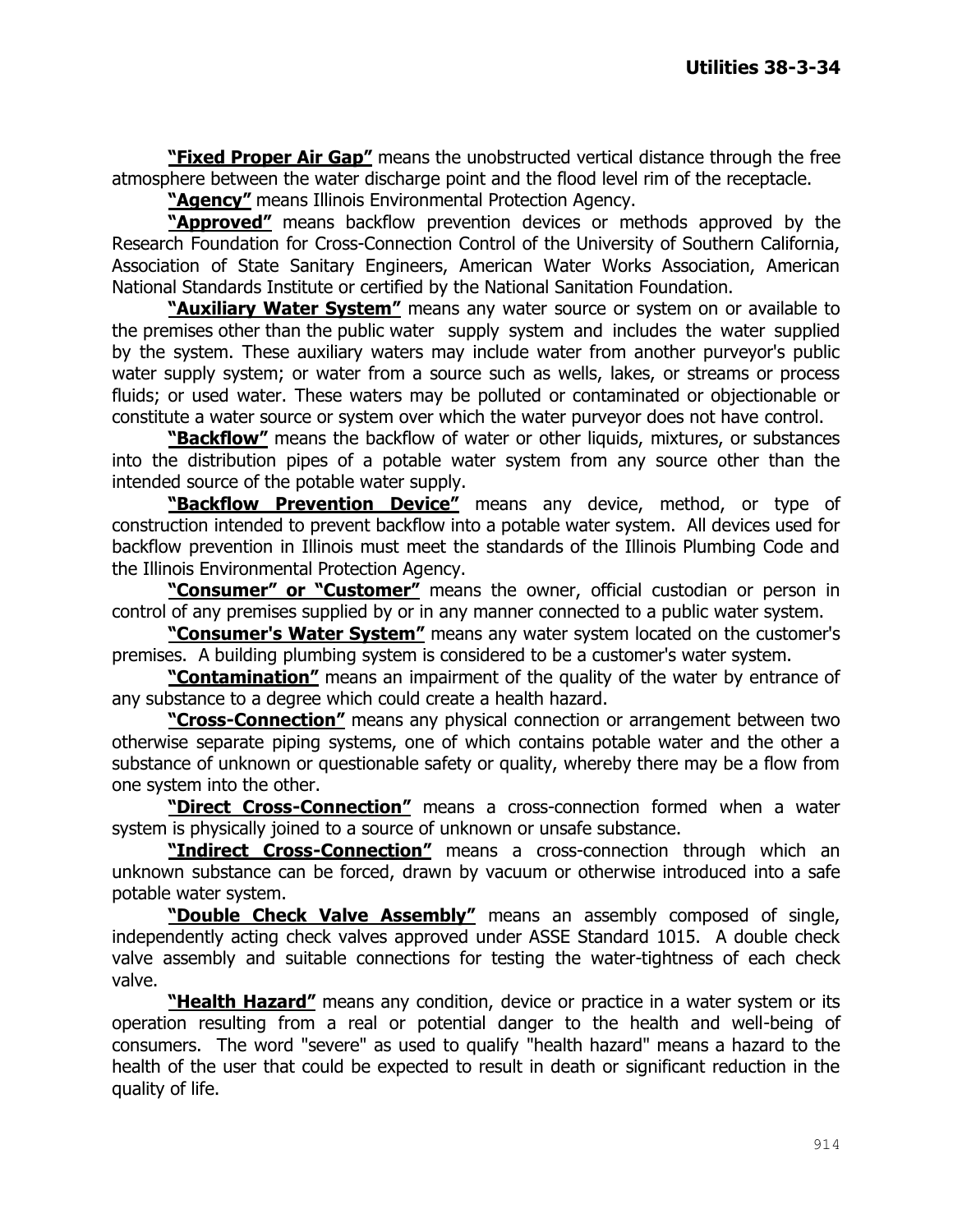**"Inspection"** means a plumbing inspection to examine carefully and critically all materials, fixtures, piping and appurtenances, appliances and installations of a plumbing system for compliance with requirements of the Illinois Plumbing Code, 77 Ill. Admn. Code 890.

**"Non-potable Water"** means water not safe for drinking, personal, or culinary use as determined by the requirements of 35 Ill. Adm. Code 604.

**"Plumbing"** means the actual installation, repair, maintenance, alteration or extension of a plumbing system by any person. Plumbing includes all piping, fixtures, appurtenances and appliances for a supply of water for all purposes, including without limitation lawn sprinkler systems, from the source of a private water supply on the premises or from the main in the street, alley or at the curb to, within and about any building or buildings where a person or persons live, work or assemble. Plumbing includes all piping, from discharge of pumping units to and including pressure tanks in water supply systems. Plumbing includes all piping, fixtures, appurtenances, and appliances for a building drain and a sanitary drainage and related ventilation system of any building or buildings where a person or persons live, work or assemble from the point of connection of such building drain to the building sewer or private sewage disposal system **five (5) feet** beyond the foundation walls.

**"Pollution"** means the presence of any foreign substance (organic, inorganic, radiological, or biological) in water that tends to degrade its quality so as to constitute a hazard or impair the usefulness of the water.

**"Potable Water"** means water which meets the requirements of 35 Ill. Adm. Code 604 for drinking, culinary, and domestic purposes.

**"Potential Cross-Connection"** means a fixture or appurtenance with threaded hose connection, tapered spout, or other connection which would facilitate extension of the water supply line beyond its legal termination point.

**"Process fluid(s)"** means any fluid or solution which may be chemically, or biologically or otherwise contaminated or polluted in a form or concentration such as would constitute a health, pollutional, or system hazard if introduced into the public or a consumer's potable water system. This includes but is not limited to:

(A) polluted or contaminated waters;

(B) process waters;

(C) used waters originating from the public water supply system which may have deteriorated in sanitary quality;

(D) cooling waters;

(E) questionable or contaminated natural waters taken from wells, lakes, streams, or irrigation systems;

(F) chemicals in solution or suspension;

(G) oils, gases, acids, alkalis and other liquid and gaseous fluids used in industrial or other processes, or for fire fighting purposes.

**"Public Water Supply"** means all mains, pipes and structures through which water is obtained and distributed to the public, including wells and well structures, intakes and cribs, pumping stations, treatment plants, reservoirs, storage tanks and appurtenances, collectively or severally, actually used or intended for use for the purpose of furnishing water for drinking or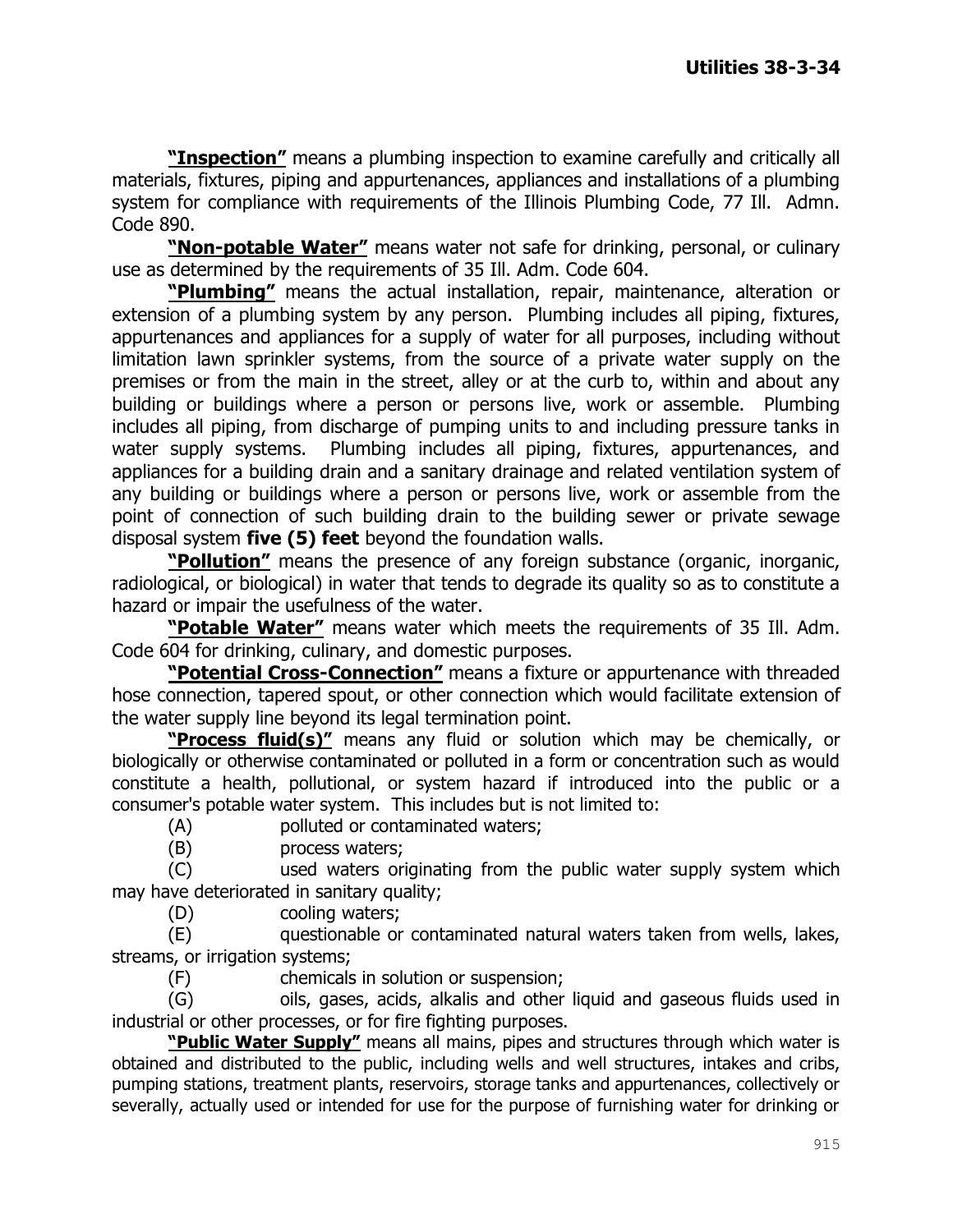general domestic use and which serve at least 15 service connections or which regularly serve at least 25 persons at least 60 days per year. A public water supply is either a "community water supply" or a "non-community water supply".

**"Reduced Pressure Principle Backflow Prevention Device"** means a device containing a minimum of two independently acting check valves together with an automatically operated pressure differential relief valve located between the two check valves and approved under ASSE Standard 1013. During normal flow and at the cessation of normal flow, the pressure between these two checks shall be less than the supply pressure. In case of leakage of either check valve, the differential relief valve, by discharging to the atmosphere, shall operate to maintain the pressure between the check valves at less than the supply pressure. The unit must include tightly closed shutoff valves located at each end of the device, and each device shall be fitted with properly located test cocks.

**"Service Connection"** means the opening, including all fittings and appurtenances, at the water main through which water is supplied to the user.

**"Survey"** means the collection of information pertaining to a customer's piping system regarding the location of all connections to the public water supply system and must include the location, type and most recent inspection and testing date of all crossconnection control devices and methods located within that customer's piping system. The survey must be in written form, and should not be an actual plumbing inspection.

**"System Hazard"** means a condition through which an aesthetically objectionable or degrading material not dangerous to health may enter the public water supply system or a consumer's potable water system.

**"Used Water"** means any water supplied by a public water supply system to a consumer's water system after it has passed through the service connection and is no longer under the control of the water supply official custodian.

**"Water Purveyor"** means the owner or official custodian of a public water system.

## **38-3-35 WATER SYSTEM.**

(A) The water system shall be considered as made up of two parts: the public water supply system and the consumer's water system.

(B) The public water supply system shall consist of the source facilities and the distribution system, and shall include all those facilities of the potable water system under the control of the Superintendent of Water up to the point where the consumer's water system begins.

(C) The source shall include all components of the facilities utilized in the production, treatment, storage, and delivery of water to the public water supply distribution system.

(D) The public water supply distribution system shall include the network of conduits used to deliver water from the source to the consumer's water system.

(E) The consumer's water system shall include all parts of the facilities beyond the service connection used to convey water from the public water supply distribution system to points of use.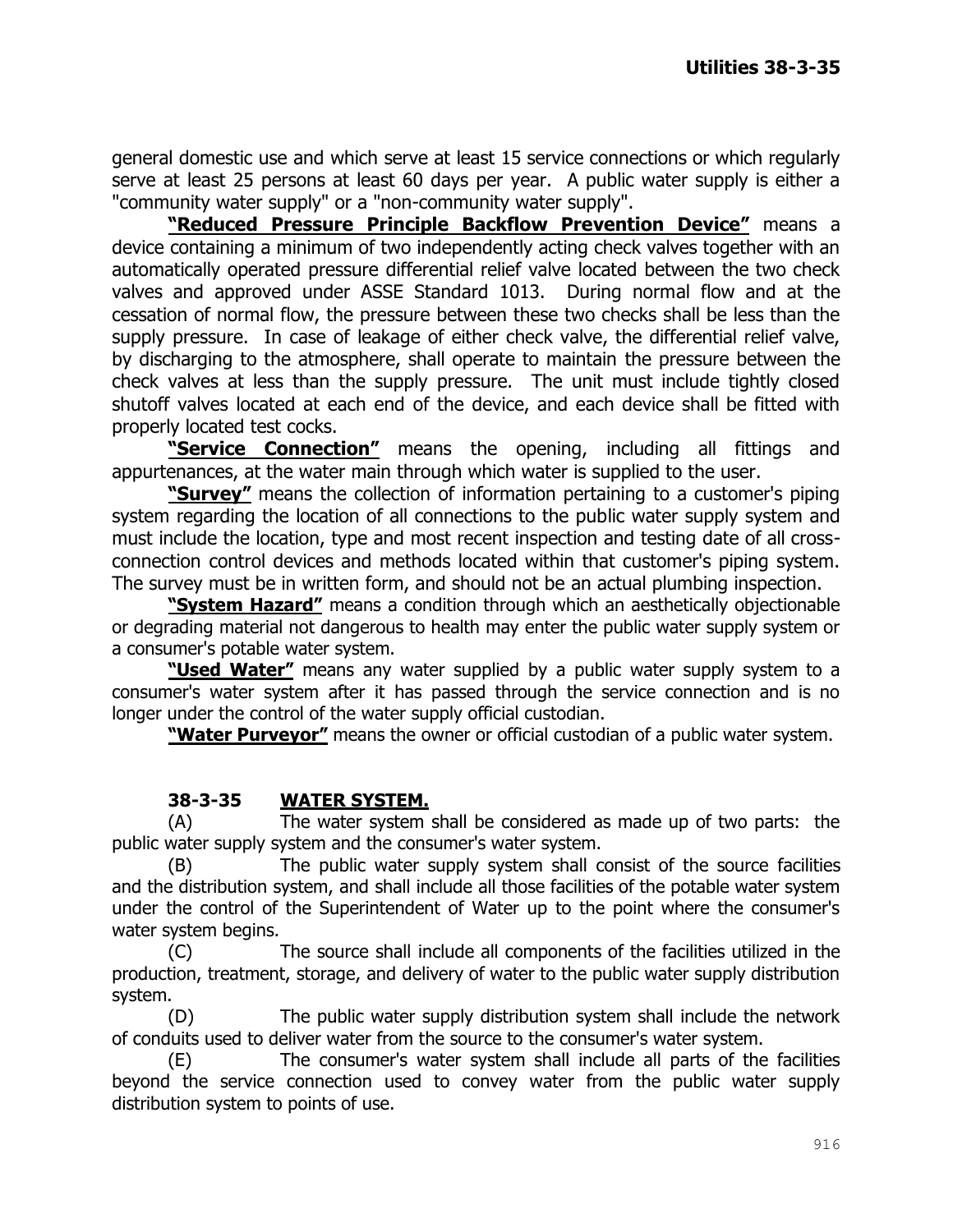# **38-3-36 CROSS-CONNECTION PROHIBITED.**

(A) Connections between potable water systems and other systems or equipment containing water or other substances of unknown or questionable quality are prohibited except when and where approved cross-connection control devices or methods are installed, tested and maintained to insure proper operation on a continuing basis.

(B) No physical connection shall be permitted between the potable portion of a supply and any other water supply not of equal or better bacteriological and chemical quality as determined by inspection and analysis by the Agency.

(C) There shall be no arrangement or connection by which an unsafe substance may enter a supply.

# **38-3-37 SURVEY AND INVESTIGATIONS.**

(A) The consumer's premises shall be open at all reasonable times to the approved cross-connection control device inspector for the inspection of the presence or absence of cross-connections within the consumer's premises, and testing, repair and maintenance of cross-connection control devices within the consumer's premises.

(B) On request of the Superintendent, or his authorized representative, the consumer shall furnish information regarding the piping system or systems or water use within the customer's premises. The consumer's premises shall be open at all reasonable times to the Superintendent of Water for the verification of information submitted by the inspection consumer to the public water supply custodian regarding cross-connection inspection results.

(C) It shall be the responsibility of the water consumer to arrange periodic surveys of water use practices on his premises to determine whether there are actual or potential cross-connections to his water system through which contaminants or pollutants could backflow into his or her public potable water system. All cross-connection control or other plumbing inspections must be conducted in accordance with **Ill. Comp. Stat., Ch. 225, Sec. 320/3**.

(D) It is the responsibility of the water consumer to prevent backflow into the public water system by ensuring that:

- (1) All cross-connections are removed; or approved crossconnection control devices are installed for control of backflow and back-siphonage.
- (2) Cross-connection control devices shall be installed in accordance with the manufacturer's instructions.
- (3) Cross-connection control devices shall be inspected at the time of installation and at least annually by a person approved by the Agency as a cross-connection control device inspector (CCCDI). The inspection of mechanical devices shall include physical testing in accordance with the manufacturer's instructions.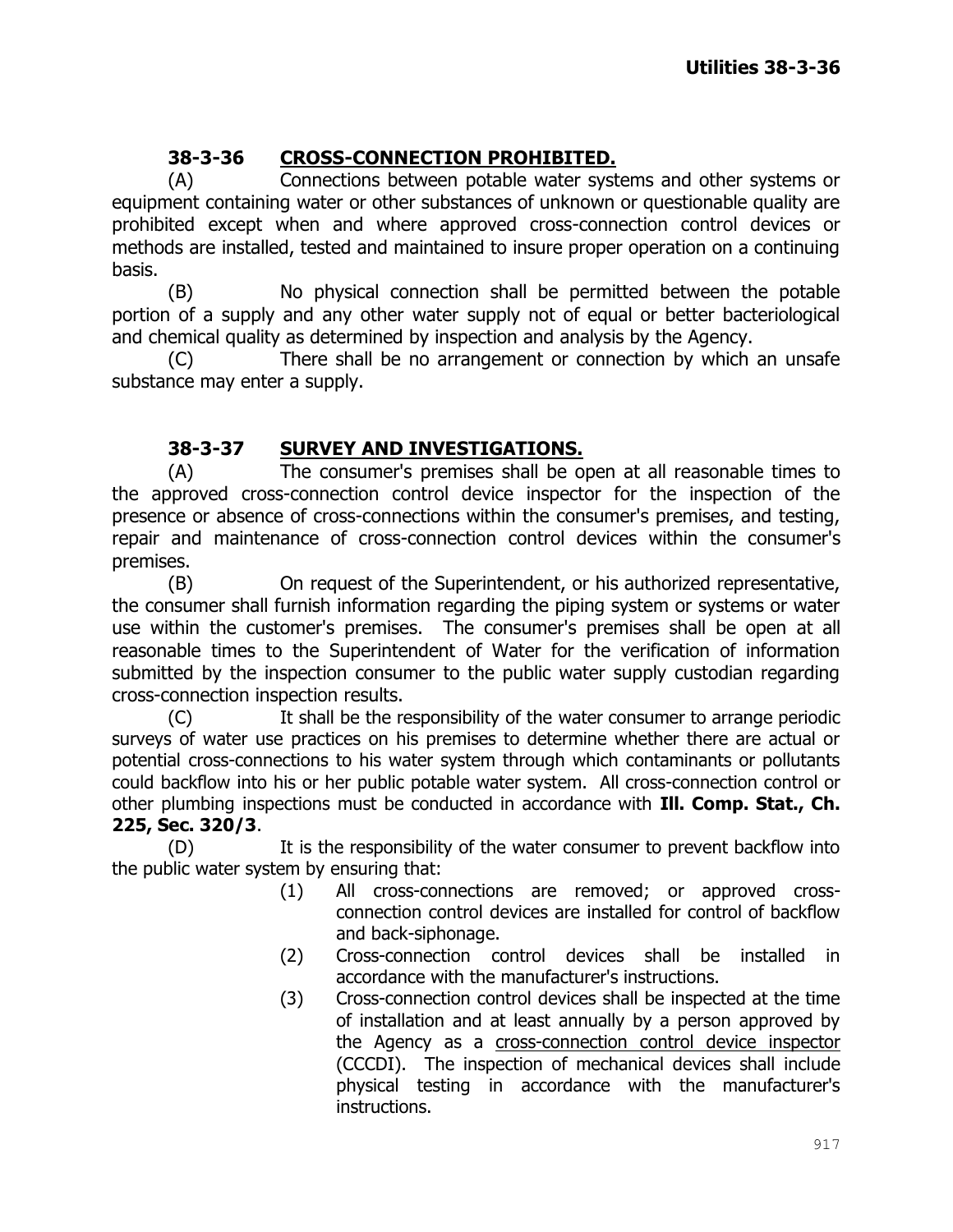- (4) Testing and Records
	- (a) Each device shall be tested at the time of installation and at least annually or more frequently if recommended by the manufacturer.
	- (b) Records submitted to the community public water supply shall be available for inspection by Agency personnel in accordance with **Ill. Comp. Stat., Ch. 415, Sec. 5/4(e)**.
	- (c) Each device shall have a tag attached listing the date of most recent test, name of CCCDI, and type and date of repairs.
	- (d) A maintenance log shall be maintained and include:
		- 1. date of each test;
		- 2. name and approval number of person performing the test;
		- 3. test results;
		- 4. repairs or servicing required;
		- 5. repairs and date completed; and
		- 6. serving performed and date completed.

## **38-3-38 WHERE PROTECTION IS REQUIRED.**

(A) An approved backflow device shall be installed on all connections to the public water supply as described in the Plumbing Code, 77 Ill. Adm. Code 890 and the Agency's regulations 35 Ill. Adm. Code 680. In addition, an approved backflow prevention device shall be installed on each service line to a consumer's water system serving premises, where in the judgment of the Superintendent, actual or potential hazards to the public water supply system exist.

(B) An approved backflow prevention device shall be installed on each service line to a consumer's water system serving premises where the following conditions exist:

- (1) Premises having an auxiliary water supply, unless such auxiliary supply is accepted as an additional source by the Superintendent of Water and the source is approved by the Illinois Environmental Protection Agency.
- (2) Premises on which any substance is handled which can create an actual or potential hazard to the public water supply system. This shall include premises having sources or system containing process fluids or waters originating from the public water supply system which are no longer under the sanitary control of the Superintendent of Water.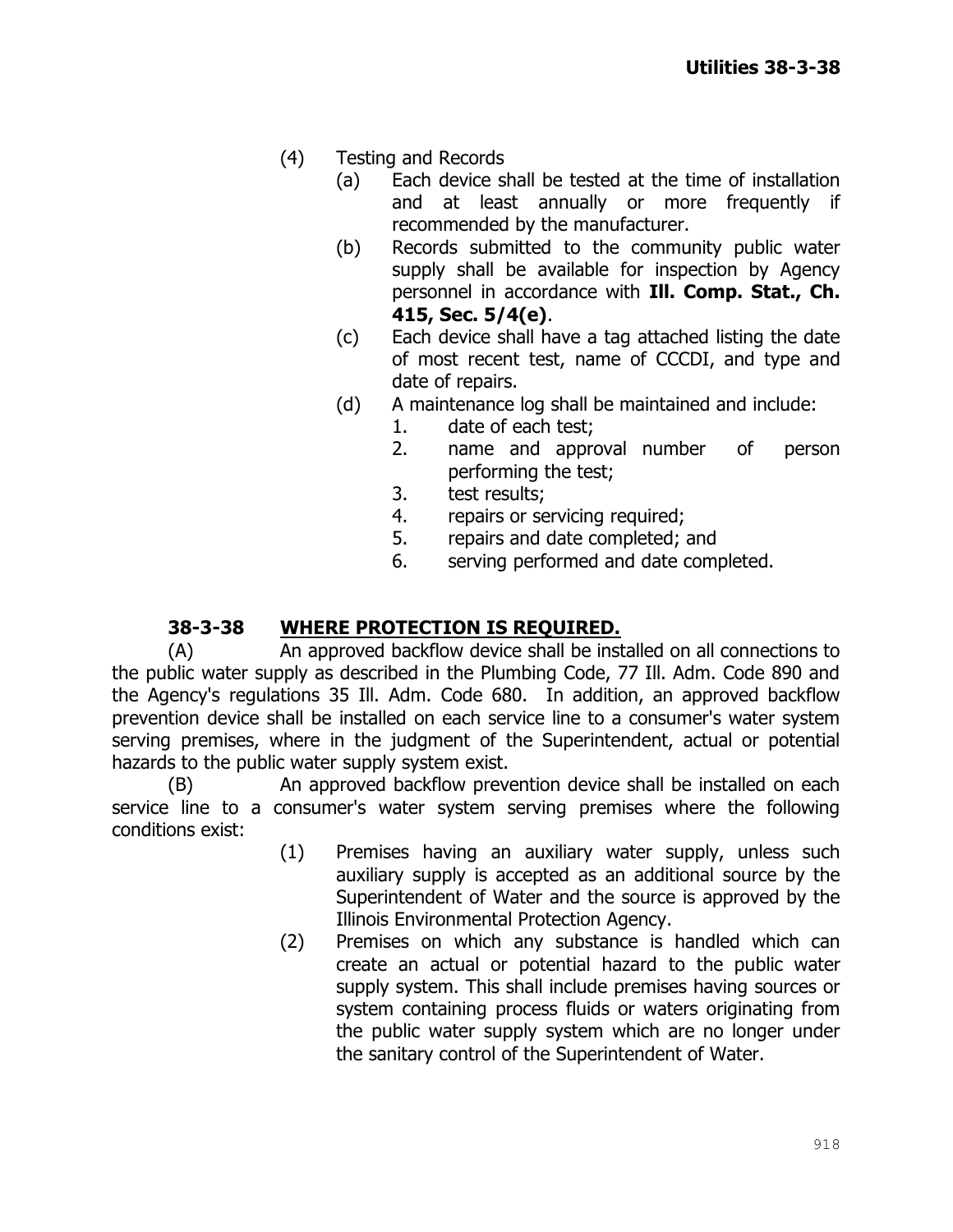- (3) Premises having internal cross-connections that, in the judgment of the Superintendent of Water and/or the Cross-Connection Control Device Inspector, are not correctable or intricate plumbing arrangements it make which impractical to determine whether or not cross-connections exist.
- (4) Premises where, because of security requirements or other prohibitions or restrictions, it is impossible or impractical to make a complete cross-connection survey.
- (5) Premises having a repeated history or cross-connections being established or reestablished.

(C) An approved backflow device shall be installed on all connections to the public water supply as described in the Plumbing Code, 77 Ill. Adm. Code 890 and the Agency's regulations 35 Ill. Adm. Code 653. In addition, an approved backflow prevention device shall be installed on each service line to a consumer's water system serving, but not necessarily limited to, the following types of facilities unless the Superintendent of Water determines that no actual or potential hazard to the public water supply system exists:

- (1) Hospitals, mortuaries, clinics, nursing homes.
- (2) Laboratories.
- (3) Piers, docks, waterfront facilities.
- (4) Sewage treatment plants, sewage pumping stations or storm water pumping stations.
- (5) Food or beverages processing plants.
- (6) Chemical plants.
- (7) Metal plating industries.
- (8) Petroleum processing or storage plants.
- (9) Radioactive material processing plants or nuclear reactors.
- (10) Car washes.
- (11) Pesticide, or herbicide or extermination plants and trucks.
- (12) Farm service and fertilizer plants and trucks.

#### **38-3-39 TYPE OF PROTECTION REQUIRED.**

(A) The type of protection required under **Section 38-3-38** of these regulations shall depend on the degree of hazard which exists as follows:

- (1) An approved fixed proper air gap separation shall be installed where the public water supply system may be contaminated with substances that could cause a severe health hazard.
- (2) An approved fixed proper air gap separation or an approved reduced pressure principle backflow prevention assembly shall be installed where the public water supply system may be contaminated with a substance that could cause a system or health hazard.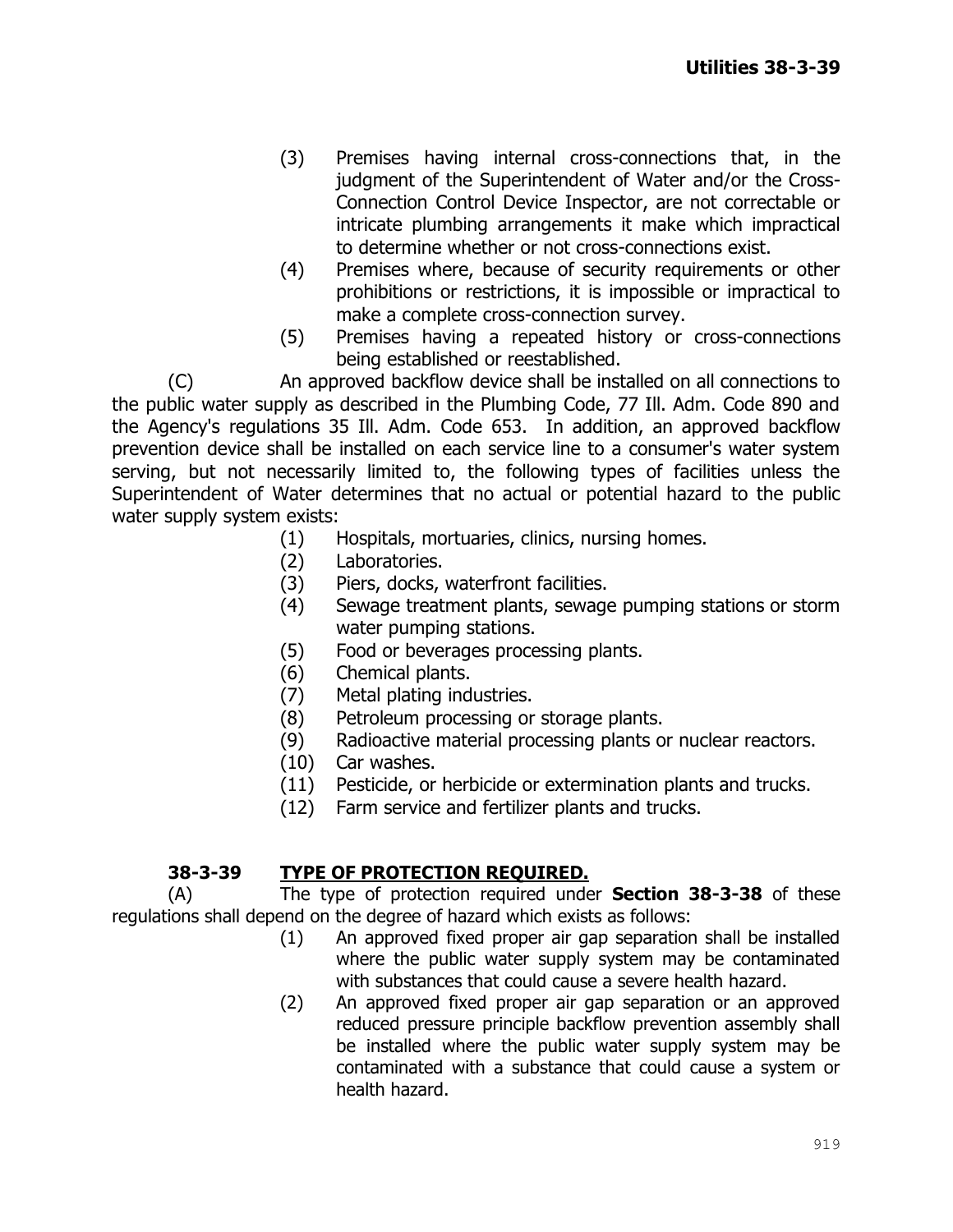(3) An approved fixed proper air gap separation or an approved reduced pressure principle backflow prevention assembly or a double check valve assembly shall be installed where the public water supply system may be polluted with substances that could cause a pollution hazard not dangerous to health.

(B) The type of protection required under **Section 38-3-38** of these regulations shall be an approved fixed proper air gap separation or an approved reduced pressure principle backflow prevention connected to the public water supply when:

(C) Where a public water supply or an auxiliary water supply is used for a fire protection system, reduced pressure principle backflow preventers shall be installed on fire safety systems connected to the public water supply when:

- (1) The fire safety system contains antifreeze, fire retardant or other chemicals;
- (2) water is pumped into the system from another source; or
- (3) water flows by gravity from a non-potable source; or water can be pumped into the fire safety system from any other source;
- (4) there is a connection whereby another source can be introduced into the fire safety system.

(D) All other fire safety systems connected to the potable water supply shall be protected by a double check valve assembly on metered service lines and a double detector check valve assembly on unmetered service lines.

## **38-3-40 BACKFLOW PREVENTION DEVICES.**

(A) All backflow prevention devices or methods required by these rules and regulations shall be approved by the Research Foundation for Cross-Connection Control of the University of Southern California, American Water Works Association, American Society of Sanitary Engineering, or American National Standards Institute or certified by the National Sanitation Foundation to be in compliance with applicable industry specification.

(B) Installation of approved devices shall be made in accordance with the manufacturer's instructions. Maintenance as recommended by the manufacturer of the device shall be performed. Manufacturer's maintenance manual shall be available on-site.

## **38-3-41 INSPECTION AND MAINTENANCE.**

(A) It shall be the duty of the consumer at any premises on which backflow prevention devices required by these regulations are installed to have inspection, tests, maintenance and repair made in accordance with the following schedule or more often where inspections indicate a need or are specified in manufacturer's instructions.

(1) Fixed proper air gap separations shall be inspected to document that a proper vertical distance is maintained between the discharge point of the service line and the flood level rim of the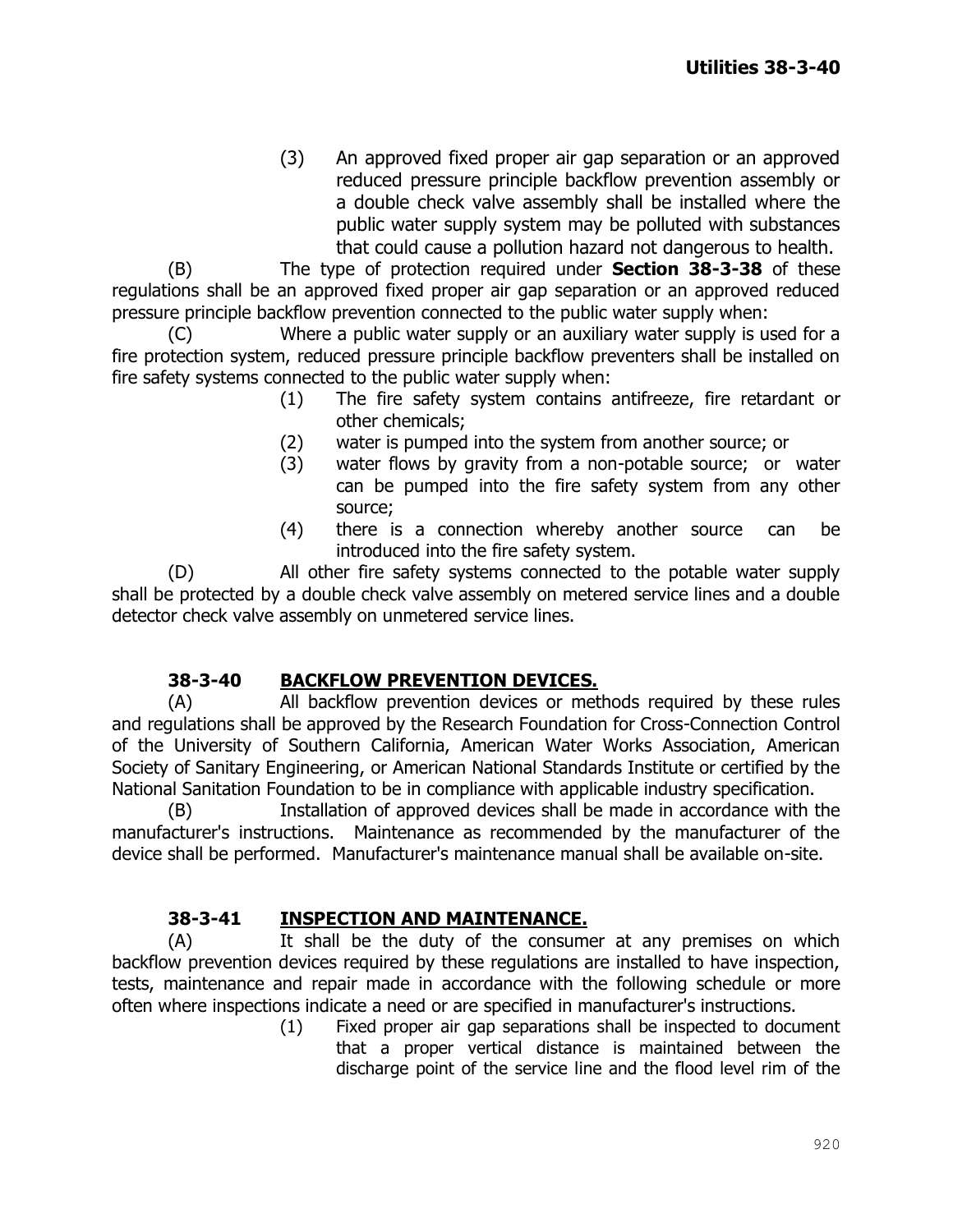receptacle at the time of installation and at least annually thereafter. Corrections to improper or by passed air gaps shall be made within **twenty-four (24) hours**.

- (2) Double check valve assemblies shall be inspected and tested at time of installation and at least annually thereafter, and required service performed within **five (5) days**.
- (3) Reduced pressure principle backflow prevention assemblies shall be tested at the time of installation and at least annually or more frequently if recommended by the manufacturer, and required service performed within **five (5) days**.

(B) Testing shall be performed by a person who has been approved by the Agency as competent to service the device. Proof of approval shall be in writing.

(C) Each device shall have a tag attached listing the date of most recent test or visual inspection, name of tester, and type and date of repairs.

(D) A maintenance log shall be maintained and include:

- (1) date of each test or visual inspection;
- (2) name and approval number of person performing the test or visual inspection;
- (3) test results;
- (4) repairs or servicing required;
- (5) repairs and date completed; and
- (6) servicing performed and date completed.

(E) Whenever backflow prevention devices required by these regulations are found to be defective, they shall be repaired or replaced at the expense of the consumer without delay as required by **Section 38-3-41(A)**.

(F) Backflow prevention devices shall not be bypassed, made inoperative, removed or otherwise made ineffective without specific authorization by the Superintendent.

## **38-3-42 BOOSTER PUMPS.**

(A) Where a booster pump has been installed on the service line to or within any premises, such pump shall be equipped with a low pressure cut-off device designed to shut-off the booster pump when the pressure in the service line on the suction side of the pump drops to **20 psi** or less.

(B) It shall be the duty of the water consumer to maintain the low pressure cut-off device in proper working order and to certify to the Superintendent of Water, at least once a year, that the device is operable.

## **38-3-43 VIOLATIONS AND PENALTIES.**

(A) The Superintendent of Water shall deny or discontinue, after reasonable notice to the occupants thereof, the water service to any premises wherein any backflow prevention device required by these regulations is not installed, tested, maintained and repaired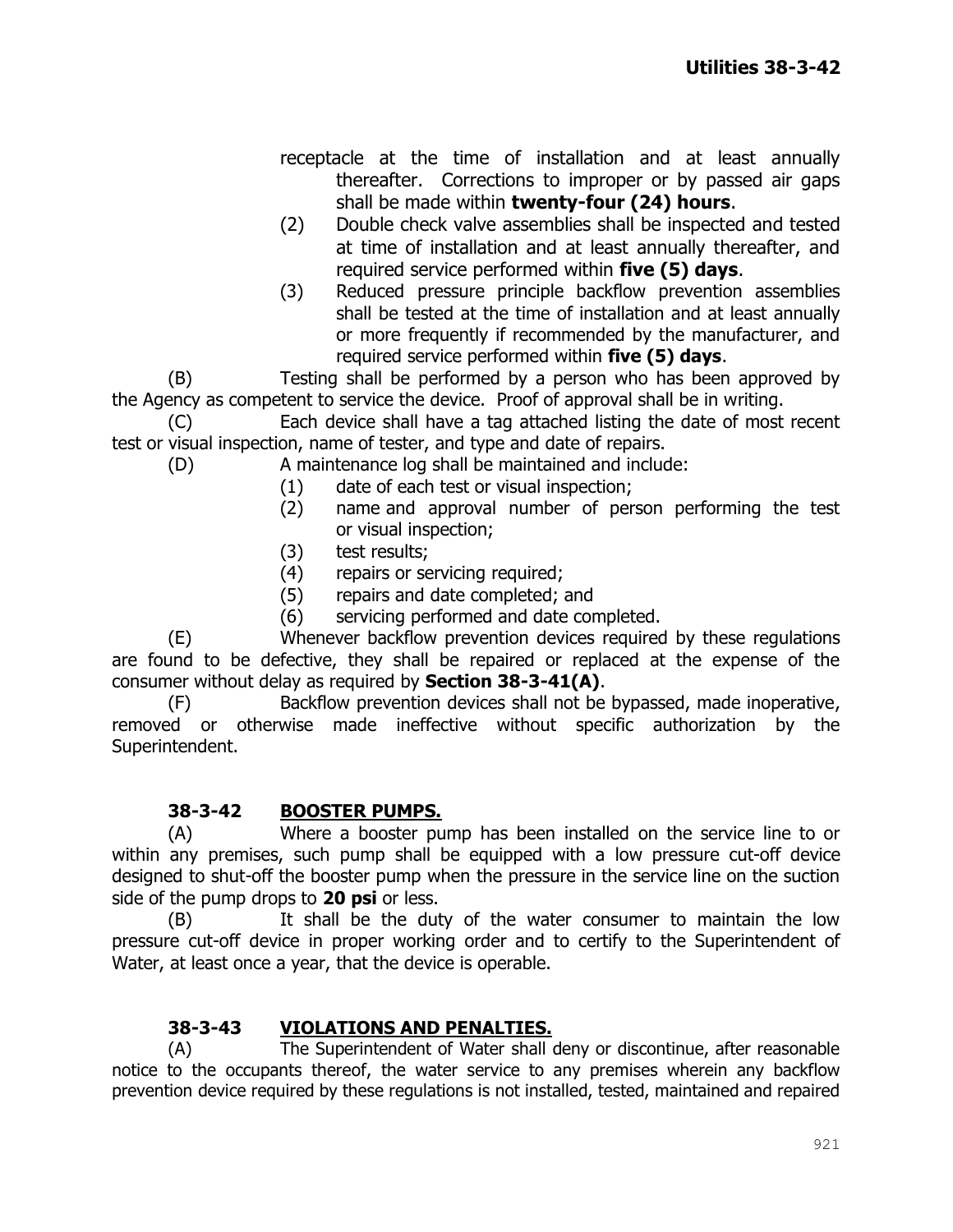in a manner acceptable to the Superintendent of Water, or if it is found that the backflow prevention device has been removed or bypassed, or if an unprotected cross-connection exists on the premises, or if a low pressure cut-off required by these regulations is not installed and maintained in working order.

(B) Water service to such premises shall not be restored until the consumer has corrected or eliminated such conditions or defects in conformance with these regulations and to the satisfaction of the Superintendent of Water, and the required reconnection fee is paid.

(C) Water service to such premises shall not be restored until the consumer has corrected or eliminated such conditions or defects on conformance with these Regulations and to the satisfaction of the Superintendent of Water.

(D) Neither the Village, the Superintendent, or its assigns, shall be liable to any customers of the Village for any injury, damages or lost revenues which may result from termination.

# **38-3-44 - 38-3-49 RESERVED.**

#### **DIVISION IV - EXTENSION OF MAINS**

### **38-3-50 DETERMINATION OF WHO PAYS EXPENSE OF EXTENSION.**

The Board of Trustees shall first determine if an extension of water main is economically feasible based on the estimated cost of the extension and the number of existing potential users that will use water along the extension. If the extension is economically feasible then the Village may install and pay the cost of the extension at the discretion of the Board of Trustees. If the Village elects not to pay the cost of extending the water main then the person or persons desiring water service shall install the extension at their own personal expense upon written consent by the Board of Trustees. The Village shall not pay for any extensions to an undeveloped area, such as a subdivision being developed, unless there are sufficient existing residents or businesses to make the extension economically feasible.

#### **38-3-51 CONTRACTOR INSTALLS EXTENSION.**

(A) The Village shall approve all plans and specifications for any extensions.

(B) Before any extensions are installed, the plans and specifications shall be reviewed and approved by the State of Illinois, Environmental Protection Agency.

(C) Ownership, rights-of-way, and title shall be conveyed to the Village for all extensions installed by anyone other than the Village. The Village will maintain the mains after they have been inspected and approved by the Municipal Engineer.

(D) No extension will be permitted if in the opinion of the Board of Trustees the system does not have the necessary capacity to serve the proposed extension.

(E) All legal and engineering fees associated with the extension and charged to the Village shall be paid by the developer, unless otherwise provided.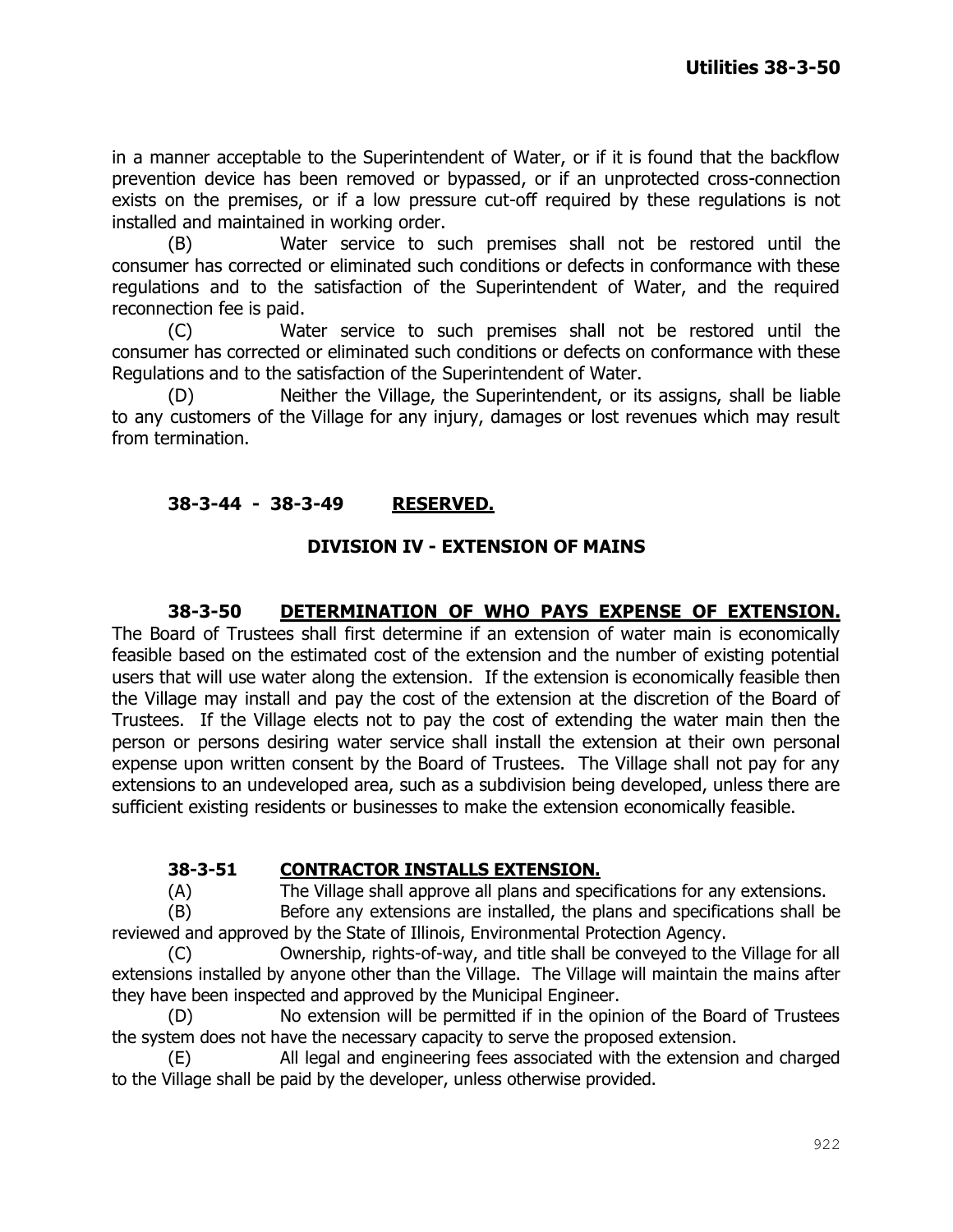### **ARTICLE IV - UTILITY RATES**

#### **DIVISION I - GENERAL**

**38-4-1 <b>BUILDING UNIT DEFINED.** All persons or families residing in a building under one roof, be it an apartment or homes converted into more than one dwelling place, each family or individual resident residing therein shall be deemed an individual customer or such homes or apartments or dwellings shall be billed for at least one minimum water and/or sewer account according to the number of families or individual residents residing therein.

**[NOTE: When two (2) or more families live in one (1) dwelling, one minimum per family may be charged. If more than the minimum is used, the owner or occupant of such dwelling shall pay the additional over such minimum as provided.]**

**38-4-2 REVENUES.** All revenues and moneys derived from the operation of the water system shall be deposited in the Water Fund. All such revenues and moneys shall be held by the Village Treasurer separate and apart from his private funds and separate and apart from all other funds of the Village and all of said sum, without any deductions whatever, shall be delivered to the Village Treasurer not more than **ten (10) days** after receipt of the same, or at such more frequent intervals as may, from time to time, be directed by the Village Board.

The Village Treasurer shall receive all such revenues from the water system and all other funds and moneys incident to the operation of such system as the same may be delivered to him and deposit the same in the account of the fund designated as the "Water Fund of the Village ". The Treasurer shall administer such fund in every respect in the manner provided by the **Illinois Compiled Statutes, Chapter 65. (See Chapter I; Art. II)**

**38-4-3 TESTING OF METERS.** Each customer shall have the right to request a testing of his water meter, and if the water meter, after testing, proves to be within **two percent (2%)** of being correct, then such customer shall be charged a fee of **Fifty Dollars (\$50.00)**. The **Fifty Dollars (\$50.00)** shall be deposited with the Treasurer prior to the testing of the meter and shall be promptly refunded to the customer after the meter is tested in the event the meter proves to be outside **two percent (2%)** of being correct.

**38-4-4 DISPUTES BETWEEN VILLAGE AND CUSTOMER.** The Village reserves the right to have the Village Board decide all questions or disputes which may arise between the Village and any customer and to have the Village Board interpret the meaning of all of the provisions of this Chapter. The decision of the Village Board shall be final and binding upon the Village and customer, and the provisions of the section shall become a part of every contract for utilities between the Village and all customers.

#### **38-4-5 - 38-4-9 RESERVED.**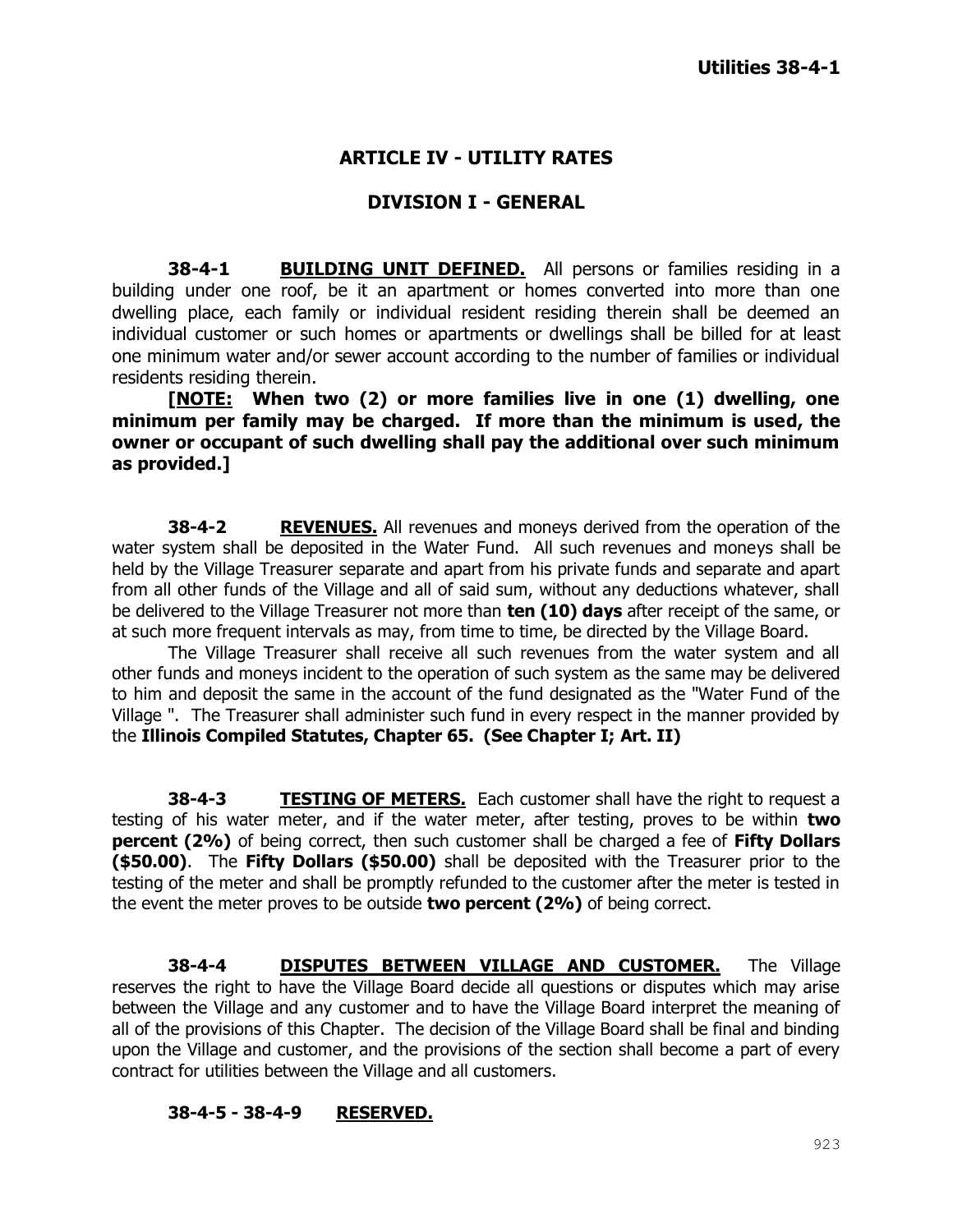## **DIVISION II - WATER CHARGES**

**38-4-10 WATER SERVICE CONNECTION.** All water tap and service connections shall conform to the standards and specifications of the Illinois Plumbing Code. The applicant shall pay, in advance, the estimated cost of the water service connection, including labor and materials; provided, however, the connection fee shall be no less than **One Thousand Five Hundred Dollars (\$1,500.00)** whether the building unit to be served is located within or without the corporate limits, or the actual cost of installation and connection as determined by the Water Superintendent is less than such fee. **(07-07-08)**

**38-4-11 SPECIFICATIONS.** The Village reserves the right to follow its own specifications for both material, construction and installation in all matters and at all locations within its jurisdiction, including the size, kind, type and condition of the water piping to which connection will be made, and it is the duty of the Superintendent to determine that specifications are followed, before accepting or connecting to any work.

**38-4-12 INSTALLING AND MAINTAINING SERVICES LINES.** The user shall be responsible for installation and maintenance of service lines between the curb stop and the residence or business. Such service lines must be at least threefourths (3/4) inch in diameter, and must be installed at a minimum depth of four (4) feet. Service lines must have a minimum working pressure rating of 160 psi at 73.4 degrees F and must be constructed of one of the following types of materials: Copper (Type K), Polyvinyl Chloride (PVC), Polyethylene or Polybutylene. Service lines shall not be covered until they are inspected and approved by the Superintendent.

**38-4-13 BASIS FOR MONTHLY WATER SERVICE CHARGES.** The water service charge for the use of and for service supplied by the water facilities of the Village shall consist of a service charge, basic usage charge, debt service charge and a capital improvement charge.

**38-4-14 CHARGES LEVIED ON ALL USERS.** The flat monthly service charge and excess usage charge are levied on all users to recover the operation, maintenance plus replacement ("0, M & R") costs and shall be based on water usage as recorded by water meters. The excess usage charge rates shall be approximated as follows: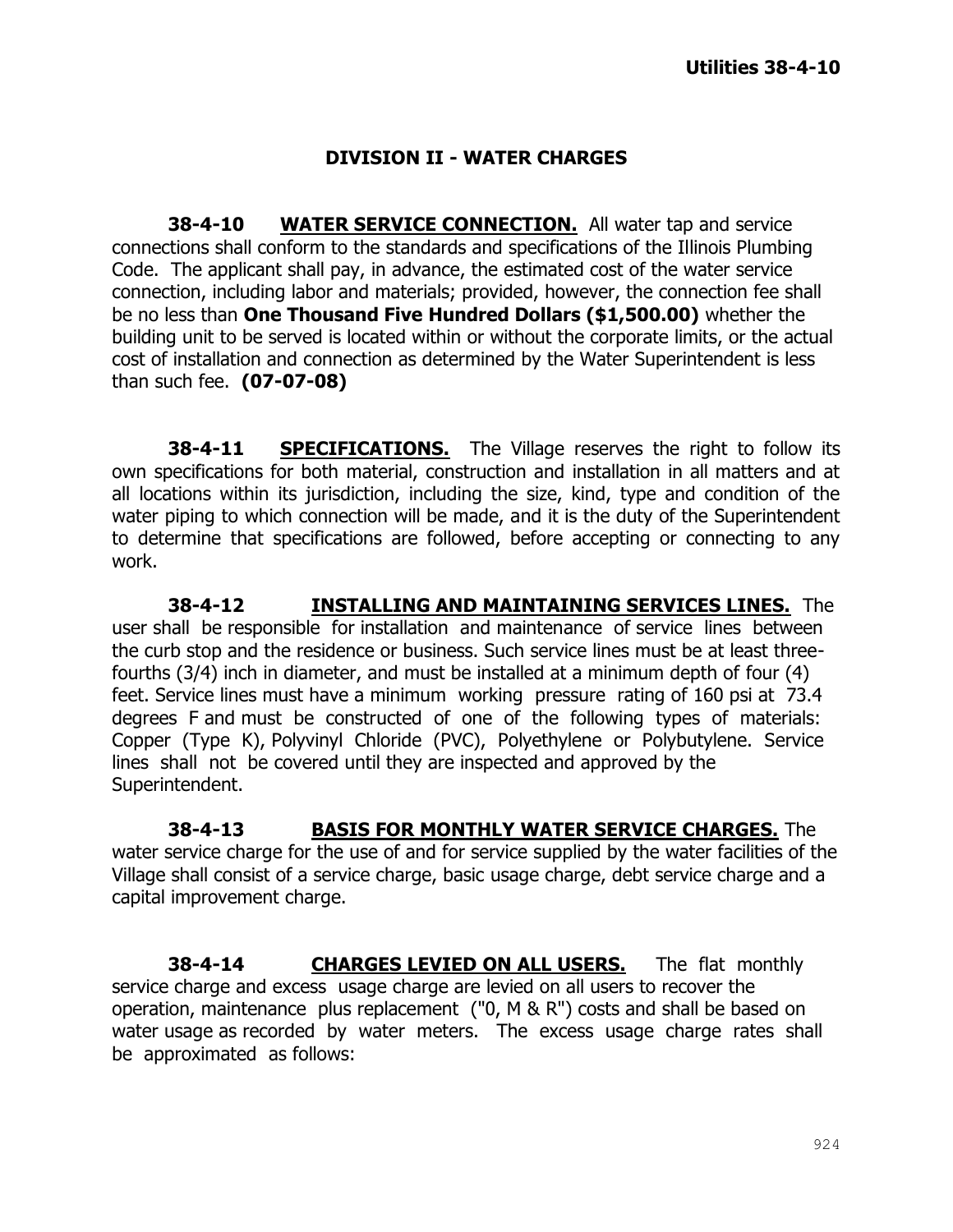- A. Estimate the total annual excess water volume billed (total metered volume minus total allowance volume.)
- B. Estimate the projected annual revenue required to operate and maintain the water facilities, including a replacement fund for the year, for all works categories.
- C. Subtract the monthly service charge revenue from the annual revenue required to determine the revenue required from excess usage charges.
- D. Compute excess usage charge rate per customer per 1,000 gallons.

**38-4-15 DEBT SERVICE CHARGE PURPOSE.** The Debt Service Charge is levied on all users to repay any debt service for the Village's waterworks system from time to time. The Debt Service Charge is computed as necessary by apportioning any annual debt service as a fixed charge per user account each month. The Debt Service charge shall be set aside in a separate Village waterworks account and dedicated, pledged, and used solely to pay any outstanding debt or to satisfy any loan repayment agreement with the IEPA Public Water Supply Revolving Loan Program attributable to the Village's waterworks facilities system. During the time that such loan repayment agreement remains in effect, the Village shall submit to the Illinois Environmental Protection Agency upon request a statement on the status of the Debt Service Charge account, including the projected revenues, actual revenues fund balance, debt service obligations and other requirements of the loan repayment agreement with the IEPA Public Water Supply Revolving Loan Program. To the extent necessary, the IEPA shall have reasonable access at the Village office during reasonable business office hours to view the Village's records regarding its waterworks facilities system.

**38-4-16 CAPITAL IMPROVEMENT CHARGE PURPOSE.** The capital improvement charge, if any, is levied on users to provide for capital improvements, extensions or reconstruction of the waterworks. The capital improvement charge is computed by apportioning the annual amount to be accrued as a fixed charge per billing period.

**38-4-17** ANNUAL REVIEW. The adequacy of the water service charge shall be reviewed, not less often than annually, by Certified Public Accountants for the Village in their annual audit report. The water service charge shall be revised periodically to reflect a change in local capital costs or 0, M & R costs.

**38-4-18** MEASUREMENT OF FLOW. The volume of flow used for computing excess usage charges shall be the metered water consumption read to the lowest even increments of gallons.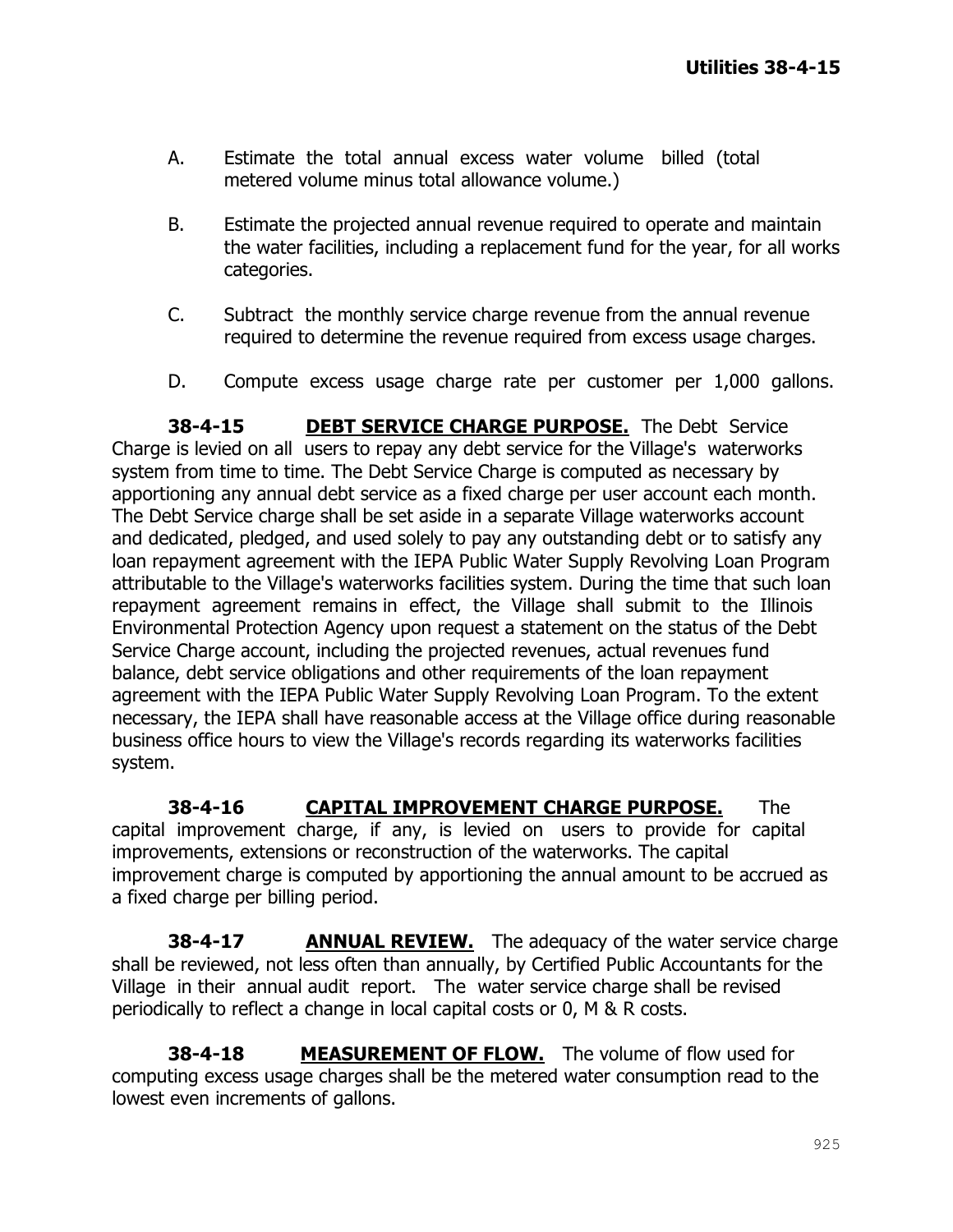**38-4-19 FLAT MONTHLY SERVICE CHARGE.** There shall be and hereby established a flat monthly service charge to each user of the water facility for 0, M, & R costs according to the following schedule:

| Inside Corporate Limits:         | First 1,000 gallons per month<br>\$13.50 Minimum per month                           |
|----------------------------------|--------------------------------------------------------------------------------------|
|                                  | Outside Corporate Limits: First 1,000 gallons per month<br>\$16.00 Minimum per month |
| (Revised 12/07/15; 2015-VOD-010) |                                                                                      |

**38-4-20 EXCESS USAGE CHARGE.** There shall be and hereby established an excess usage charge for usage in excess of 1,000 gallons per month to each user of the water facility according to the following schedule:

| Inside Corporate Limits: | Volume over First 1,000 gallons<br>\$5.50/1,000 gallons                           |
|--------------------------|-----------------------------------------------------------------------------------|
|                          | Outside Corporate Limits: Volume over First 1,000 gallons<br>\$5.50/1,000 gallons |

These rates consist entirely of 0, M & R costs and no portion is allocated toward debt service costs or capital improvements.

**(Revised 12/07/15; 2015-VOD-010)**

**38-4-21 DEBT SERVICE CHARGE.** There shall be and there is hereby established a debt service charge of \$5.50 per month to each user of the water facility.

**38-4-22 CAPITAL IMPROVEMENT CHARGE.** There shall be and there is hereby established a capital improvement charge of \$0.00 per month to each user of the water facility.

**38-4-23 COMPUTATION OF MONTHLY WATER SERVICE CHARGE.** The water service charge shall be computed by the following formula:

 $CW = CM + (Vu-1,000)CU + CC + CD$ 

Where:

 $CW =$  Amount of water service charge  $(\$)$  per billing period.

CC = Capital Improvement Charge (Section 4-22).

CD = Debt Service Charge (Section 4-21).

CM = Flat Monthly Service Charge for Operation, Maintenance and Replacement for services Inside or Outside the Corporate Limits (Section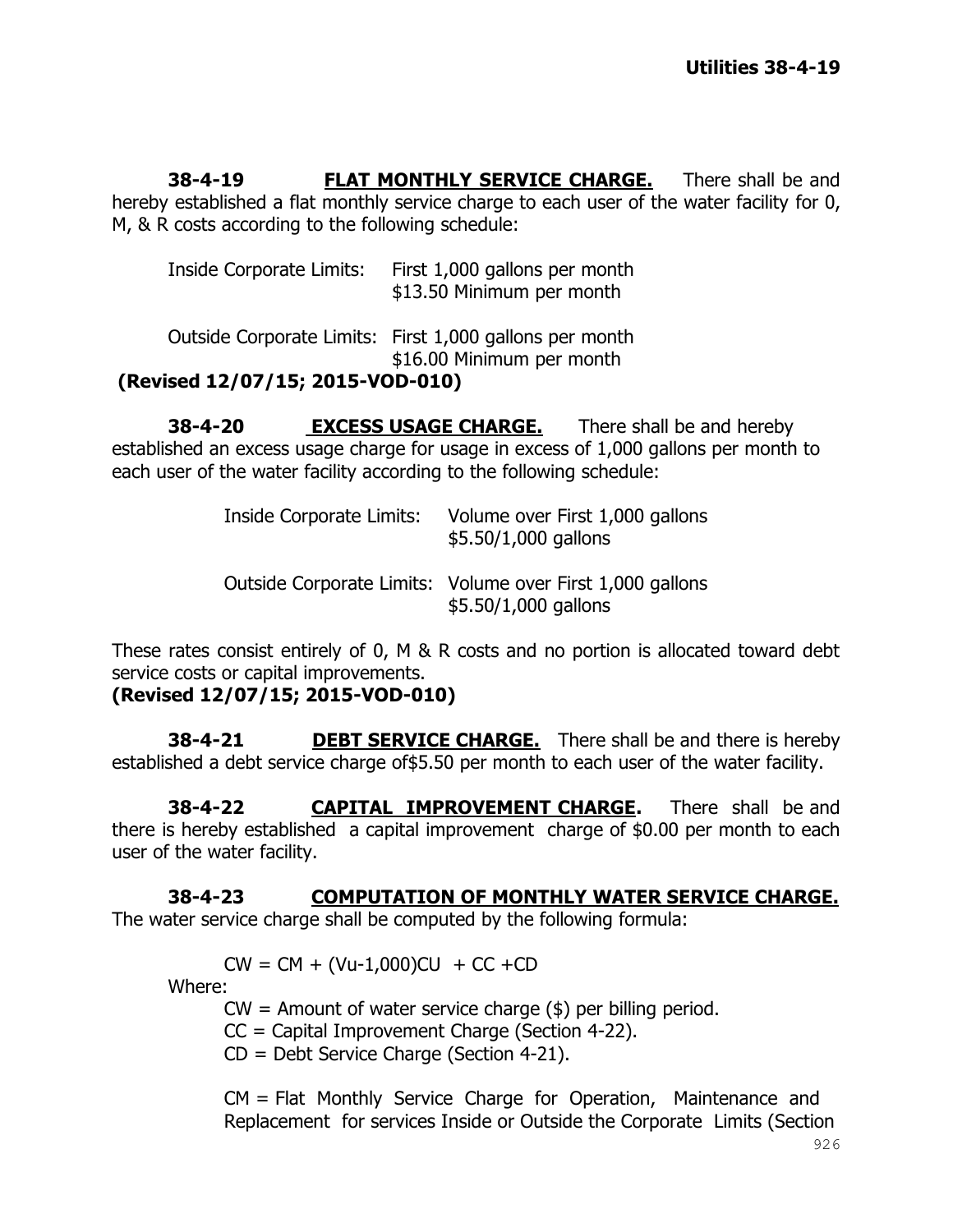4-19).

Vu = Water Volume for the billing period (before allowance reduction.)

 $CU = Excess$  Usage Charge rate per 1000 gallons for Operation, Maintenance and Replacement (Section 4-20).

**38-4-24 FINAL BILL.** Any person or party who shall vacate any premises shall immediately, before vacating said premises, request a final reading of the water meter by the Village. Such request or any request to the Village for a final reading of the water meter shall be made three business days prior to the date the final reading is requested. Upon receipt, the Village shall take a final reading and prepare a bill to be submitted to the consumer or user for payment prior to issuance of any real estate transfer stamps. In the event a final reading is not possible prior to the transfer of the property for which the real estate transfer stamps are required, the consumer shall pay 150 percent of the last bill or other reasonable amount as determined by the Village until a final reading is conducted. In the event the final reading shows that the consumer or user still owes the Village money, said consumer or user shall promptly pay to the Village any outstanding sums. In the event the final reading shows that the owner has paid in excess of the amount due, the Village shall promptly refund any monies to consumer or user.

**38-4-25 INTERMITTENT SERVICE CHARGE.** If a water user is on vacation, a fee of Five Dollars (\$5.00) for a minimum period of three (3) months shall be charged and such fee will be made for each successive three (3) month period.

**38-4-26 CHARGE FOR DISCONTINUING SERVICE.** If water is shut off at the request of the user, a charge of Two Dollars Fifty Cents (\$2.50) shall be made for such service, and if at a later date, the former user or anyone else shall request that the water be turned on again, a charge of Two Dollars Fifty Cents (\$2.50) shall be made to tum on such water.

**38-4-27 BULK SALES OF WATER- WATER SALESMAN.** Bulk purchases of water from the Village, utilizing the water salesman machine located at the Village Fire House, or through other arrangement with Village Officials, other than through a water service connection as provided in this Article, shall be paid at the rate or rates determined by the Village Board of Trustees, by a majority vote, and as posted from time to time by the Water Clerk, Village Clerk, or other Village Official. The Village Board of Trustees may restrict or prohibit the bulk sale of water from the water system from time to time as it may determine is in the best interest of the Village for the preservation of the water system and water supply for users connected to the system.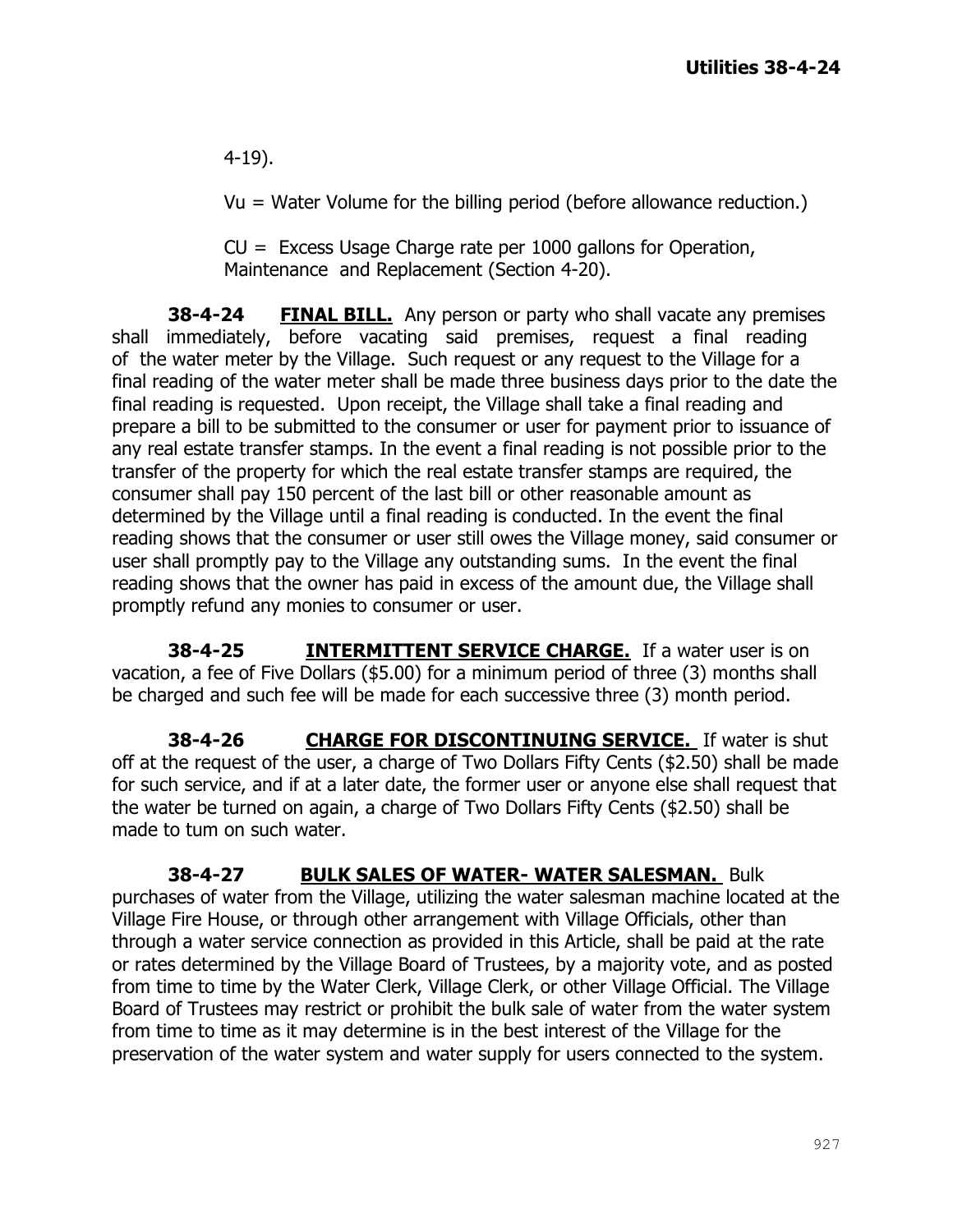For purposes of this Section, "posting water rates" shall refer to the posting of a notice at or near the water salesman machine at the Village Fire House informing potential bulk purchasers of water of the rate then in effect. The Village may make such additional postings as the Village Board of Trustees determines. .

#### **PAYMENT/LIENS**

**38-4-28 MONTHLY PAYMENT.** Said rates or charges for service shall be payable monthly. The owner of the premises, the occupant thereof and the user of the service shall be jointly and severally liable to pay for the service to such premises and the service is furnished to the premises by the Village only upon the condition that the owner of the premises, occupant and user of the services are jointly and severally liable therefore to the Village. Bills for service shall be sent out by the Water Clerk by the 25th day of the month succeeding the period for which the service is billed. All bills are due and payable by the 15th day of the following month. A penalty of ten (10%) percent shall be added to all bills not paid by the 15th day of the following month. The penalty will be increased to 20% any time a customer is late 2 months in a row.

**38-4-29 DELINQUENT BILLS.** If the charges for such services are not paid within 20 days after the rendering of the bill for such services, such services shall be discontinued without further notice and shall not be reinstated until all claims are settled.

**38-4-30 LIEN-NOTICE OF DELINQUENCY.** Whenever a bill for service remains unpaid for 20 days for monthly service after it has been rendered, the Village treasurer shall file with the County Recorder of Deeds a statement of lien claim. This statement shall contain the legal description of the premises served, the amount of the unpaid bill, and a notice that the Village claims a lien for this amount as well as for all charges subsequent to the period covered by the bill.

If the user whose bill is unpaid is not the owner of the premises and the Village treasurer has notice of this, notice shall be mailed to the owner of the premises if his address be known to the treasurer, whenever such bill remains unpaid for the period forty-five days for a monthly bill after it has been rendered. The failure of the Village treasurer to record such lien or to mail such notice or the failure of the owner to receive such notice shall not affect the right to foreclose the lien for unpaid bills as mentioned in the foregoing section.

Irrespective of any change in ownership of premises, each parcel of real estate for which application for sewer or water connection or house connection has been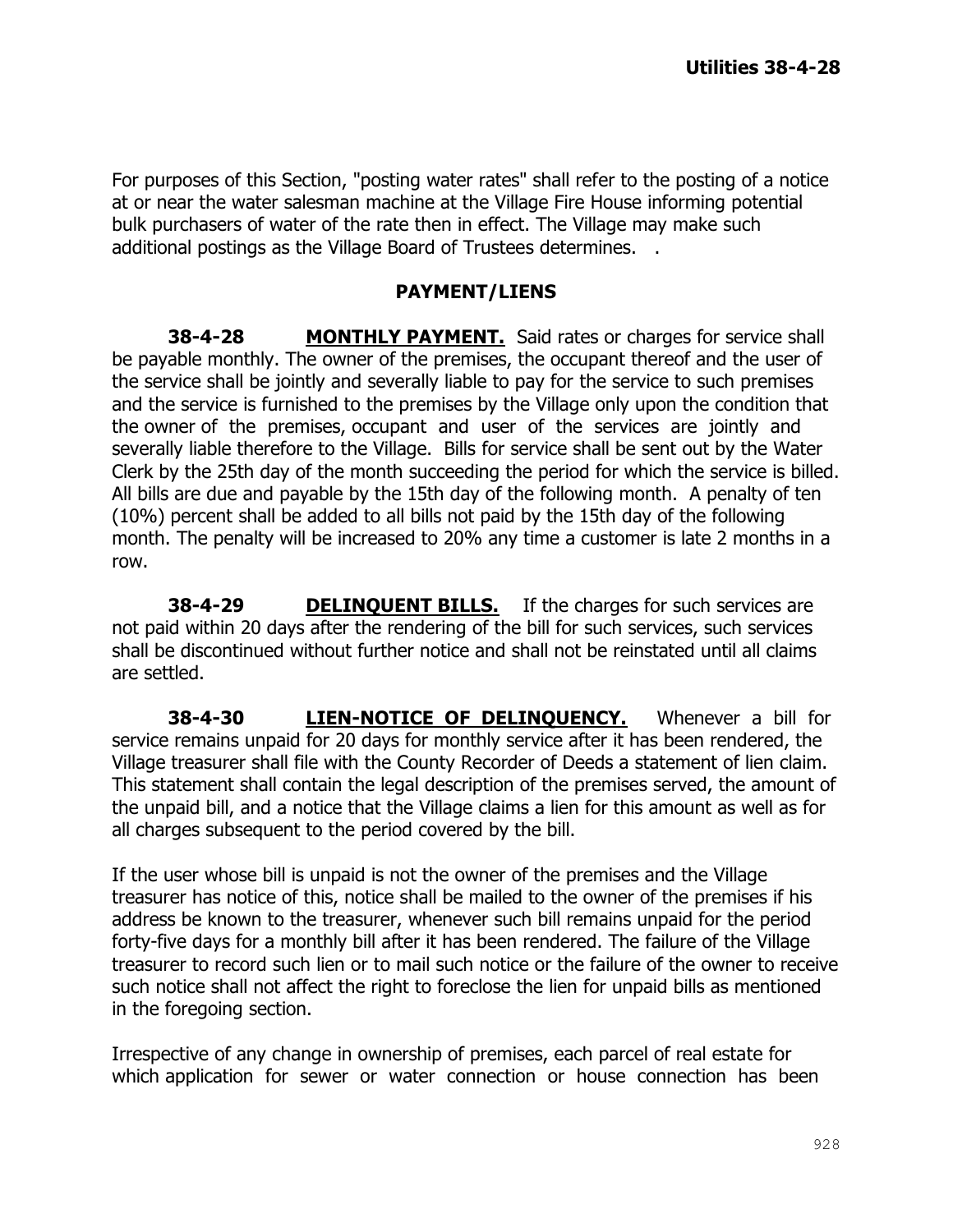filed and accepted by the Village shall be liable for the payment of periodic water and sewer charge hereinbefore provided.

**38-4-31 FORECLOSURE OF LIEN.** Property subject to a lien for unpaid charges shall be sold for non-payment of the same, and the proceeds of the sale shall be applied to pay the charges, after deducting costs, as is the case in the foreclosure of statutory liens. Such foreclosure shall be by bill in equity in the name of the Village. The Village attorney is hereby authorized and directed to institute such proceedings in the name of the Village in any court having jurisdiction over such matters against any property for which the bill has remained unpaid forty-five (45) days in the case of a monthly bill or one hundred and five days in the case of a quarterly bill after it has been rendered.

**38-4-32 ACCOUNTS.** The Village treasurer shall establish a proper system of accounts and shall keep proper books, records and accounts in which complete and correct entries shall be made of all transactions relative to the water system, and at regular annual intervals he shall cause to be made an audit by an independent auditing concern of the books to show the receipts and disbursements of the water system.

In addition to the customary operating statements, the annual audit report shall also reflect the revenues and operating expenses of the water facilities, including a replacement cost. The financial information to be shown in the audit report shall include the following:

- 1. Flow data showing total gallons received at the water plant for the current fiscal year.
- 2. Billing data to show total number of gallons billed per fiscal year.
- 3. Debt service for the next succeeding fiscal year.
- 4. Number of users connected to the system.
- 5. Number of non-metered users.

**38-4-33** PENALTY. Any person, firm or corporation violating any provisions of this Article shall be fined not less than one hundred (\$100.00) dollars nor more than five (\$500.00) dollars for each offense.

**38-4-34 ACCESS TO RECORDS.** The IEPA or its authorized representative shall have access to any books, documents, papers and records of the Village which are applicable to the Village system of user charges for the purpose of making audit, examination, excerpts and transcriptions thereof to insure compliance with the terms of the Public Water Supply Loan Program Loan Agreement.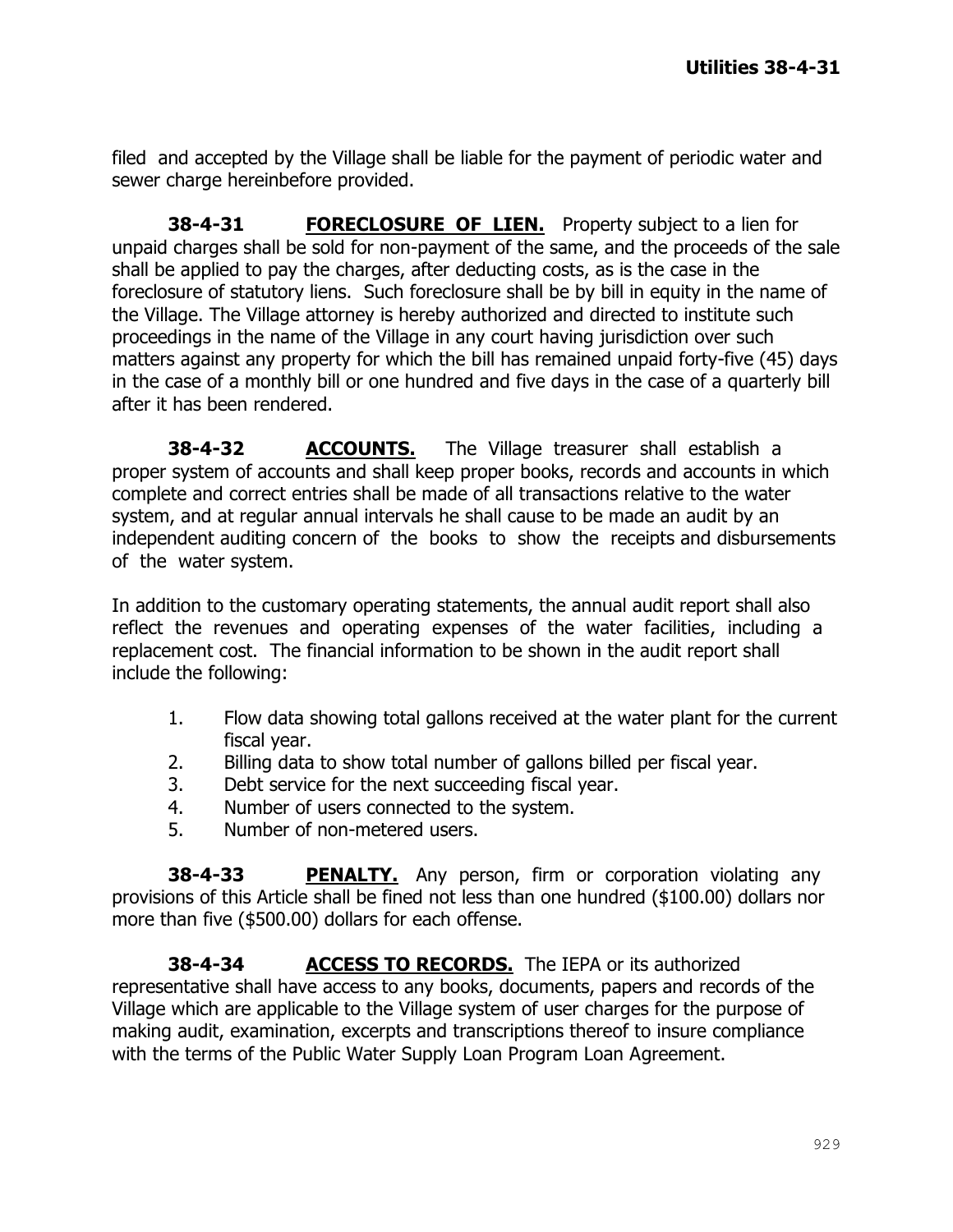## **EFFECTIVE DATE OF RATES**

**38-4-35 EFFECTIVE DATE.** The rates and service charges established for user charges in the Water Service Charges Article shall be effective as of November 1, 2011 and reflected on bills to be rendered for the next succeeding month.

#### **VALIDITY**

**38-4-36 SEVERABILITY.** If any section, paragraph, clause or provisions of this Ordinance shall be held to be invalid or unenforceable for any reason, the invalidity or unenforceability of such section, paragraph, clause or provision. shall not affect any of the remaining provisions of this Ordinance.

#### **APPEALS**

**38-4-37 AVAILABILITY OF COPUTATION OF CHARGES.** The method for computation of water service charges established for water service charges shall be made available to a user within thirty-five (35) days of receipt of a written request for such. Any disagreement over the method used or in the computations thereof for and as applicable to that user shall be resolved and determined by the Village Board of Trustees with in thirty-five (35) days after notification of a formal written appeal is received by the Village Treasurer.

#### **DEFINITIONS**

**38-4-38** Unless the context specifically indicates otherwise, the meaning of terms used in this Ordinance shall be as follows:

(a) Federal Government:

"Federal Act" means the Federal 1996 Safe Drinking Water Acts Amendments.

"Administrator" means the Administrator of the U.S. Environmental Protection Agency.

(b) State Government:

"State Act" means the Illinois Anti-Pollution Bond Act of 1970.

"Director" means the Director of the Illinois Environmental Protection Agency.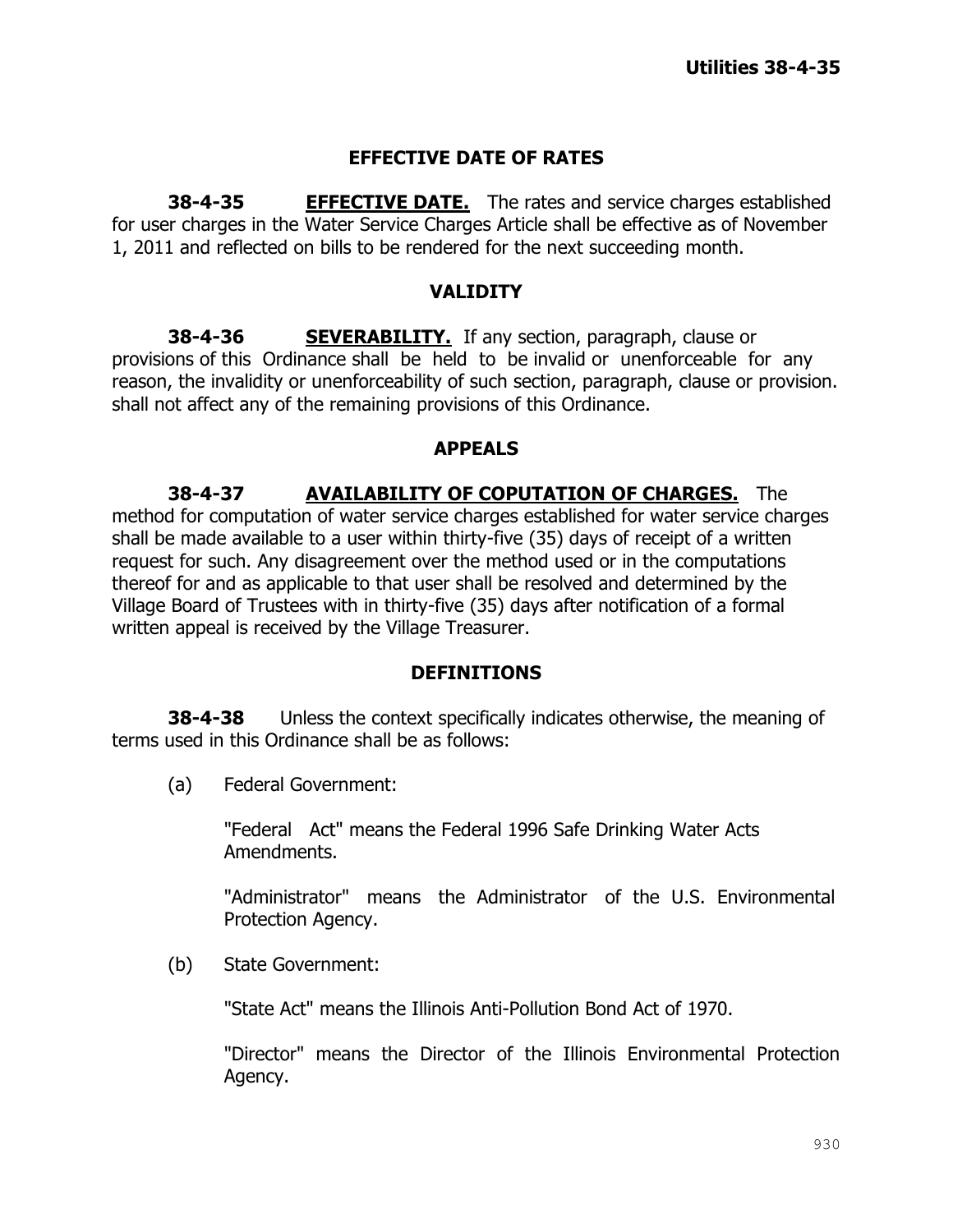"State Loan" shall mean the State of Illinois participation in the financing of the construction of waterworks as provided for by the Illinois Anti-Pollution Bond Act and for making such loans as filed with the Secretary of State of the State of Illinois.

(c) Local Government:

"Ordinance" means this ordinance. "Village" means the Village of Dawson.

"Approving Authority" means the approval of the Waterworks Supervisor.

- (d) "Person" shall mean any and all persons, natural or artificial, including any individual, firm, company, municipal or' private corporation, association, society, institution, enterprise, governmental agency or other entity.
- (e) Clarification of word usage: "Shall" is mandatory; "may" is permissible.
- (f) Water and its characteristics:

"ppm" shall mean parts per million by weight. "Milligrams per Liter" shall mean a unit of the concentration of water constituent. It is 0.001 g of the constituent in 1,000 ml of water. It has replaced the unit formerly used commonly, parts per million, to which it is approximately equivalent, in reporting the results of water analysis.

"pH" shall mean the logarithm (base 10) of the reciprocal of the hydrogen- ion concentration expressed by one of the procedures outlined in the IEPA Division of Laboratories Manual of Laboratory Methods.

(g) Installation terms:

"Curb Cock" shall mean a shutoff valve attached to a water service pipe from a water main to a building installed near the curb, which may be operated by a valve key to start or stop flow in the water-supply lines of a building. Also called curb stop.

"Easement" shall mean an acquired legal right for the specific use of land owned by others. "Service Box" shall mean a valve box used with corporation or curb cock.

(h) Types of charges: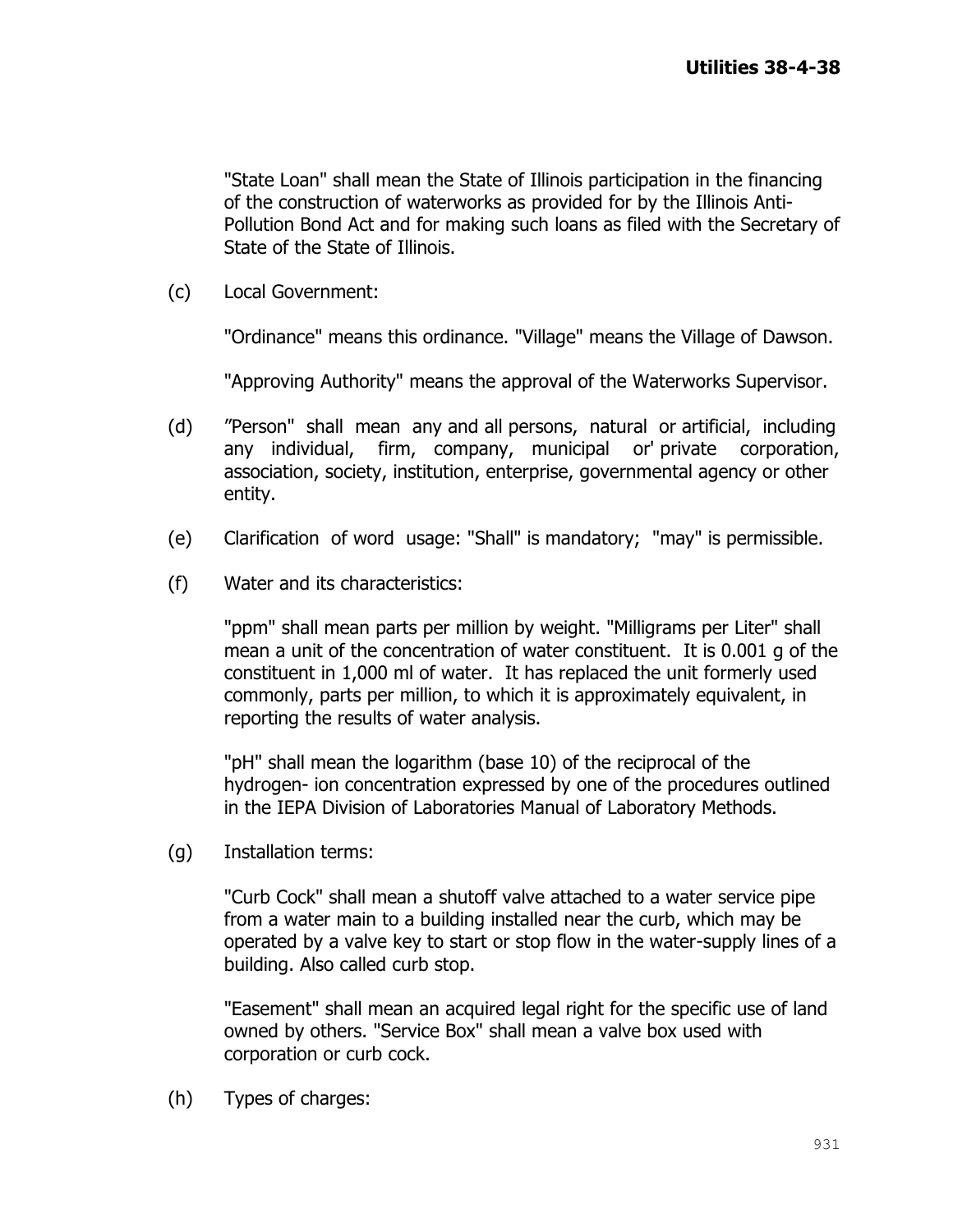"Water Service Charge" shall be the charge per month levied on all users of the Water Facilities. The service charge shall be computed as outlined in the General Provisions Article and shall consist of the total of the Basic User Charge and the Local Capital Cost if applicable.

"User Charge" shall mean a charge levied on users of waterworks for the cost of operation, maintenance and replacement.

"Basic User Charge" shall mean the basic assessment levied on all users of the public water system.

"Debt Service Charge" shall be the amount to be paid each billing period for payment of interest, principal and coverage of outstanding loans or bonds.

"Capital Improvement Charge" shall mean a charge levied on users to improve, extend or reconstruct the water works.

"Local Capital Cost Charge" shall mean charges for costs other than the Operation, Maintenance and Replacement costs, i.e. Debt service and capital improvement costs.

"Replacement" shall mean expenditures for obtaining and installing equipment, accessories or appurtenances which are necessary during the useful life of the works to maintain the capacity and performance for which such works were designed and constructed. The term "operation and maintenance" includes replacement.

"Useful Life" shall mean the estimated period during which the waterworks will be operated.

"Water Fund" is the principal accounting designation for all revenues received in the operation of the water system.

## **(Revised 10/03/2011)**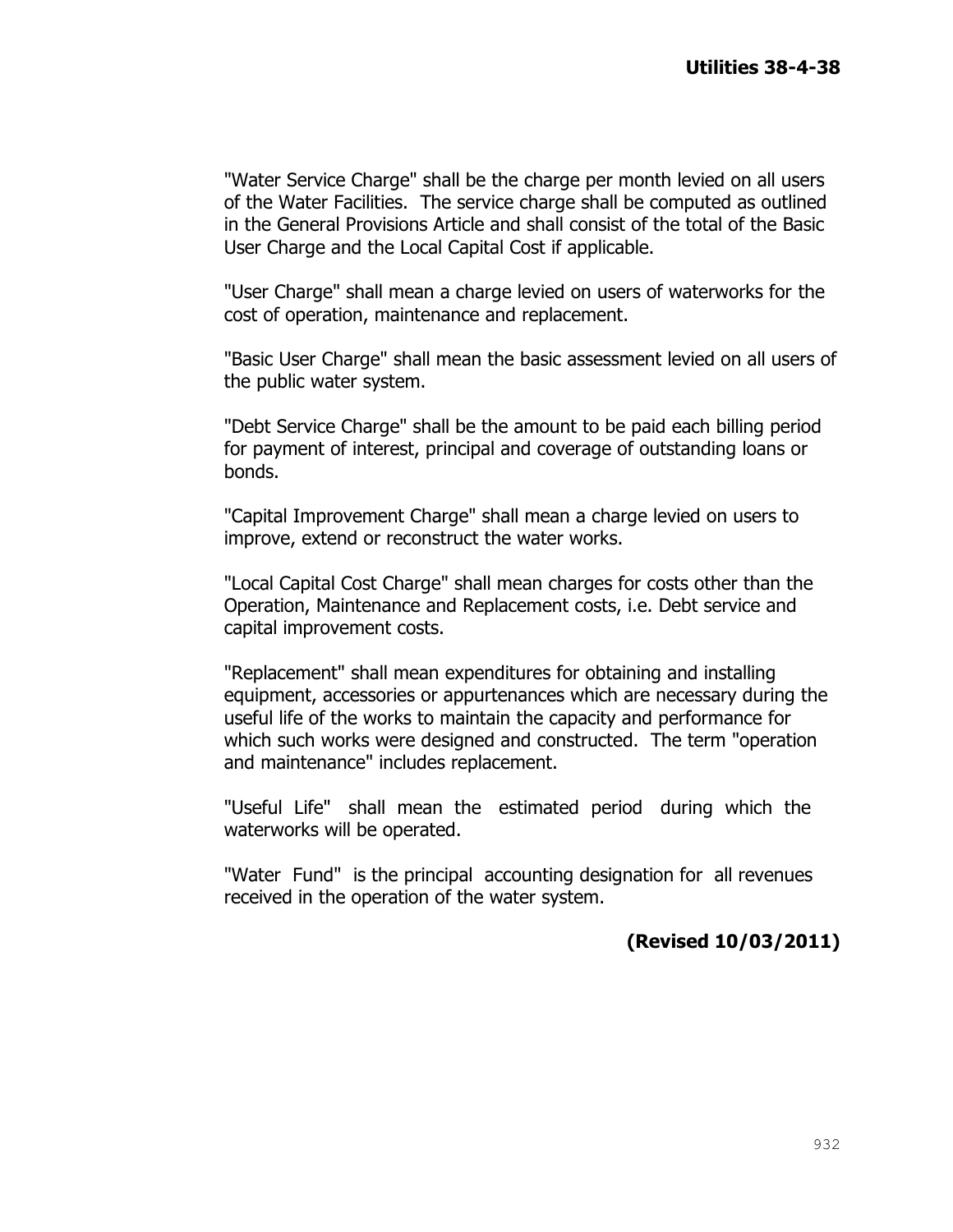## **ARTICLE V – SEWER RATES**

#### **DIVISION I - USE OF PUBLIC SEWERS REQUIRED**

**38-5-1 DEPOSIT OF WASTES PROHIBITED.** It shall be unlawful for any person to place, deposit, or permit to be deposited in any unsanitary manner on public or private property within the Village or in any area under the jurisdiction of the Village, any human or animal excrement, garbage or other objectionable waste.

**38-5-2 WASTEWATER IN NATURAL OUTLET.** It shall be unlawful to discharge to any natural outlet within the Village, or in area under the jurisdiction of the Village, any wastewater or other polluted waters, except where suitable treatment has been provided in accordance with subsequent provisions of this Article.

**38-5-3 CONTINUANCE OF WATER SERVICE FOR NONPAYMENT OF PUBLIC SEWER SERVICE CHARGES.** Pursuant to Intergovernmental Cooperation Agreement with the Buffalo, Dawson, Mechanicsburg Sewer Commission, a joint governmental subdivision of the Village of Buffalo, Dawson and Mechanicsburg, Sangamon County, Illinois, operating a public sewer system servicing the residents of the Village of Dawson, Illinois, water service through the Village of Dawson Water System shall be discontinued in the event a Village resident is **ninety (90) days** or more in arrears in payment of sewer service statements for sewer services incurred after **September 8, 1987**, pursuant to the following procedure:

(A) After a sewer service customer who is services by the Water System of the Village is **ninety (90) days** or more in arrears in payment of their sewer service statement, the Clerk of the Sewer Commission or his billing assistant, shall mail a notice to the property owner and/or resident stating that water service will be terminated unless all delinquent sewer service statements are paid in full within **ten (10) days** of the date that the notice is mailed (unless mutually agreeable arrangements are made by both parties).

- (1) The **ten (10) day** termination notice to a customer shall contain the following information:
	- (a) That the sewer service statement is **ninety (90) days** or more in arrears;
	- (b) The date or dates during which the delinquency accrued;
	- (c) The exact sum that must be remitted to prevent a termination of water service;
	- (d) The date by which full payment must be received by the Sewer Commission Clerk or his billing assistant to prevent termination of water service;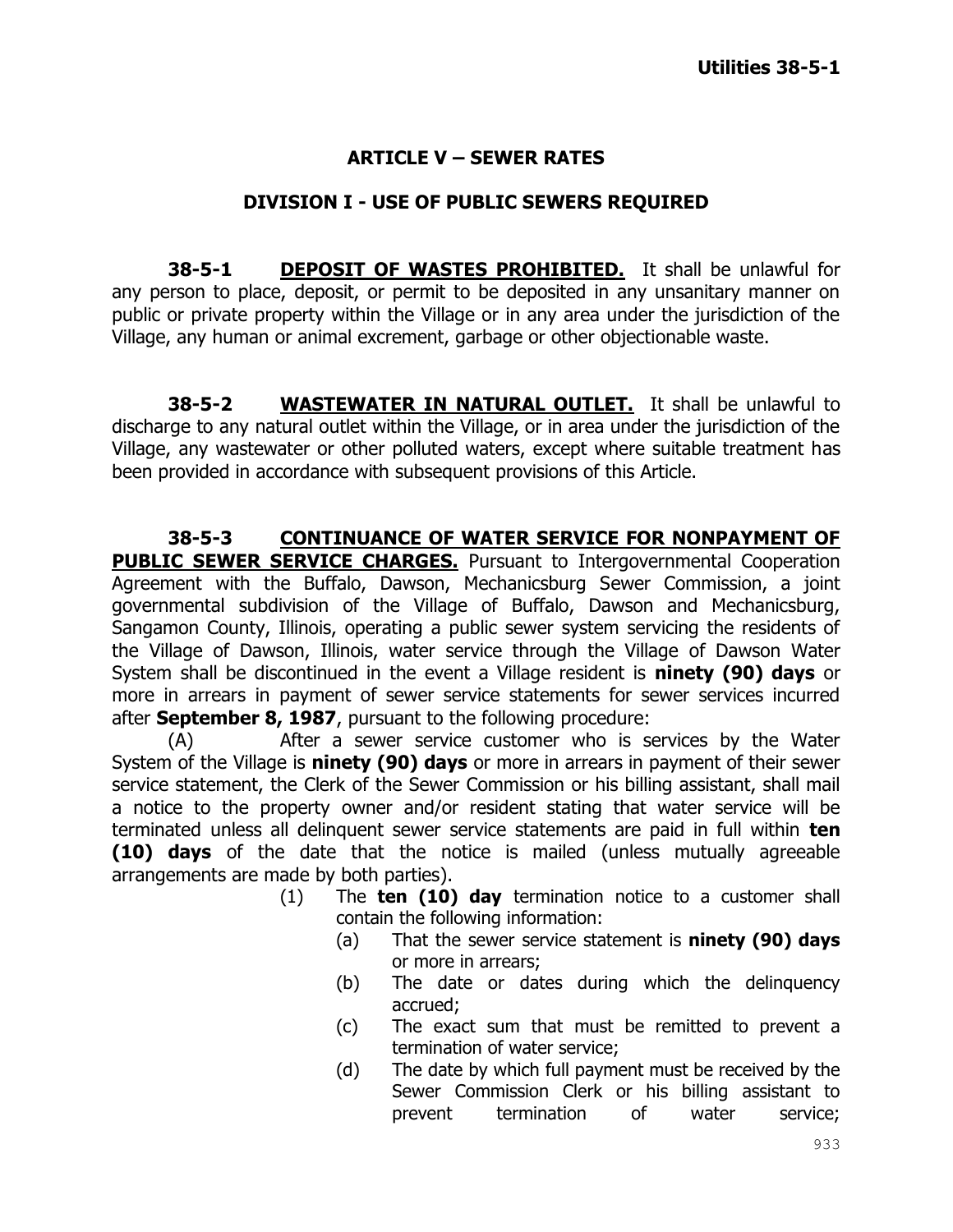(e) That if water service is terminated as a result of the nonpayment of sewer service charges, the water meter will be physically removed and a payment equal to any amount established for reconnection by the Village will be required in addition to the payment of all delinquent sewer service charges prior to the time that the water meter will be reinstalled.

(B) A copy of the foregoing **ten (10) day** termination notice shall also be mailed to the Village Water Superintendent, the Sewer Treatment Plant Manager, and all of the Commissioners of the Sewer Commission.

(C) Removal of the water meter pursuant to the said Intergovernmental Cooperation Agreement will be accomplished by the Village Water Superintendent and the Sewer Treatment Plant Manager who shall both be present during the removal of the water meter and who shall remove the water meter only after having previously verified with the Sewer Commission Clerk or his billing assistant that the sewer service charges have not been paid for **ten (10) consecutive days** after the **ten (10) day** termination notice has been mailed.

**38-5-4 RECONNECTION AFTER DISCONTINUANCE OF WATER SERVICE FOR FAILURE TO PAY SEWER SERVICE BILL.** If the water service is discontinued to any customer for nonpayment of a sewer service bill as provided in this Article, service shall not be reconnected for that customer until the Buffalo, Dawson, Mechanicsburg Sewer Commission Clerk or his billing assistant acknowledges that such customer has paid his/her sewer bill in full, provided such customer's statement of account is also current for water service charges with the Village. **(Revised September 8, 1987)**

#### **38-5-5 - 38-5-6 RESERVED.**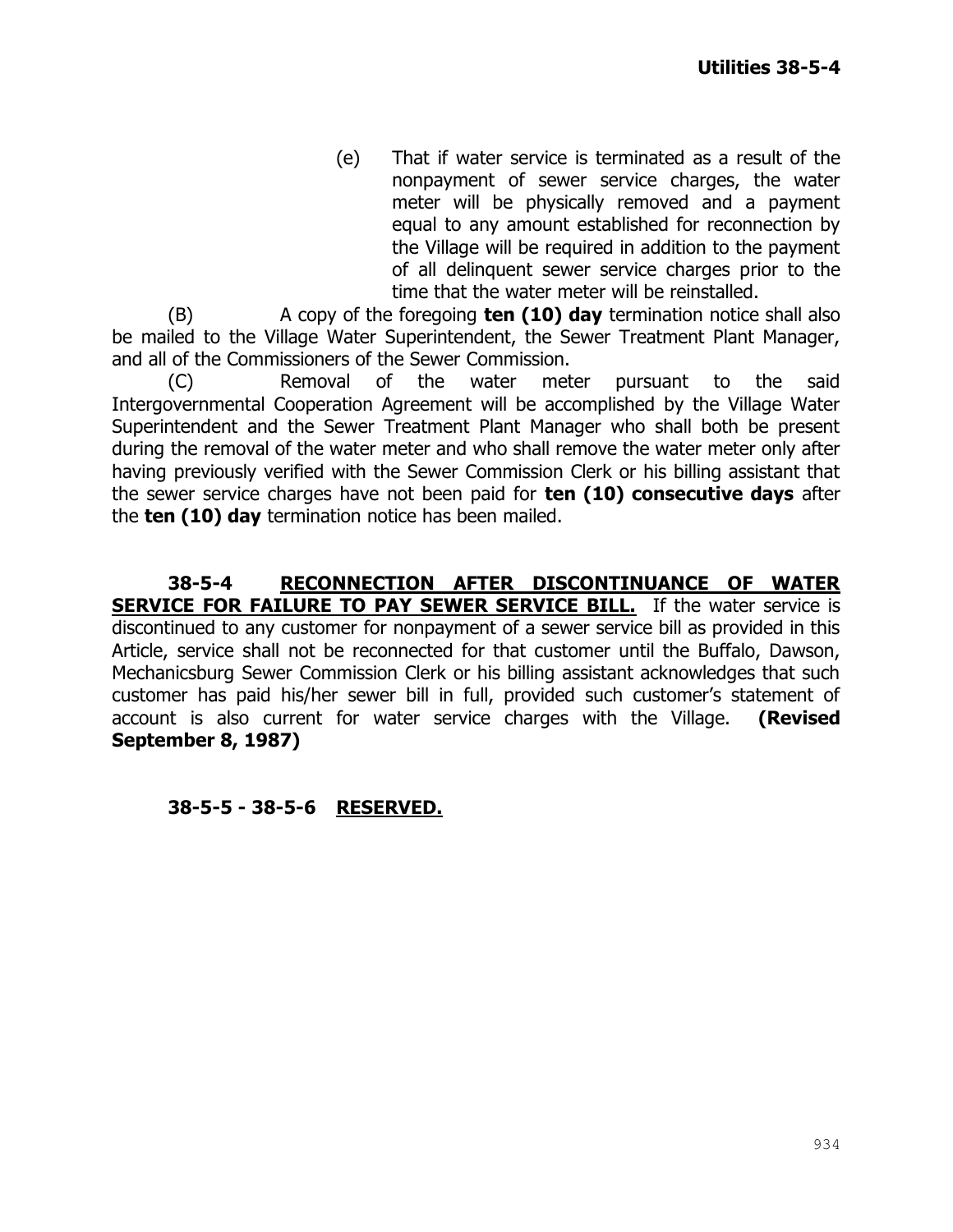#### **DIVISION II - PRIVATE WASTEWATER DISPOSAL**

**38-5-7 PRIVATE SEWER NOT AVAILABLE.** Where a public sanitary or combined sewer is not available under the provisions of **Section 38-5-4**, the building sewer shall be connected to a private wastewater disposal system complying with the provisions of this Article.

**38-5-8 APPLICATION.** Before commencement of construction of a private wastewater disposal system, the owner(s) shall first obtain a written permit signed by the Village Clerk. The application for such permit shall be made on a form furnished by the Village, which the applicant shall supplement by any plans, specifications, and other information as are deemed necessary by the Superintendent. A permit and inspection fee of **Twenty-Five Dollars (\$25.00)** shall be paid to the Village at the time the application is filed.

**38-5-9 PRIVATE WASTEWATER PERMIT.** A permit for a private wastewater disposal system shall not become effective until the installation is completed to the satisfaction of the Village. The Village shall be allowed to inspect the work at any stage of construction, and in any event, the applicant for the permit shall notify the Village Clerk when the work is ready for final inspection and before any underground portions are covered. The inspection shall be made within **twenty-four (24) hours** of the receipt of notice by the Village.

**38-5-10 MINIMUM LOT.** The type, capacities, location, and layout of a private wastewater disposal system shall comply with all recommendations of the Department of Public Health of the State of Illinois. No permit shall be issued for any private wastewater disposal system employing subsurface soil absorption facilities where the area of the lot is less than **five thousand (5,000) square feet.** No septic tank or cesspool shall be permitted to discharge to any natural outlet.

**38-5-11 PRIVATE FACILITIES AT NO EXPENSE.** The owner(s) shall operate and maintain the private wastewater disposal facilities in a sanitary manner at all times, at no expense to the Village.

**38-5-12 ADDITIONAL REQUIREMENTS IMPOSED.** No statement contained in this Article shall be construed to interfere with any additional requirements that may be imposed by the Health Officer.

#### **38-5-13 - 38-5-14 RESERVED.**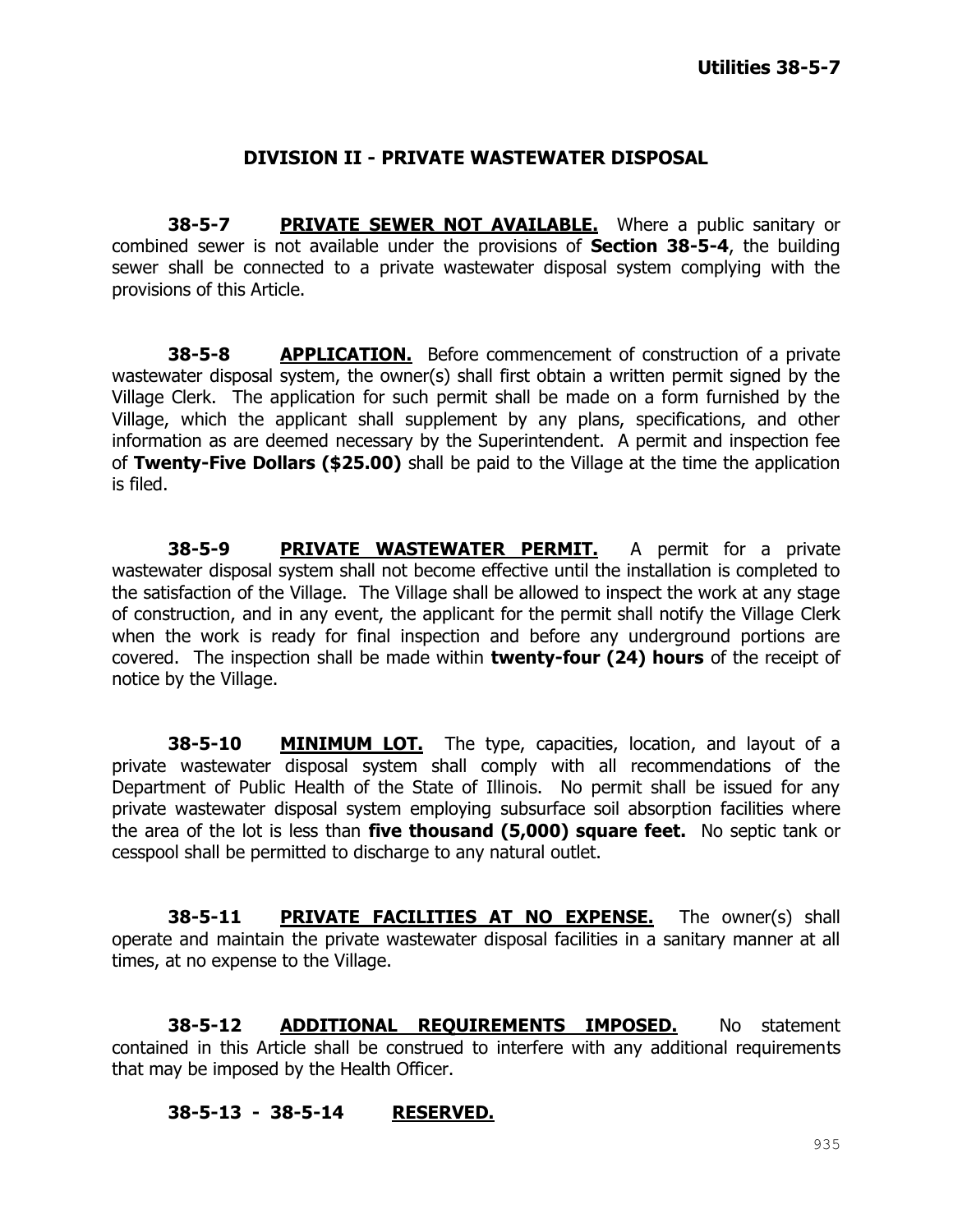### **DIVISION III – PUBLIC SEWER USE REGULATIONS**

**38-5-15 DISCHARGE PROHIBITED.** No person(s) shall discharge or cause to be discharged any unpolluted waters such as storm water, ground water, roof runoff, subsurface drainage, or cooling water to any sanitary sewer, except storm runoff from limited areas, which storm water may be polluted at times, may be discharged to the sanitary sewer by permission of the Village.

**38-5-16 STORM WATER DISCHARGE.** Storm water, other than that exempted under **Section 38-5-15** and all other unpolluted drainage shall be discharged to such sewers as are specifically designated as combined sewers or storm sewers or to a natural outlet approved by the Village and other regulatory agencies. Unpolluted industrial cooling water or process waters may be discharged, on approval of the Village, to a storm sewer, combined sewer, or natural outlet.

**38-5-17 REGULATIONS OF WASTES.** No person(s) shall discharge or cause to be discharged any of the following described waters or wastes to any public sewers:

(A) Any gasoline, benzene, naphtha, fuel oil, or other flammable or explosive liquid, solid or gas.

(B) Any waters containing toxic or poisonous solids, liquids, or gases in sufficient quantity, either singly or by interaction with other wastes to injure or interfere with any waste treatment process, constitute a hazard to humans or animals, create a public nuisance, or create any hazard in the receiving waters of the wastewater treatment plant.

(C) Any waters or wastes having a pH lower than 5.5 or having any other corrosive property capable of causing damage or hazard to structures, equipment, and personnel of the wastewater works.

(D) Solid or viscous substances in quantities or of such size capable of causing obstruction to the flow in sewers, or other interference with the proper operation of the wastewater facilities such as, but not limited to, ashes, bones, conders, sand, mud, unground garbage, whole blood, paunch manure, hair and fleshings, entrails and paper dishes, cups, milk containers, etc., either whole or ground by garbage grinders.

(E) Any waters or wastes having:

- (1) a **five (5) day** biochemical oxygen demand greater than **two hundred (200) parts** per million by weight, or
- (2) containing more than **two hundred fifty (250) parts** per million by weight of suspended solids, or
- (3) having an average daily flow greater than **five percent (5%)** of the average sewage flow of the Village,

shall be subject to the review of the Village. Where necessary, in the opinion of the Village, the owner shall provide, at his expense, such preliminary treatment as may be necessary to (1)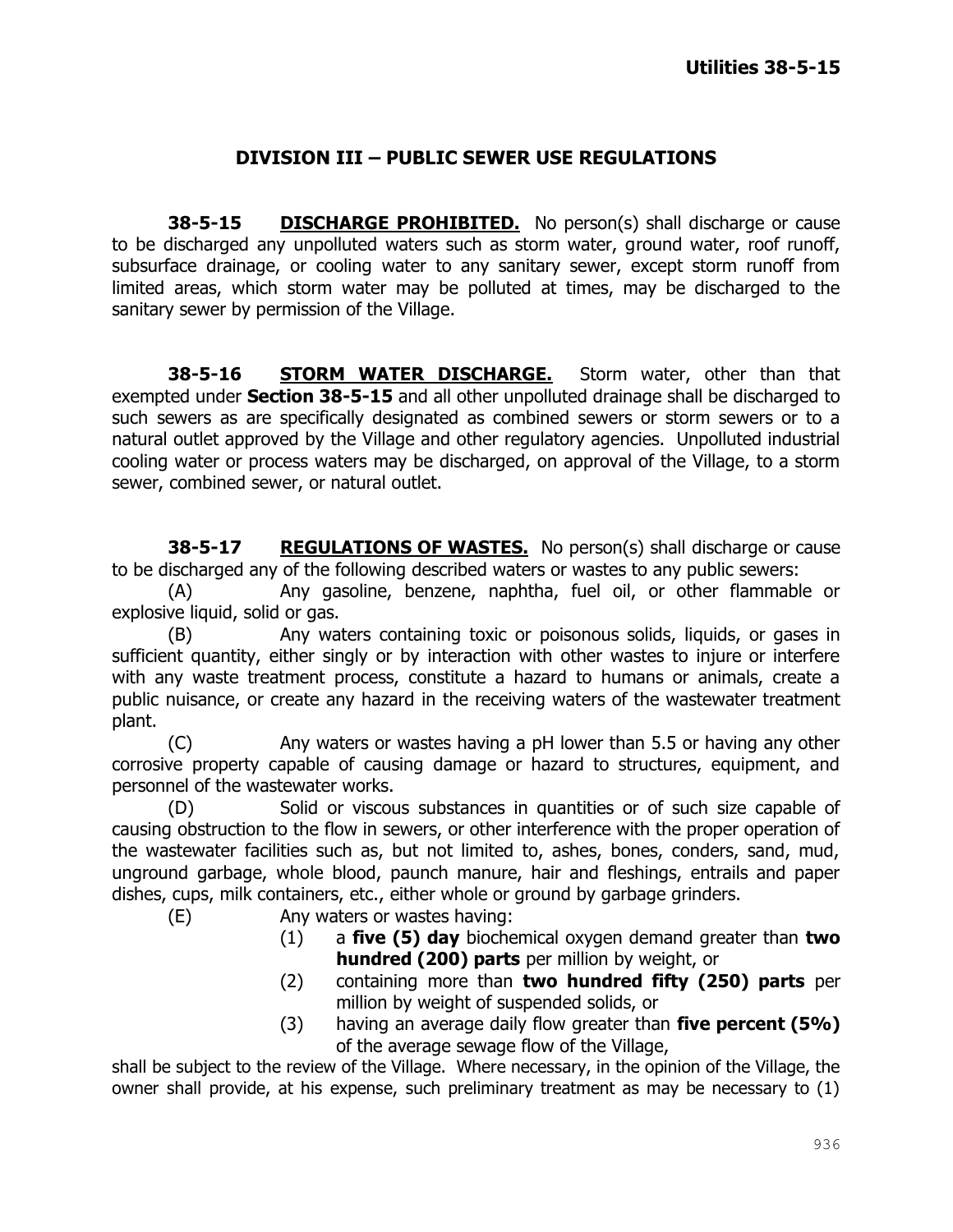reduce the biochemical oxygen demand to **two hundred (200) parts** per million by weight, or (2) reduce the suspended solids to **two hundred fifty (250) parts** per million by weight, or (3) control the quantities and rates of discharge of such waters or wastes. Plans, specifications, and any other pertinent information relating to proposed preliminary treatment facilities shall be submitted for the approval of the Village and no construction of such facilities shall be commenced until said approvals are obtained in writing.

**38-5-18 HARMFUL EFFECTS OF CERTAIN MATERIALS.** The following described substances, materials, waters, or waste shall be limited in discharges to municipal systems to concentrations or quantities which will not harm either the sewers, wastewater treatment process or equipment, will not have an adverse effect on the receiving stream, or will not otherwise endanger lives, limb, public property, or constitute a nuisance. The Village may set limitations lower than the limitations established in the regulations below if, in its opinion, such more severe limitations are necessary to meet the above objectives. In forming its opinion as to the acceptability, the Village will give consideration to such factors as the quantity of subject waste in relation to flows and velocities in the sewers, materials of construction of the sewers, the wastewater treatment process employed, capacity of the wastewater treatment plant, degree of treatability of the waste in the wastewater treatment plant, and other pertinent factors. The limitations or restrictions on materials or characteristics of waste or wastewaters discharged to the sanitary sewer which shall not be violated without approval of the Village are as follows:

(A) Wastewater having a temperature higher than **One Hundred Fifty Degrees Fahrenheit (150ºF), [Sixty-Five Degrees Celsius (65ºC)]**.

(B) Wastewater containing more than **twenty-five (25) milligrams** per liter of petroleum oil, non-biodegradable cutting oils, or product of mineral oil origin.

(C) Any garbage that has not been properly shredded. Garbage grinders may be connected to sanitary sewers from homes, hotels, institutions, restaurants, hospitals, catering establishments, or similar places where garbage originates from the preparation of food in kitchens for the purpose of consumption on the premises or when served by caterers.

(D) Any wastewater from industrial plants containing floatable oils, fat or grease.

(E) Any waters or wastes containing iron, chromium, copper, zinc, and similar objectionable or toxic substances to such degree that any such material received in the composite wastewater at the wastewater treatment works exceeds the limits established in **Appendix "A"** of this Chapter.

(F) Any waters or wastes containing odor-producing substances exceeding limits which may be established by the Village.

(G) Any radioactive wastes or isotopes of such half-life or concentration as may exceed limits established in compliance with applicable state or federal regulations.

(H) Quantities of flow concentrations, or both which constitute "slug" as defined herein.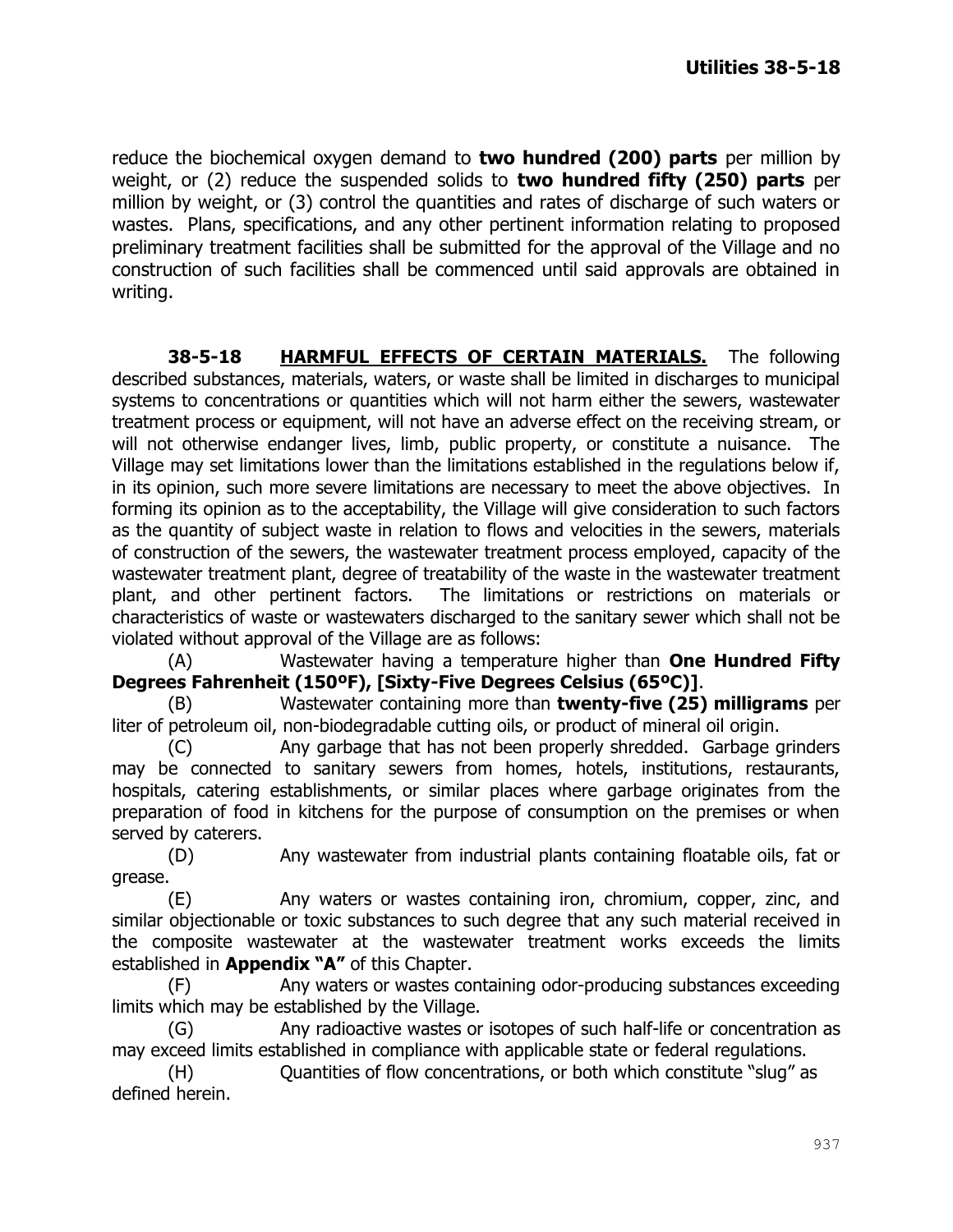(I) Waters or wastes containing substances which are not amenable to treatment or reduction by the treatment processes employed, or are amenable to treatment only to such degree that the wastewater treatment plant effluent cannot meet the requirements of other agencies having jurisdiction over discharge to the receiving waters.

(J) Any water or wastes which, by interaction with other water system, release obnoxious gases, form suspended solids which interfere with the collection system, or create a condition deleterious to structures and treatment processes.

**38-5-19 HARMFUL WASTES – APPROVAL.** If any waters or wastes are discharged or are proposed to be discharged to the public sewers, enumerated in **Section 38-5-18** of this Article, and which, in the judgment of the Village, may have a deleterious affect upon the wastewater facilities, processes, equipment, or receiving waters, or which otherwise create a hazard to life or constitute a public nuisance, the Village may:

(A) Reject the wastes;

(B) Require pre-treatment according to the pre-treatment standards as established by the Federal Environmental Protection Agency to an acceptable condition for discharge to the public sewers;

(C) Require control over the quantities and rates of discharge; and/or,

(D) Require payment to cover added cost of handling and treatment of wastes not covered by existing taxes or sewer charges under the provisions of **Section 38-5-24** of this Article.

If the Village permits the pre-treatment or equalization of waste flows, the design and installation of the plants and equipment shall be subject to the review and approval of the Village and applicable regulatory agencies.

**38-5-20 INTERCEPTORS; GREASE.** Grease, oil and sand interceptors shall be provided when, in the opinion of the Village, they are necessary for the proper handling of liquid wastes containing floatable grease in excessive amounts, as specified in **Section 38-5-18(D)**, or any flammable wastes, sand, or other harmful ingredients; except that such interceptors shall not be required for private living quarters or dwelling units. All interceptors shall be of a type and capacity approved by the Village and shall be located as to be readily and easily accessible for cleaning and inspection. In the maintenance of these interceptors, the owner(s) shall be responsible for the proper removal and disposal by appropriate means of the captured material and shall maintain records of the dates and means of disposal which are subject to review by the Village. Any removal and hauling of the collected materials not performed by the owner(s)' personnel must be performed by currently licensed waste disposal firms.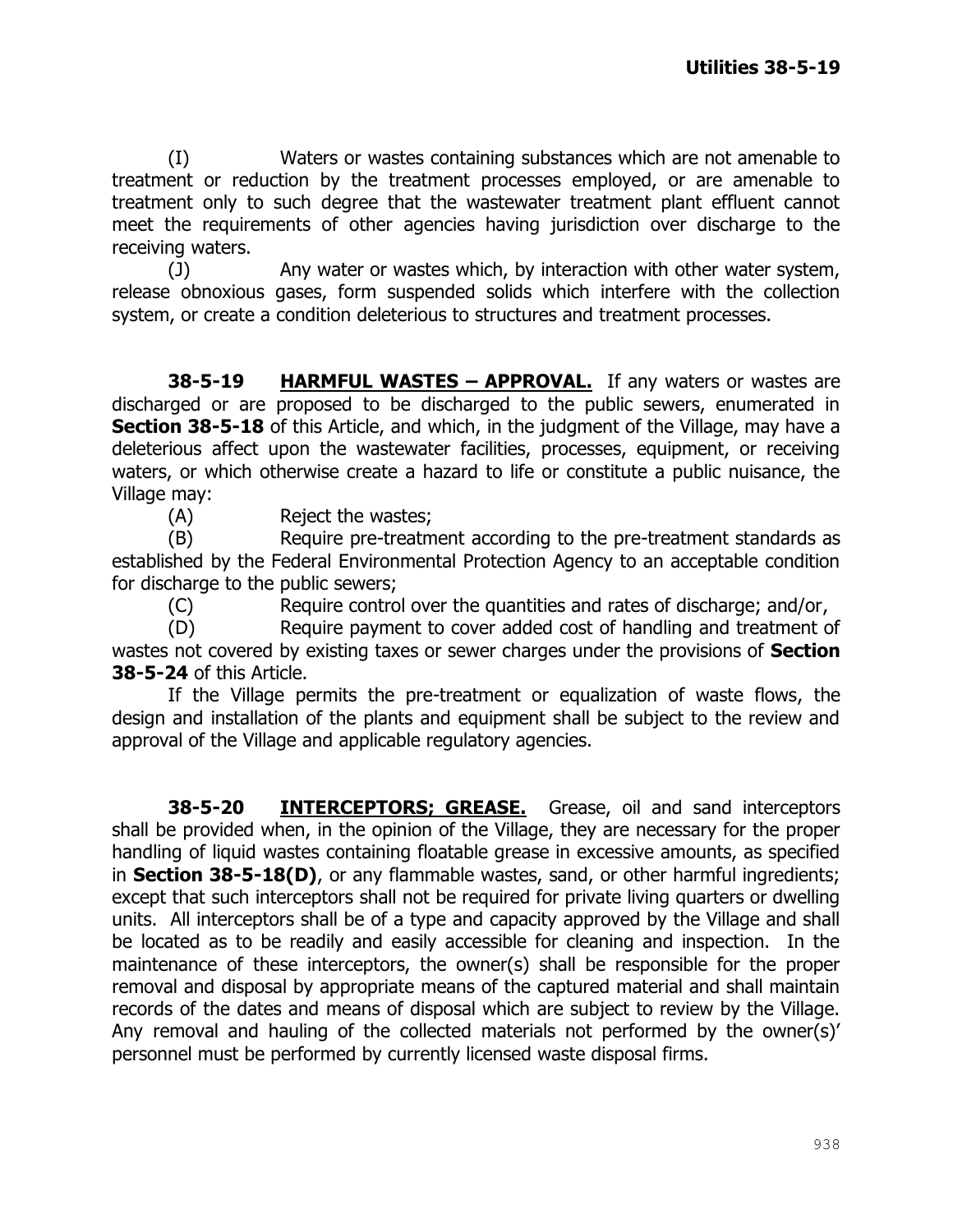**38-5-21 FLOW-EQUALIZING FACILITIES.** Where pre-treatment or flow-equalizing facilities are provided or required for any waters or wastes, they shall be maintained continuously in satisfactory and effective operation by the owner(s) at his expense.

**38-5-22 INDUSTRIAL WASTES – CONTROL MANHOLE.** When required by the Village, the owner(s) of any property serviced by a building sewer carrying industrial wastes shall install a suitable structure together with such necessary meters and other appurtenances in the building sewer to facilitate observation, sampling, and measurement of the wastes. Such structure, when required, shall be accessibly and safely located and shall be constructed in accordance with plans approved by the Village. The structure shall be installed by the owner, at his expense, and shall be maintained by him so as to be safe and accessible at all times.

**38-5-23 MEASUREMENTS AND TESTS.** All measurements, tests, and analyses of the characteristics of wastes and waters to which reference is made in this Article shall be determined in accordance with the latest edition of "Standard Methods for the Examination of Water and Wastewater", published by the American Public Health Association. Sampling methods, location, times, durations, and frequencies are to be determined on an individual basis subject to approval by the Village.

**38-5-24 SPECIAL ARRANGEMENT.** No statement contained in this Article shall be construed as preventing any special agreement or arrangement between the Village and any industrial concern, whereby an industrial waste of unusual strength or character may be accepted by the Village for treatment.

**38-5-25 PROTECTION FROM DAMAGE.** No person(s) shall maliciously, willfully, or negligently break, damage, destroy, uncover, deface, or tamper with any structure, appurtenance or equipment which is a part of the wastewater facilities. Any person(s) violating this provision shall be subject to immediate arrest under charge of disorderly conduct.

**38-5-26 PENALTY.** All violations of this Article shall be a Class Five (5) Ordinance violation as provided for in **Section 1-1-20** of this Code.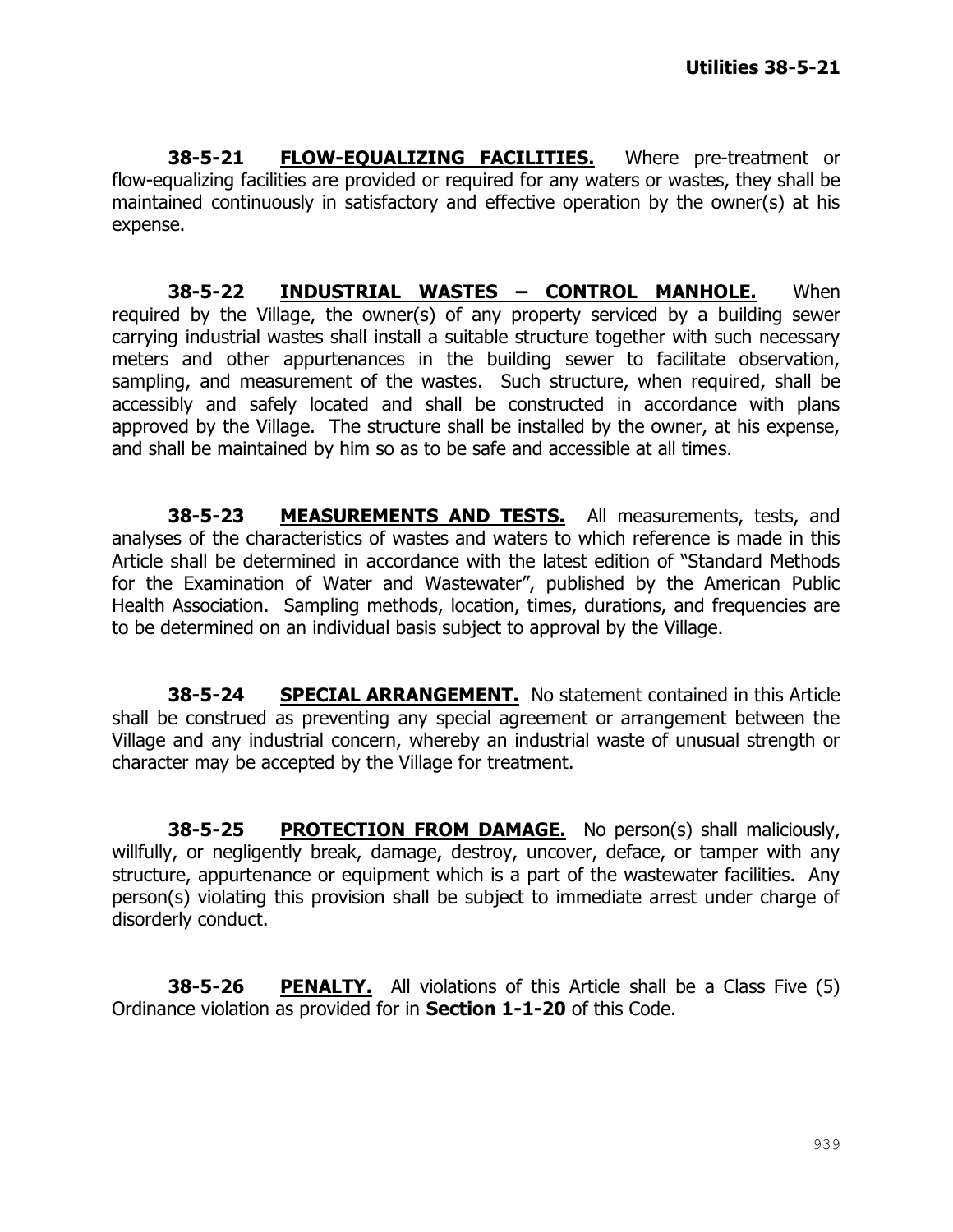## **ARTICLE VI – UTILITY EXTENSIONS**

**38-6-1 APPLICATION.** Any person, firm or corporation within the service areas of the Utility System and desiring the extension of the mains to the premises shall make application therefore to the Village Clerk, and in making the application, shall present to the Village Clerk a plat showing the area to be served by the main extension. **(See Chapter 34; Subdivision for Water and Sewer Extensions.)**

**38-6-2 PLAT OF PROPOSED EXTENSION.** The plat shall be submitted by the Village Clerk to the Engineer and Water Committee of the Village Board for determination of the size and lengths of the installations, location of fire hydrants, water service valves and other appurtenances to be installed based upon the following requirements:

(A) Mains shall be sized so that fire protection service may be rendered to all lots or premises to be served by the main and any possible extension thereof.

(B) Fire hydrants shall be so located that no premises will be more than **four hundred (400) feet** from a fire hydrant.

(C) In determining the length of pipe lines to be installed to serve a main extension, the main shall be extended to fully cover the front of the property, and if the last lot to be served is a corner lot, or a lot immediately adjacent to a corner lot, the terminal point of the extension made hereunder shall be located so that the main laid hereunder ties with the existing main located in the intersecting street; and further provided that if there is no main located on the intersecting street, or no intersecting street, the terminal point of the extension made hereunder shall be located at the nearest street line of the intersecting street, or extend to the furthest end of the development.

(D) The Village may require the proposed main to be connected to its distribution system at a point which, in its judgment, is necessary to adequately furnish water to premises to be served and nothing herein shall require the Village to premises to be served and nothing herein shall require the Village to allow connection to the closest point of existing service, if such service is inadequate for the extension proposed.

(E) The Village reserves the right to further extend its water mains from and beyond the terminus of each water main extension made under this Chapter. The applicant, or the applicant's agent paying for an extension shall not be entitled to any refund for the attaching of customers to any further extension or branch mains so involved.

(F) Extension made under this rule shall be and remain the property of the Village.

(G) Before the Village mains will be laid hereunder in any new subdivision, it is understood and agreed that the road surface will be brought to the extended subgrade and the applicant, developer of such new subdivision shall furnish the Village with a rightof-way agreement in suitable form to the Village, unless the streets of the new subdivision have been dedicated to public use.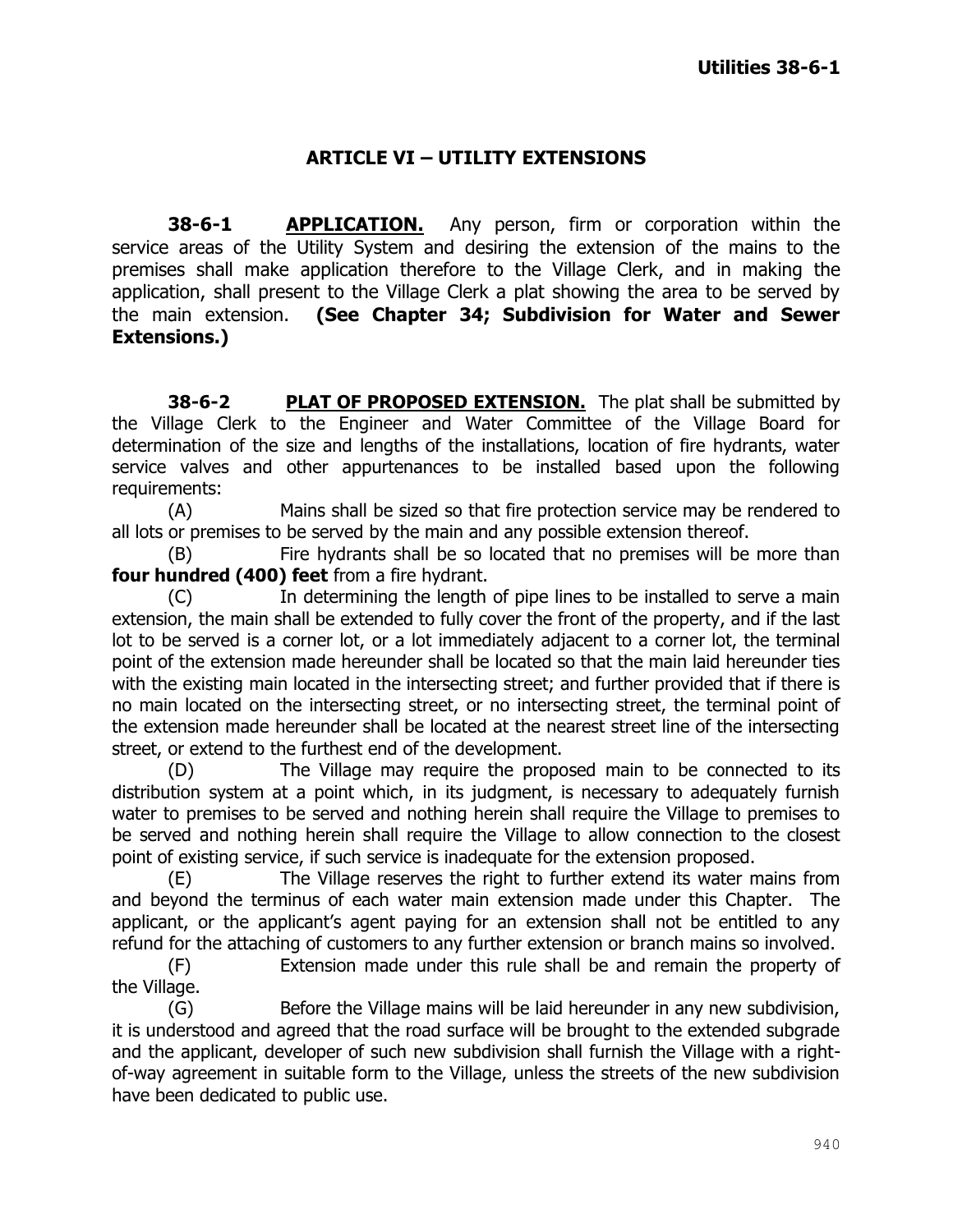(H) **Installing Pipe Lines in Paved or Unpaved Streets.** When a pipe line is to be installed in a paved or unpaved street a service line of **one (1) inch** plastic pipe is to be provided to the center line of each lot for a **one (1) family** dwelling. The service line is to terminate at a point **three (3) feet** to **five (5) feet** inside the property line in a meter box.

When a business or an apartment house is to be serviced, contact the Water Department to obtain the proper size for the service.

**38-6-3 ENGINEER TO PREPARE PLANS.** After approval of design, plans and specifications shall be prepared in accordance with the foregoing and with specifications for utility main extensions from time to time adopted by the Village Board. The plans and specifications shall be prepared by the Village Engineer, or a Civil Engineer acceptable to the Village Board.

**38-6-4 SEALED BIDS – LARGER PIPE REQUIRED.** Sealed bids shall be received by the Village Board after advertisement not less than **ten (10) days** prior to the date of the receiving of the bids and after receipt thereof, the applicant shall deposit with the Village Clerk the entire cost, based upon the lowest responsible bid; the cost to include the entire cost of the proposed extension, including pipes, valves, fittings, fire hydrants, all other material and all costs of engineering and inspection. Excepting that if the Village should require the installation of a size of pipe larger than is found by the Village Engineering standard to be necessary for the subdivision, then the deposit shall be based upon the cost of installing the size determined to be necessary for the subdivision, with the Village standing the additional cost for a larger line.

**38-6-5 CONTRACT.** Upon deposit of the moneys by the applicant as hereinbefore required, a contract shall be entered into between the applicant and the Village as follows: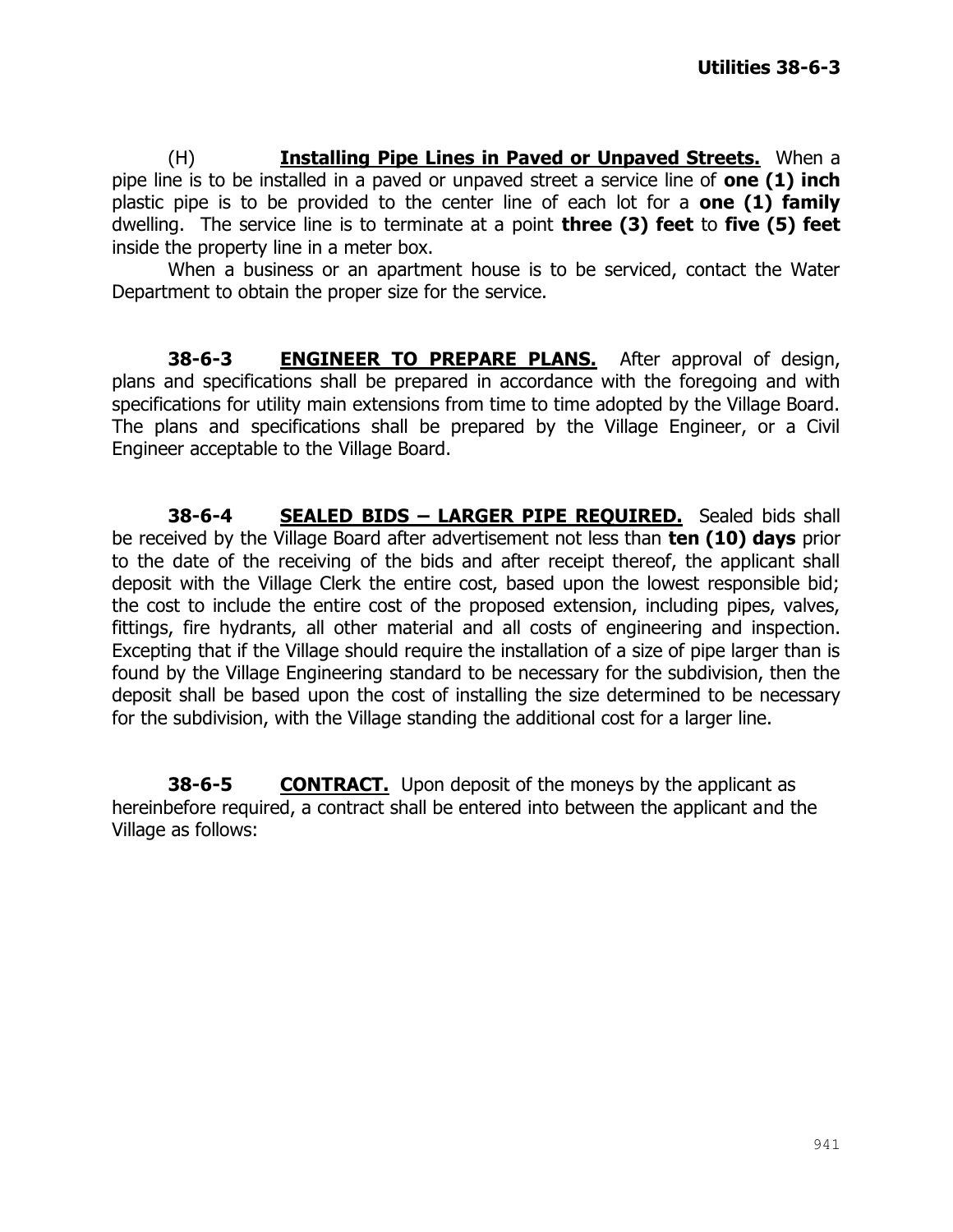## **ARTICLE VII – WATER WELL SETBACK ZONE**

**38-7-1 SETBACK ZONE ESTABLISHED.** The provisions of this Article shall apply to all properties located within the Minimum Setback Zone established under Section 14.2 of the Illinois Environmental Protection Act (**"Act"**) **(415 ILCS Sec. 5/14.2)** and this Article; and within the **One Thousand (1,000) Foot** Maximum Setback Zone established under Section 14.3(c) of the Act **(415 ILCS 5/14.3(c))** and this Article; and within the **Two Thousand Five Hundred (2,500) Foot** Maximum Setback Zone established under Section 14.3(f) of the Act **(415 ILCS Sec. 5/14.3(f))** and this Article.

**38-7-2 DEFINITIONS IN E.P.A. ACT ADOPTED.** Except as stated in this Article, and unless a different meaning of a word or term is clear from the context, the definition of words or terms in this Article shall be the same as those used in the Illinois Environmental Protection Act **(415 ILCS Sec. 5/1 et seq.)** and in the Illinois Groundwater Protection Act **(415 ILCS Sec. 55/1 et seq.)**.

**"Act"** means the Illinois Environmental Protection Act **(415 ILCS Sec. 5/1 et seq.)**.

**"Agency"** means the Illinois Environmental Protection Agency.

**"Board"** means the Illinois Pollution Control Board.

**"Dawson Community Water Supply Well"** means any of the **three (3)** water currently being operated by the Village of Dawson Water System which wells are located in Section 25 of Township 16 North, Range 3 West of the Third Principal Meridian, all being situated in Sangamon County, Illinois, and which wells are commonly referred to as well numbers 01228, 01455 and 50380.

**"1,000 Foot Maximum Setback Zone"** means the **one thousand (1,000) foot** radius around each Dawson Community Water Supply Well as established under Section 14.3(c) of the Act and this Article.

**"2,500 Foot Maximum Setback Zone"** means the **two thousand five hundred (2,500) foot** radius around each Dawson Community Water Supply Well as established under Section 14.3(f) of the Act and this Article.

**"Minimum Setback Zone"** means the **four hundred (400) foot** radius area each Dawson Community Water Supply Well as established under Section 14.2 of the Act and this Article.

**(10-01-07)**

## **38-7-3 PROHIBITIONS.**

(A) Except as provided otherwise in **Sections 38-7-4 or 38-7-5** of this Article, no person shall place a new potential primary source, new potential secondary source or new potential route within the Minimum Setback Zone.

(B) Except as provided otherwise in **Section 38-7-4** of this Article, no person shall place a new potential primary source within the **One Thousand (1,000) Foot Maximum Setback Zone**.